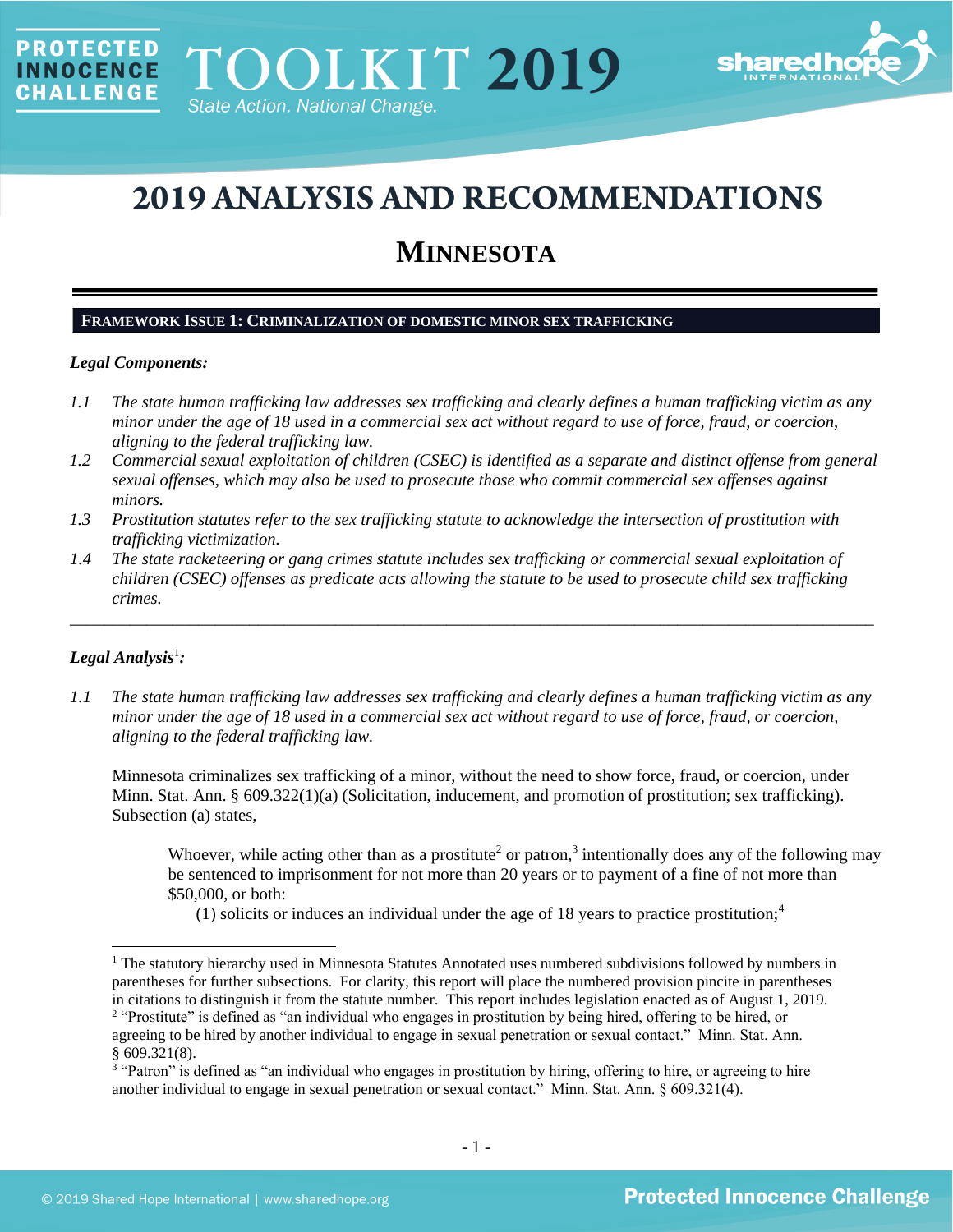(2) promotes the prostitution of an individual under the age of 18 years;

(3) receives profit, knowing or having reason to know that it is derived from the prostitution, or the promotion of the prostitution, of an individual under the age of 18 years; or

(4) engages in the sex trafficking of an individual under the age of 18 years.

Minn. Stat. Ann. § 609.321(7) (Prostitution and sex trafficking; definitions) defines "promotes the prostitution of an individual" as an action by a person who knowingly does the following:

(1) solicits or procures patrons for a prostitute;

(2) provides, leases or otherwise permits premises or facilities owned or controlled by the person to aid the prostitution of an individual;

(3) owns, manages, supervises, controls, keeps, or operates, either alone or with others, a place of prostitution to aid the prostitution of an individual;

(4) owns, manages, supervises, controls, operates, institutes, aids or facilitates, either alone or with others, a business of prostitution to aid the prostitution of an individual;

(5) admits a patron to a place of prostitution to aid the prostitution of an individual; or

(6) transports an individual from one point within this state to another point either within or without this state, or brings an individual into this state to aid the prostitution of the individual.

"Sex trafficking" is defined as "(1) receiving, recruiting, enticing, harboring, providing, or obtaining by any means an individual to aid in the prostitution of the individual; or (2) receiving profit or anything of value, knowing or having reason to know it is derived from an act described in clause (1)." Minn. Stat. Ann. § 609.321 $(7a)$ <sup>5</sup>

A conviction under Minn. Stat. Ann. § 609.322(1)(a) is punishable by imprisonment up to 20 years, a fine not to exceed \$50,000, or both. Minn. Stat. Ann. § 609.322(1)(a). However, a defendant may receive imprisonment up to 25 years or a fine not to exceed \$60,000 if at least one of the following aggravating factors listed in Minn. Stat. Ann. § 609.322(1)(b) is present:

(1) the offender has committed a prior qualified human trafficking-related offense;

(2) the offense involved a sex trafficking victim who suffered bodily harm during the commission of the offense;

(3) the time period that a sex trafficking victim was held in debt bondage or forced labor or services exceeded 180 days; or

(4) the offense involved more than one sex trafficking victim.

Also, Minn. Stat. Ann. § 609.283(1) (Unlawful conduct with respect to documents in furtherance of labor or sex trafficking) states,

Unless the person's conduct constitutes a violation of section 609.282 [Labor trafficking], a person who knowingly destroys, conceals, removes, confiscates, or possesses, any actual or purported passport or other immigration document, or any other actual or purported government identification document, of another person:

<sup>4</sup> "Prostitution" is defined as "hiring, offering to hire, or agreeing to hire another individual to engage in sexual penetration or sexual contact, or being hired, offering to be hired, or agreeing to be hired by another individual to engage in sexual penetration or sexual contact." Minn. Stat. Ann. § 609.321(9).

<sup>5</sup> Pursuant to Minn. Stat. Ann. § 609.322(1b), "a minor who is dependent on an individual acting as a prostitute and who may have benefited from or been supported by the individual's earnings derived from prostitution," and "a parent over the age of 55 who is dependent on an individual acting as a prostitute" who has been similarly supported, may not be convicted under Minn. Stat. Ann. § 609.322(1)(a).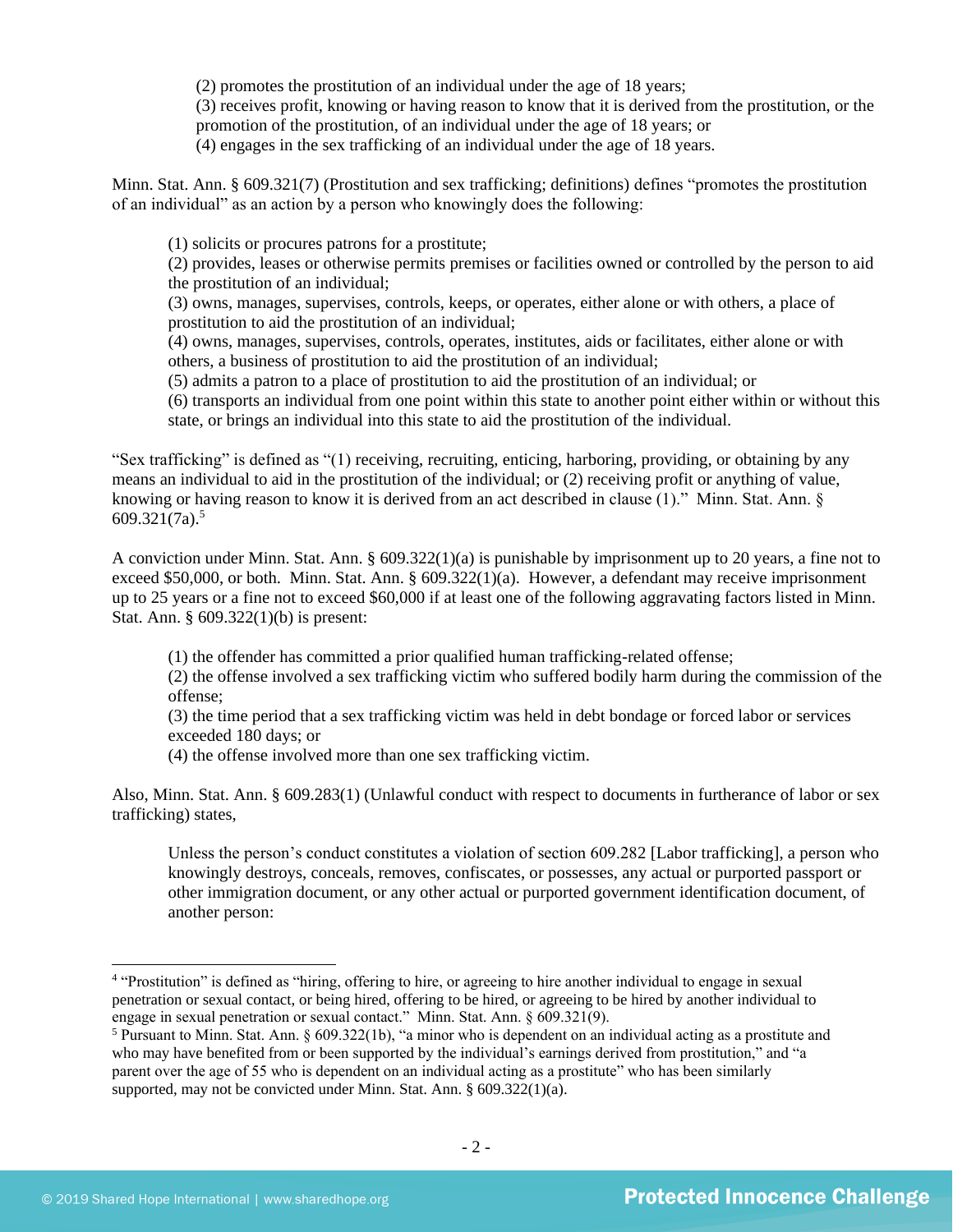(1) in the course of a violation of section . . . 609.322 [Solicitation, inducement and promotion of prostitution; sex trafficking];

(2) with intent to violate section . . . 609.322; or

(3) to prevent or restrict or to attempt to prevent or restrict, without lawful authority, a person's liberty to move or travel, in order to maintain the labor or services of that person, when the person is or has been a victim of a violation of section . . . 609.322;

is guilty of a crime . . . .

If the victim is under the age of 18, a conviction for violating Minn. Stat. Ann. § 609.283(1) may be punished by imprisonment up to 10 years, a fine not to exceed \$20,000, or both. Minn. Stat. Ann. § 609.283(2)(1).

*1.2 Commercial sexual exploitation of children (CSEC) is identified as a separate and distinct offense from general sexual offenses, which may also be used to prosecute those who commit commercial sex offenses against minors.*

The following laws treat CSEC as distinct crimes.

1. Minn. Stat. Ann. § 609.324(1) (Engaging in, hiring, or agreeing to hire minor to engage in prostitution; penalties) states,

(a) Whoever intentionally does any of the following may be sentenced to imprisonment for not more than 20 years or to payment of a fine of not more than \$40,000, or both:

(1) engages in prostitution with an individual under the age of 13 years; or

(2) hires or offers or agrees to hire an individual under the age of 13 years to engage in sexual penetration or sexual contact; or

(3) hires or offers or agrees to hire an individual who the actor reasonably believes to be under the age of 13 years to engage in sexual penetration or sexual contact.

(b) Whoever intentionally does any of the following may be sentenced to imprisonment for not more than ten years or to payment of a fine of not more than \$20,000, or both:

(1) engages in prostitution with an individual under the age of 16 years but at least 13 years; or (2) hires or offers or agrees to hire an individual under the age of 16 years but at least 13 years to engage in sexual penetration or sexual contact; or

(3) hires or offers or agrees to hire an individual who the actor reasonable believes to be under the age of 16 years but at least 13 years to engage in sexual penetration or sexual contact.

(c) Whoever intentionally does any of the following may be sentenced to imprisonment for not more than five years or to payment of a fine of not more than \$10,000, or both:

(1) engages in prostitution with an individual under the age of 18 years but at least 16 years; or (2) hires or offers or agrees to hire an individual under the age of 18 years but at least 16 years to engage in sexual penetration or sexual contact; or

(3) hires or offers or agrees to hire an individual who the actor reasonably believes to be under the age of 18 years but at least 16 years to engage in sexual penetration or sexual contact.

Additionally, Minn. Stat. Ann. § 609.324(1a) (Housing unrelated minor engaged in prostitution; penalties) states,

Any person, other than one related by blood, adoption, or marriage to the minor, who permits a minor to reside, temporarily or permanently, in the person's dwelling without the consent of the minor's parents or guardian, knowing or having reason to know that the minor is engaging in prostitution may be sentenced to imprisonment for not more than one year or to payment of a fine of not more than \$3,000, or both; except that, this subdivision does not apply to residential placements made, sanctioned, or supervised by a public or private social service agency.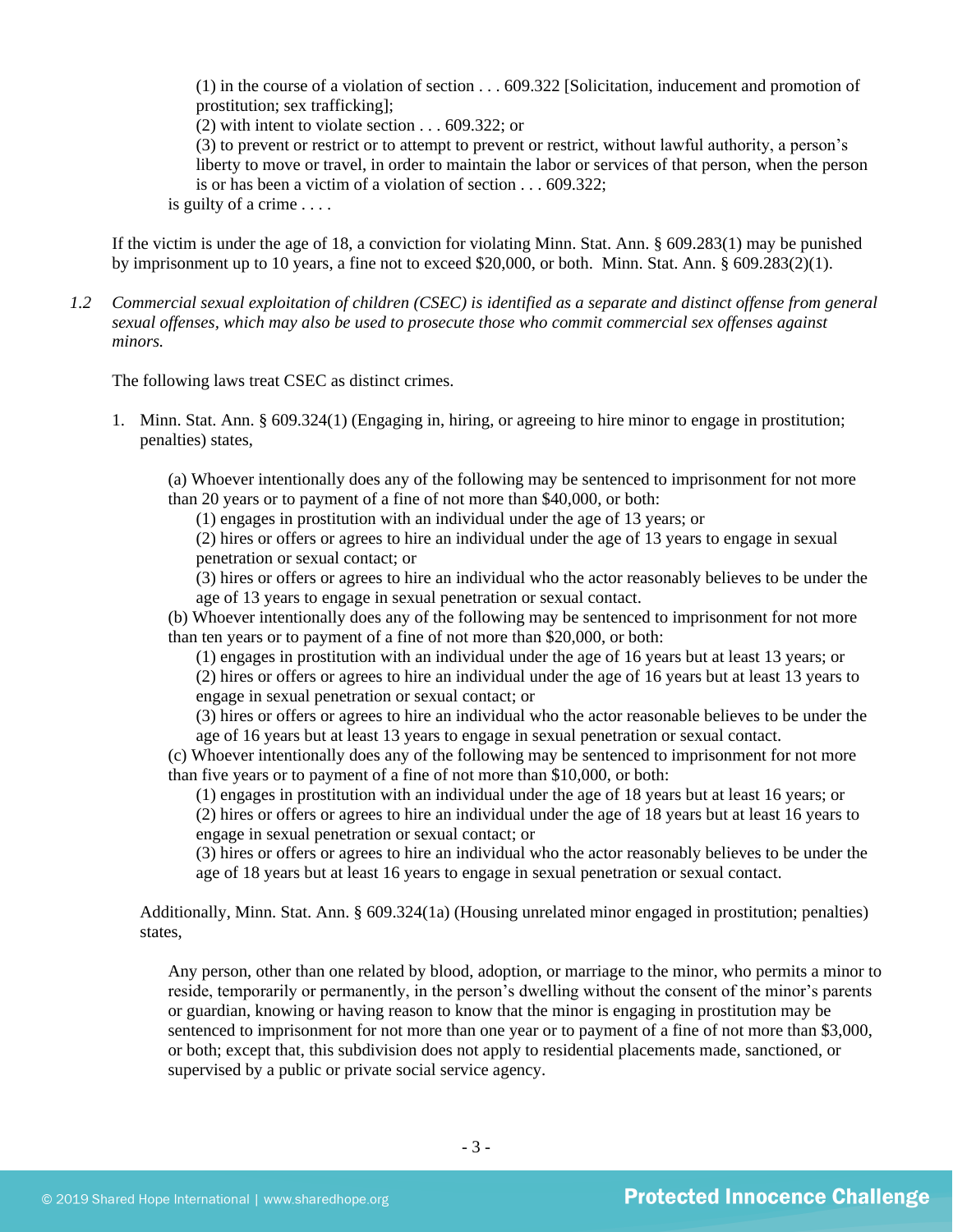<span id="page-3-2"></span>2. Minn. Stat. Ann. §  $617.246(2)(a)^6$  (Use of minors in sexual performance prohibited) states in part, "It is unlawful for a person to promote, employ, use or permit a minor to engage in or assist others to engage minors in posing or modeling alone or with others in any sexual performance<sup>7</sup> or pornographic work<sup>8</sup> if the person knows or has reason to know that the conduct intended is a sexual performance or a pornographic work . . . ." A conviction under Minn. Stat. Ann.  $\S 617.246(2)(a)$  is punishable as a felony by imprisonment up to 10 years, a fine not to exceed \$20,000, or both imprisonment and a fine. Minn. Stat. Ann. §  $617.246(2)(a)$ . However, Minn. Stat. Ann. §  $617.246(2)(b)$  states that a conviction under paragraph (a) is punishable as a felony by imprisonment up to 15 years, a fine not to exceed \$40,000, or both imprisonment and a fine if:

<span id="page-3-1"></span><span id="page-3-0"></span>(1) the person has a prior conviction or delinquency adjudication for violating this section or section 617.247;

(2) the violation occurs when the person is a registered predatory offender under section 243.166; or

(3) the violation involved a minor under the age of 13 years.

Several other laws, while not expressly commercial, may also apply to cases of commercial sexual exploitation of a child. These include the following statutes:

1. Minn. Stat. Ann. § 609.342(1) (Criminal sexual conduct in the first degree) states in part,

[A]ny of the following:

(1) an act of sexual intercourse, normal or perverted, including genital-genital, anal-genital, or oralgenital intercourse, whether between human beings or between a human being and an animal; (2) sadomasochistic abuse, meaning flagellation, torture, or similar demeaning acts inflicted by or upon a person who is nude or clad in undergarments or in a revealing costume, or the condition of being fettered, bound or otherwise physically restrained on the part of one so clothed; (3) masturbation;

(4) lewd exhibitions of the genitals; or

(5) physical contact with the clothed or unclothed pubic areas or buttocks of a human male or female, or the breasts of the female, whether alone or between members of the same or opposite sex or between humans and animals in an act of apparent sexual stimulation or gratification.

<sup>8</sup> Minn. Stat. Ann. §  $617.246(1)(f)$  defines a "pornographic work" as the following:

(1) an original or reproduction of a picture, film, photograph, negative, slide, videotape, videodisc, or drawing of a sexual performance involving a minor; or

(2) any visual depiction, including any photograph, film, video, picture, drawing, negative, slide, or computer-generated image or picture, whether made or produced by electronic, mechanical, or other means that:

(i) uses a minor to depict actual or simulated sexual conduct;

(ii) has been created, adapted, or modified to appear that an identifiable minor is engaging in sexual conduct; or

(iii) is advertised, promoted, presented, described, or distributed in such a manner that conveys the impression that the material is or contains a visual depiction of a minor engaging in sexual conduct.

 $6$  The text of Minn. Stat. Ann.  $\S 617.246$  cited here and elsewhere in this report includes amendments made by the enactment of Senate File 8 during the 2019 Regular Session of the Minnesota Legislature (effective August 1, 2019). <sup>7</sup> Under Minn. Stat. Ann.  $\S 617.246(1)(d)$  "sexual performance," includes, "any play, dance or other exhibition presented before an audience or for purposes of visual or mechanical reproduction that uses a minor to depict actual or simulated sexual conduct as defined by clause (e)." Minn. Stat. Ann. § 617.246(1)(e), defines "sexual conduct" as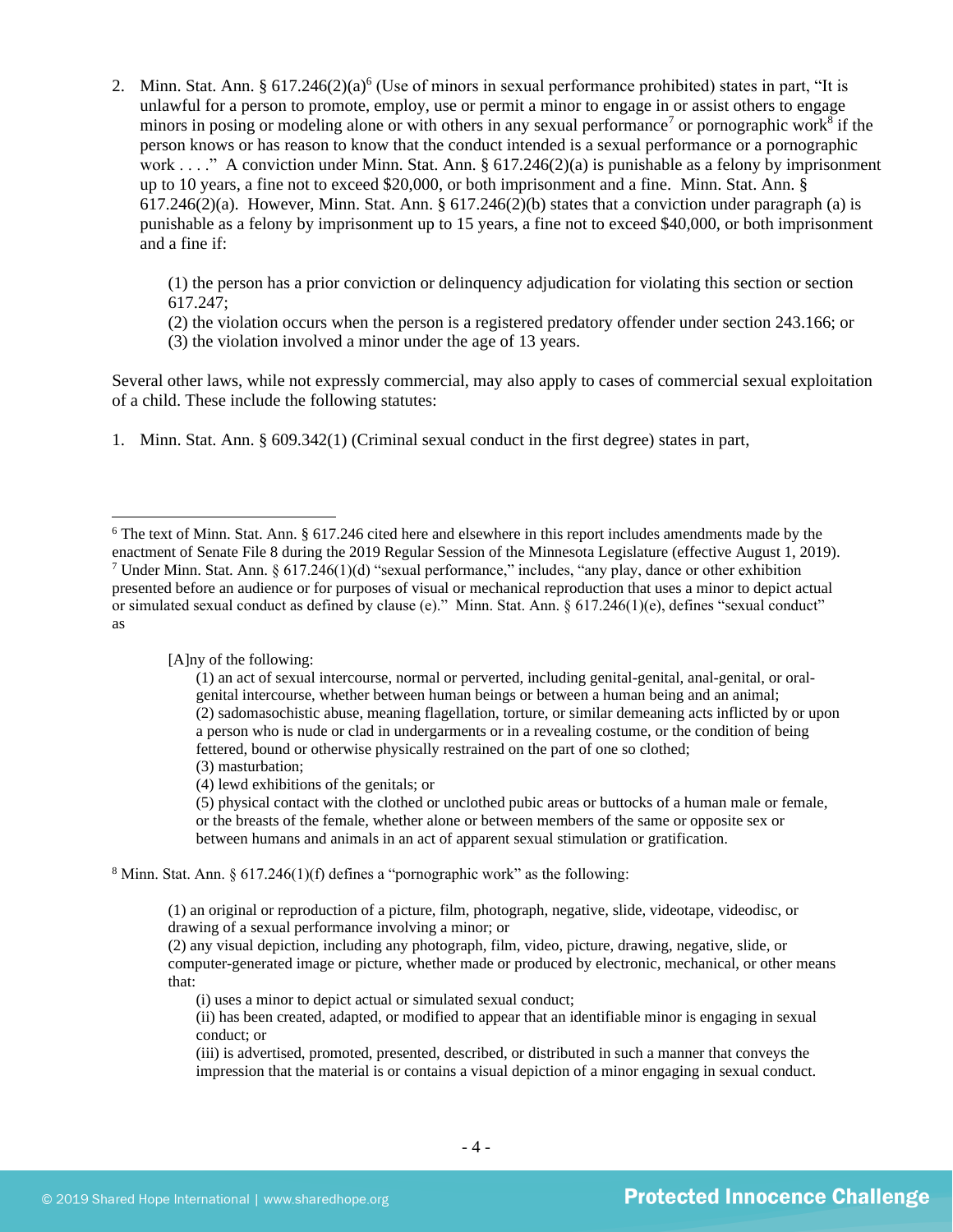A person who engages in sexual penetration<sup>9</sup> with another person, or in sexual contact with a person under 13 years of age as defined in section 609.341, subdivision 11, paragraph (c), <sup>10</sup> is guilty of criminal sexual conduct in the first degree if any of the following circumstances exists:

<span id="page-4-0"></span>(a) the complainant is under 13 years of age and the actor is more than 36 months older than the complainant. Neither mistake as to the complainant's age nor consent to the act by the complainant is a defense;

. . . .

A conviction under Minn. Stat. Ann. § 609.342(1) is punishable by imprisonment up to 30 years, a fine not to exceed \$40,000, or both. Offenders are also subject to "conditional release under section 609.3455 [Dangerous sex offenders; life sentences; conditional release]." Minn. Stat. Ann. § 609.342(2)(c). Additionally, "Unless a longer mandatory minimum sentence is otherwise required by law or the Sentencing Guidelines provide for a longer presumptive executed sentence, the court shall presume that an executed sentence of 144 months must be imposed on an offender convicted of violating this section." Minn. Stat. Ann. § 609.342(2)(b).

2. Minn. Stat. Ann. § 609.343(1)(a) (Criminal sexual conduct in the second degree) states,

A person who engages in sexual contact<sup>11</sup> with another person is guilty of criminal sexual conduct in the second degree if any of the following circumstances exists:

[A]ny of the following acts committed without the complainant's consent, except in those cases where consent is not a defense, whether or not emission of semen occurs:

- (1) sexual intercourse, cunnilingus, fellatio, or anal intercourse; or
- (2) any intrusion however slight into the genital or anal openings:
	- (i) of the complainant's body by any part of the actor's body or any object used by the actor for this purpose;

(ii) of the complainant's body by any part of the body of the complainant, by any part of the body of another person, or by any object used by the complainant or another person for this purpose, when effected by a person in a current or recent position of authority, or by coercion, or by inducement if the child is under 13 years of age or mentally impaired; or

(iii) of the body of the actor or another person by any part of the body of the complainant or by any object used by the complainant for this purpose, when effected by a person in a current or recent position of authority, or by coercion, or by inducement if the child is under 13 years of age or mentally impaired.

The text of Minn. Stat. Ann. § 609.341 cited here and elsewhere in this report includes amendments made by the enactment of Senate File 8 during the 2019 Regular Session of the Minnesota Legislature (effective August 1, 2019). <sup>10</sup> Minn. Stat. Ann. § 609.341(11)(c) defines "sexual contact with a person under 13" as "the intentional touching of the complainant's bare genitals or anal opening by the actor's bare genitals or anal opening with sexual or aggressive intent or the touching by the complainant's bare genitals or anal opening of the actor's or another's bare genitals or anal opening with sexual or aggressive intent."

<sup>11</sup> Minn. Stat. Ann. § 609.341(11)(a) states,

"Sexual contact," for the purposes of sections 609.343, subdivision 1, clauses (a) to (f), and 609.345, subdivision 1, clauses (a) to (e), and (h) to (p), includes any of the following acts committed without the complainant's consent, except in those cases where consent is not a defense, and committed with sexual or aggressive intent:

(i) the intentional touching by the actor of the complainant's intimate parts, or

(ii) the touching by the complainant of the actor's, the complainant's, or another's intimate parts effected by a person in a current or recent position of authority, or by coercion, or by inducement if the complainant is under 13 years of age or mentally impaired, or

<sup>9</sup> Minn. Stat. Ann. § 609.341(12) defines "Sexual penetration" as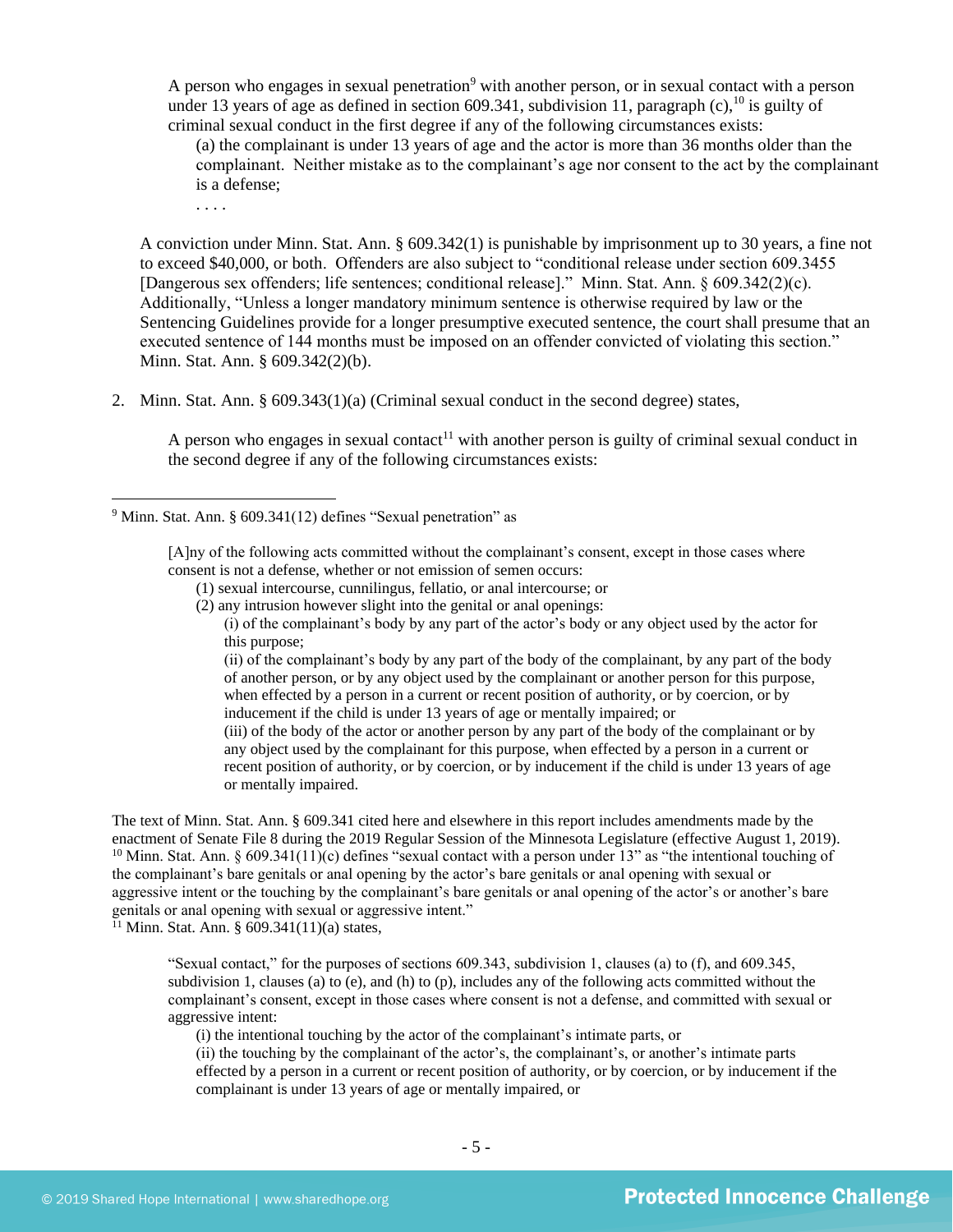(a) the complainant is under 13 years of age and the actor is more than 36 months older than the complainant. Neither mistake as to the complainant's age nor consent to the act by the complainant is a defense. In a prosecution under this clause, the state is not required to prove that the sexual contact was coerced.

. . . .

A conviction under Minn. Stat. Ann.  $\S 609.343(1)(a)$  is punishable by imprisonment up to 25 years, a fine not to exceed \$35,000, or both. Offenders are also "subject to conditional release under section 609.3455 [Dangerous sex offenders; life sentences; conditional release]." Minn. Stat. Ann. § 609.343(2)(a), (c).

3. Minn. Stat. Ann. §  $609.344(1)(b)^{12}$  (Criminal sexual conduct in the third degree) states,

A person who engages in sexual penetration with another person is guilty of criminal sexual conduct in the third degree if any of the following circumstances exists:

. . . .

(b) the complainant is at least 13 but less than 16 years of age and the actor is more than 24 months older than the complainant. In any such case if the actor is no more than 120 months older than the complainant, it shall be an affirmative defense, which must be proved by a preponderance of the evidence, that the actor reasonably believes the complainant to be 16 years of age or older. In all other cases, mistake as to the complainant's age shall not be a defense. Consent by the complainant is not a defense.

. . . .

A conviction under Minn. Stat. Ann. § 609.344(1) may be punished by imprisonment up to 15 years, a fine not to exceed \$30,000, or both Minn. Stat. Ann. § 609.344(2). However, if convicted under (1)(b) (covering situations in which the child is 13–15 and the buyer is more than 2 years older than the child) and the "actor was no more than 48 months but more than 24 months older than the complainant" a conviction may be punished up to 5 years, a fine not to exceed \$30,000, or both. § 609.344(2) Offenders are also "subject to conditional release under section 609.3455 [Dangerous sex offenders; life sentences; conditional release]." Minn. Stat. Ann. § 609.344(2).

4. Minn. Stat. Ann.  $\S 609.345(1)(b)^{13}$  (Criminal sexual conduct in the fourth degree) states.

A person who engages in sexual contact with another person is guilty of criminal sexual conduct in the fourth degree if any of the following circumstances exists:

. . . .

 $13$  The text of Minn. Stat. Ann. § 609.345 cited here and elsewhere in this report includes amendments made by the enactment of Senate File 8 during the 2019 Regular Session of the Minnesota Legislature (effective August 1, 2019).

<sup>(</sup>iii) the touching by another of the complainant's intimate parts effected by coercion or by a person in a current or recent position of authority, or

<sup>(</sup>iv) in any of the cases above, the touching of the clothing covering the immediate area of the intimate parts, or

<sup>(</sup>v) the intentional touching with seminal fluid or sperm by the actor of the complainant's body or the clothing covering the complainant's body.

<sup>&</sup>lt;sup>12</sup> Minn. Stat. Ann. § 609.344(1)(b) (Criminal sexual conduct in the third degree) was held unconstitutional as applied in *State v. Bussman*, 741 N.W.2d 79 (Minn. 2007), but it was not found to be facially unconstitutional. The Minnesota Supreme Court stated, "Because we are equally divided on the issue of whether the clergy sexual conduct statute facially violates the Establishment Clause of the United States Constitution, we affirm the decision of the court of appeals that the statute does not facially violate the Establishment Clause." *Id.* at 92. The case was remanded based on excessive government entanglement in the manner of prosecution as applied to the defendant. *Id.* at 93-95.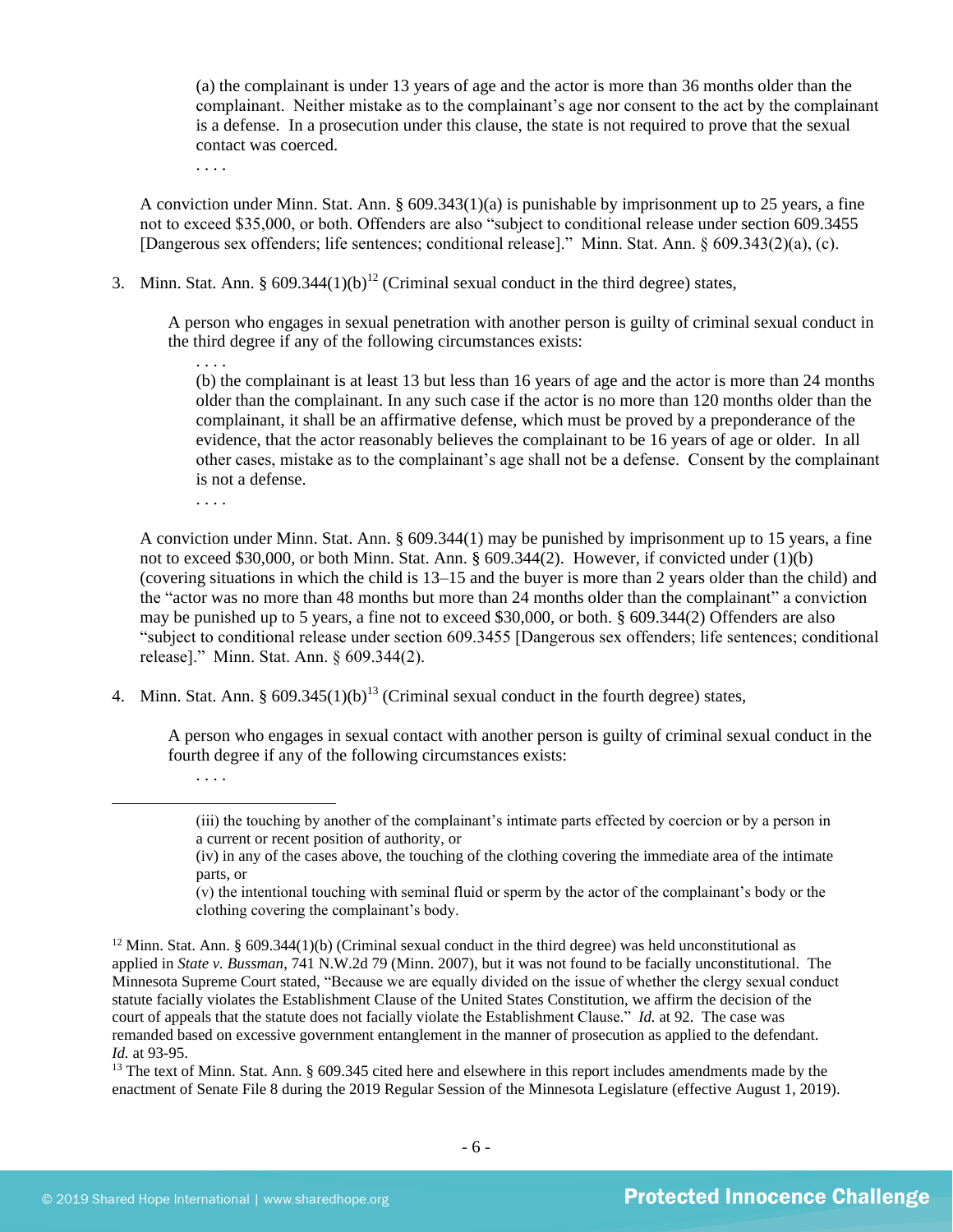(b) the complainant is at least 13 but less than 16 years of age and the actor is more than 48 months older than the complainant or in a current or recent position of authority over the complainant. Consent by the complainant to the act is not a defense. In any such case, if the actor is no more than 120 months older than the complainant, it shall be an affirmative defense which must be proved by a preponderance of the evidence that the actor reasonably believes the complainant to be 16 years of age or older. In all other cases, mistake as to the complainant's age shall not be a defense.

A conviction under Minn. Stat. Ann. § 609.345(1) is punishable by imprisonment up to 10 years, a fine not to exceed \$20,000, or both. Offenders are also "subject to conditional release under section 609.3455 [Dangerous sex offenders; life sentences; conditional release]." Minn. Stat. Ann. § 609.345(2).

5. Minn. Stat. Ann. § 609.352(2) (Prohibited Act) makes it illegal if a person age 18 or older "solicits<sup>14</sup> a child or someone the person reasonably believes is a child to engage in sexual conduct<sup>15</sup> with intent to engage in sexual conduct . . . ." Additionally, Minn. Stat. Ann. § 609.352(2a) (Electronic solicitation of children) states,

A person 18 years of age or older who uses the Internet, a computer, computer program, computer network, computer system, an electronic communications system, or a telecommunications, wire, or radio communications system, or other electronic device capable of electronic data storage or transmission to commit any of the following acts, with the intent to arouse the sexual desire of any person, is guilty of a felony and may be sentenced as provided in subdivision 4:

<span id="page-6-1"></span><span id="page-6-0"></span>(1) soliciting a child or someone the person reasonably believes is a child to engage in sexual conduct;

(2) engaging in communication with a child or someone the person reasonably believes is a child, relating to or describing sexual conduct; or

(3) distributing any material, language, or communication, including a photographic or video image, that relates to or describes sexual conduct to a child or someone the person reasonably believes is a child.

For purposes of Minn. Stat. Ann. § 609.352, a "child" includes only minors "15 years of age or younger." Minn. Stat. Ann. § 609.352(1)(a) (Definitions). Convictions for violating both Minn. Stat. § 609.352(2) and (2a) are punishable as felonies by imprisonment up to 3 years, a fine not to exceed \$5,000, or both. Minn. Stat. Ann. § 609.352(4) (Penalty).

# *1.3 Prostitution statutes refer to the sex trafficking statute to acknowledge the intersection of prostitution with trafficking victimization.*

Minn. Stat. Ann. § 609.324 (Patrons; prostitutes; housing individuals engaged in prostitution; penalties) refers to Minn. Stat. Ann. § 609.322 (Solicitation, inducement, and promotion of prostitution; sex trafficking) for purposes of sentencing enhancement,<sup>16</sup> but Minn. Stat. Ann. § 609.3243 (Loitering with intent to participate in prostitution) does not refer to § 609.322 when the person charged is a minor. However, defenses applicable to prostitution laws refer to the sex trafficking law to provide sex trafficking victims an affirmative defense to

<sup>15</sup> Minn. Stat. Ann. § 609.352(1)(b) (Definitions) defines "sexual conduct" as "sexual contact of the individual's primary genital area, sexual penetration as defined in section 609.341, or sexual performance as defined in section

<sup>&</sup>lt;sup>14</sup> Minn. Stat. Ann. § 609.352(1)(c) (Definitions) defines "solicit" as "commanding, entreating, or attempting to persuade a specific person in person, by telephone, by letter, or by computerized or other electronic means."

<sup>617.246.&</sup>quot; *See supra* note[s 7](#page-3-0) [& 9](#page-4-0) for the definitions of "sexual performance" and "sexual penetration." <sup>16</sup> Minn. Stat. Ann. § 609.324 (3)(b) (General prostitution crimes; penalties for patrons) states in part, "Whoever

violates the provisions of this subdivision within two years of a previous prostitution conviction for violating this section or section 609.322 is guilty of a gross misdemeanor."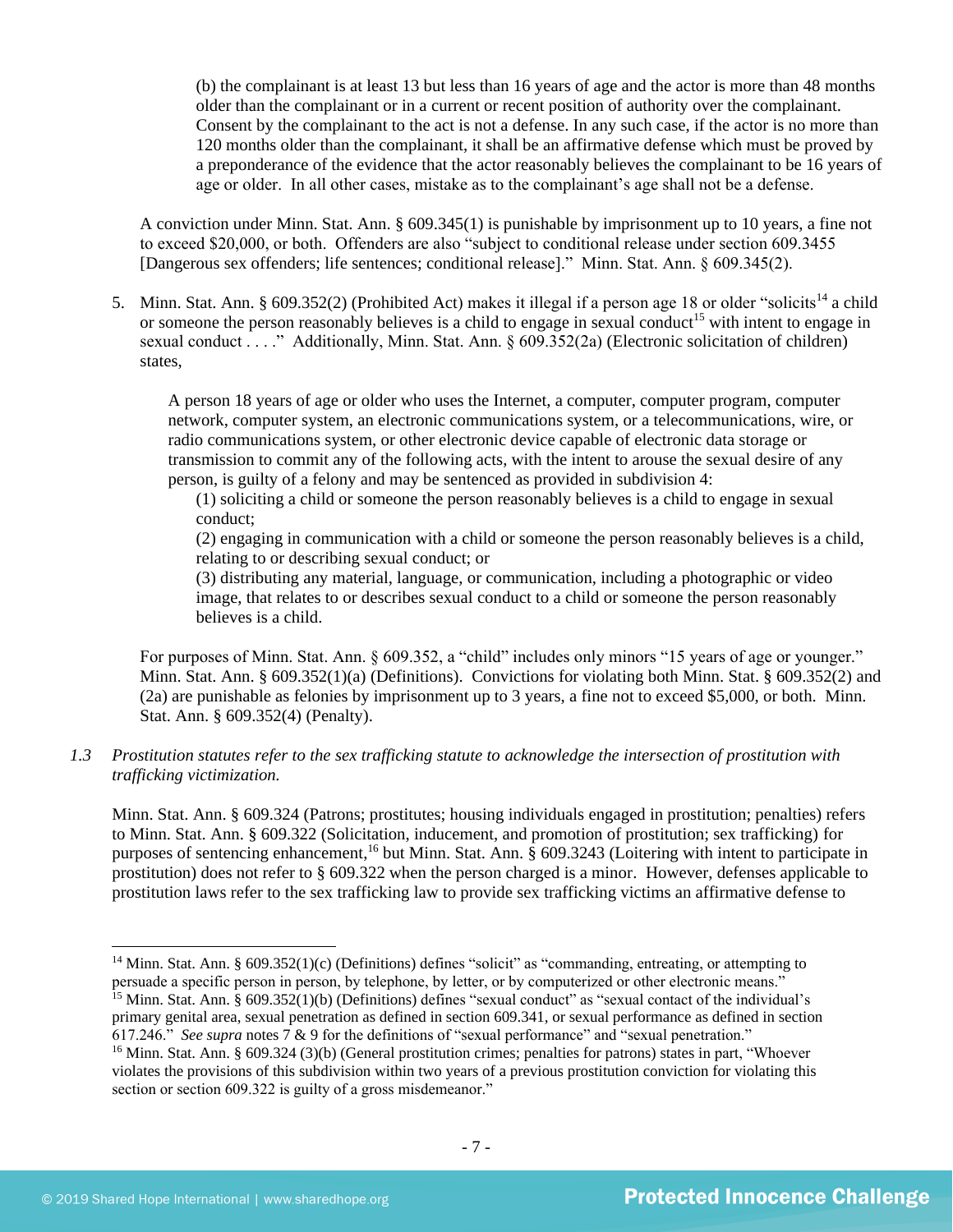charges under Minn. Stat. Ann. § 609.324 under some circumstances. Minn. Stat. Ann. § 609.325(4) (Defenses) states,

It is an affirmative defense to a charge under section 609.324 if the defendant proves by a preponderance of the evidence that the defendant is a labor trafficking victim, as defined in section 609.281, or a sex trafficking victim, as defined in section 609.321, and that the defendant committed the acts underlying the charge as a result of being a labor trafficking or sex trafficking victim.

*1.4 The state racketeering or gang crimes statute includes sex trafficking or commercial sexual exploitation of children (CSEC) offenses as predicate acts allowing the statute to be used to prosecute child sex trafficking crimes.* 

Minnesota includes human trafficking and some CSEC offenses as predicate criminal acts under its Racketeer Influenced and Corrupt Organizations (RICO) Act. Minn. Stat. Ann. § 609.903(1) (Racketeering) states that:

A person is guilty of racketeering if the person:

(1) is employed by or associated with an enterprise<sup>17</sup> and intentionally conducts or participates in the affairs of the enterprise by participating in a pattern of criminal activity;<sup>18</sup> (2) acquires or maintains an interest in real property,<sup>19</sup> by participating in a pattern of criminal activity; or

(3) participates in a pattern of criminal activity and knowingly invests any proceeds derived from that conduct, or any proceeds derived from the investment or use of those proceeds, in an enterprise or in real property.

Minn. Stat. Ann. § 609.902(4) (Definitions) defines a "criminal act" as:

conduct constituting, or a conspiracy or attempt to commit, a felony violation of . . . 609.322 [Solicitation, inducement, and promotion of prostitution; sex trafficking]; . . . 609.342 [Criminal sexual conduct in the first degree]; 609.343 [Criminal sexual conduct in the second degree]; 609.344 [Criminal sexual conduct in the third degree]; 609.345 [Criminal sexual conduct in the fourth degree] . . . .

Pursuant to Minn. Stat. Ann. § 609.902(6) (Definitions),

"Pattern of criminal activity" means conduct constituting three or more criminal acts that: (1) were committed within ten years of the commencement of the criminal proceeding; (2) are neither isolated incidents, nor so closely related and connected in point or time or circumstance of commission as to constitute a single criminal offense; and (3) were either: (i) related to one another through a common scheme or plan or a shared criminal purpose or (ii) committed, solicited, requested, importuned, or intentionally aided by

<sup>&</sup>lt;sup>17</sup> Minn. Stat. Ann. § 609.902(3) (Definitions) defines an "enterprise" as "a sole proprietorship, partnership, corporation, trust, or other legal entity, or a union, governmental entity, association, or group of persons, associated in fact although not a legal entity, an includes illicit as well as legitimate enterprises."

 $18$  Minn. Stat. Ann. § 609.902(5) (Definitions) defines "participation in a pattern of criminal activity" as "when the person is a principal\* with respect to the conduct constituting at least three of the criminal acts included in the pattern and two of the acts constitute felonies other than conspiracy." Subdivision (8) defines a "principal" as "a person who personally engages in conduct constituting a violation or who is criminally liable under section 609.05 [Criminal forfeiture] for the conduct of another constituting violation." Minn. Stat. Ann. § 609.902(8).

<sup>&</sup>lt;sup>19</sup> Minn. Stat. Ann. § 609.902(10) (Definitions) defines "real property" as "any real property or an interest in real property, including a lease of, or mortgage on, real property. A beneficial interest in real property is deemed to be located where the real property is located."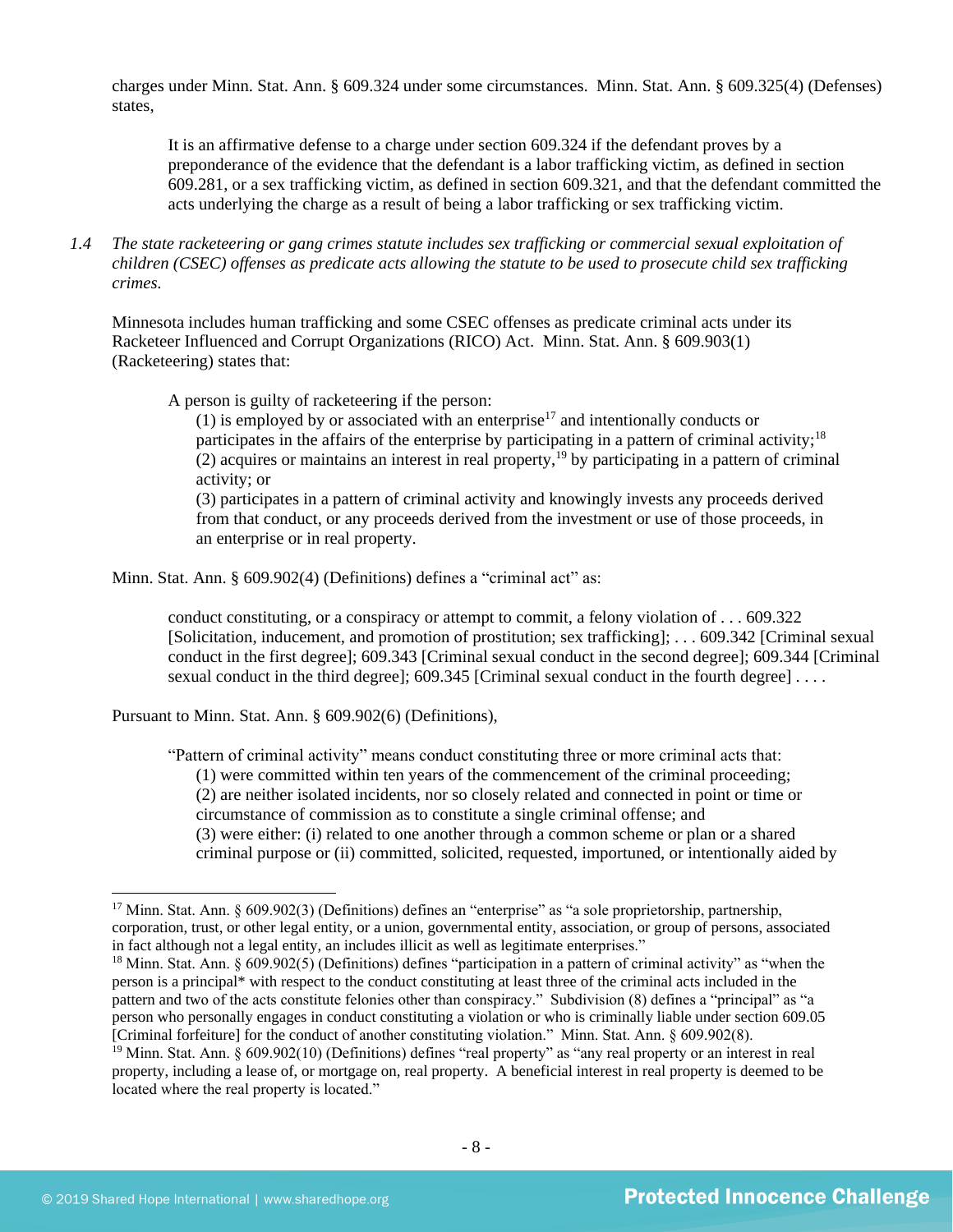persons acting with the mental culpability required for the commission of the criminal acts and associated with or in an enterprise involved in those activities.

Pursuant to Minn. Stat. Ann. § 609.904(1) (Criminal penalties), a person convicted of a RICO violation under Minn. Stat. Ann. § 609.903(Racketeering) faces a maximum of 20 years in prison, a fine up to \$1,000,000, or both. Furthermore, instead of the fine mentioned in subdivision (1), a person convicted, "who received economic gain from the act or caused economic gain from the act or caused loss or personal injury during the act may be sentenced to pay a fine . . . [and the] maximum fine is three times the gross value gained or three times the gross loss caused, whichever is greater, plus court costs and the costs of investigation and prosecution, reasonably incurred, less the value of any property forfeited under section 609.905 [Criminal forfeiture]." Minn. Stat. Ann. § 609.904(2).

Pursuant to Minn. Stat. Ann. § 609.905(1), (2),

[1] When a person is convicted of violating section 609.903, the court may order the person to forfeit to the prosecuting authority any real or personal property subject to forfeiture under this section. Property subject to forfeiture is real and personal property that was used in the course of, intended for use in the course of, derived from, or realized through conduct in violation of section 609.903. A court may not order the forfeiture of property that has been used to pay reasonable attorney fees in connection with a criminal proceeding under section 609.903 . . . .

. . . .

[2] The district court may order criminal forfeiture of any other property of the defendant up to the value of the property that is unreachable if any property subject to criminal forfeiture under subdivision 1:

- (1) cannot be located;
- (2) has been sold to a bona fide purchaser for value;
- (3) has been placed beyond the jurisdiction of the court;
- (4) has been substantially diminished in value by the conduct of the defendant;
- (5) has been commingled with other property that cannot be divided without difficulty or undue injury to innocent persons; or
- (6) is otherwise unreachable without undue injury to an innocent person.

For defendants who violate Minn. Stat. Ann. § 609.903 (Racketeering), pursuant to Minn. Stat. Ann. § 609.911(3),

The prosecuting authority may institute proceedings against an enterprise or an individual to recover a civil penalty. The penalty may be imposed in the discretion of the district court for conduct constituting a violation of section 609.903. The civil penalty may not exceed \$1,000,000 less a fine imposed under section 609.903. Penalties collected under this section must be applied to the costs and expenses of investigation and prosecution, including costs of resources and personnel incurred in investigation and prosecution, and the balance, if any, to the state general fund.

Finally, Minn. Stat. Ann. § 609.904(5) directs the prosecuting authority to "vigorously advocate full and complete restitution to an aggrieved person" when a trafficker is convicted of Minn. Stat. Ann. § 609.903.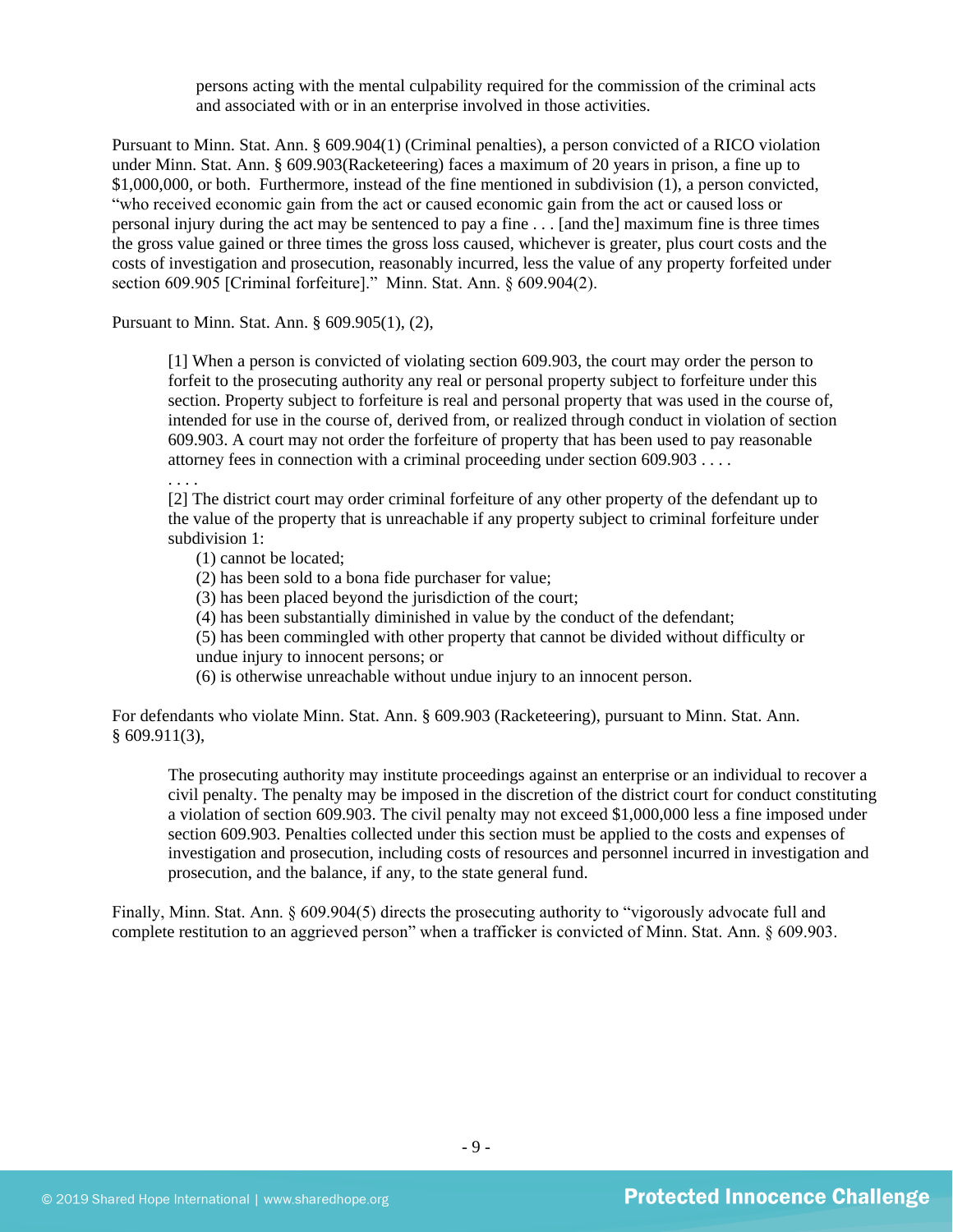## **FRAMEWORK ISSUE 2: CRIMINAL PROVISIONS ADDRESSING DEMAND**

#### *Legal Components:*

- *2.1 The state sex trafficking law can be applied to buyers of commercial sex acts with a minor.*
- *2.2 Buyers of commercial sex acts with a minor can be prosecuted under commercial sexual exploitation of children (CSEC) laws.*
- *2.3 Solicitation laws differentiate between soliciting sex acts with an adult and soliciting sex acts with a minor under 18.*
- *2.4 Penalties for buyers of commercial sex acts with minors are as high as federal penalties.*
- *2.5 Using the Internet or electronic communications to lure, entice, or purchase, or attempt to lure, entice, or purchase commercial sex acts with a minor is a separate crime or results in an enhanced penalty for buyers.*
- *2.6 No age mistake defense is permitted for a buyer of commercial sex acts with any minor under 18.*
- *2.7 Base penalties for buying sex acts with a minor under 18 are sufficiently high and not reduced for older minors.*
- *2.8 Financial penalties for buyers of commercial sex acts with minors are sufficiently high to make it difficult for buyers to hide the crime.*

\_\_\_\_\_\_\_\_\_\_\_\_\_\_\_\_\_\_\_\_\_\_\_\_\_\_\_\_\_\_\_\_\_\_\_\_\_\_\_\_\_\_\_\_\_\_\_\_\_\_\_\_\_\_\_\_\_\_\_\_\_\_\_\_\_\_\_\_\_\_\_\_\_\_\_\_\_\_\_\_\_\_\_\_\_\_\_\_\_\_\_\_\_\_

- *2.9 Buying and possessing child sexual abuse material (CSAM) carries penalties as high as similar federal offenses.*
- *2.10 Convicted buyers of commercial sex acts with minors are required to register as sex offenders.*

# *Legal Analysis:*

*2.1 The state sex trafficking law can be applied to buyers of commercial sex acts with a minor.*

Minn. Stat. Ann. § 609.322(1)(a) (Solicitation, inducement, and promotion of prostitution; sex trafficking) does not apply to buyers of sex with minors. Minn. Stat. Ann. § 609.322(1)(a) expressly states that its provisions only apply to a person who solicits a minor to practice prostitution if the person is "acting other than as a prostitute or patron."

- 2.1.1 Recommendation: Amend Minn. Stat. Ann. § 609.322(1)(a) (Solicitation, inducement, and promotion of prostitution; sex trafficking) to make the statute applicable to the actions of buyers of commercial sex with minors.
- *2.2 Buyers of commercial sex acts with a minor can be prosecuted under commercial sexual exploitation of children (CSEC) laws.*

Minn. Stat. Ann. § 609.324(1)(c) (Engaging in, hiring, or agreeing to hire minor to engage in prostitution; penalties) makes it a crime to buy sex with a minor, stating:

Whoever intentionally does any of the following may be sentenced to imprisonment for not more than five years or to payment of a fine of not more than \$10,000, or both:

(1) engages in prostitution with an individual under the age of 18 years but at least 16 years;

(2) hires or offers or agrees to hire an individual under the age of 18 years but at least 16 years to engage in sexual penetration or sexual contact; or

(3) hires or offers or agrees to hire an individual who the actor reasonably believes to be under the age of 18 years but at least 16 years to engage in sexual penetration or sexual contact.

A buyer who engages in prostitution with a minor aged 13–15 "or hires or offers or agrees to hire an individual under the age of 16 years but at least 13 years to engage in sexual penetration or sexual contact," faces imprisonment up to 10 years, a fine not to exceed \$20,000, or both. Minn. Stat. Ann. § 609.324(1)(b). Lastly, if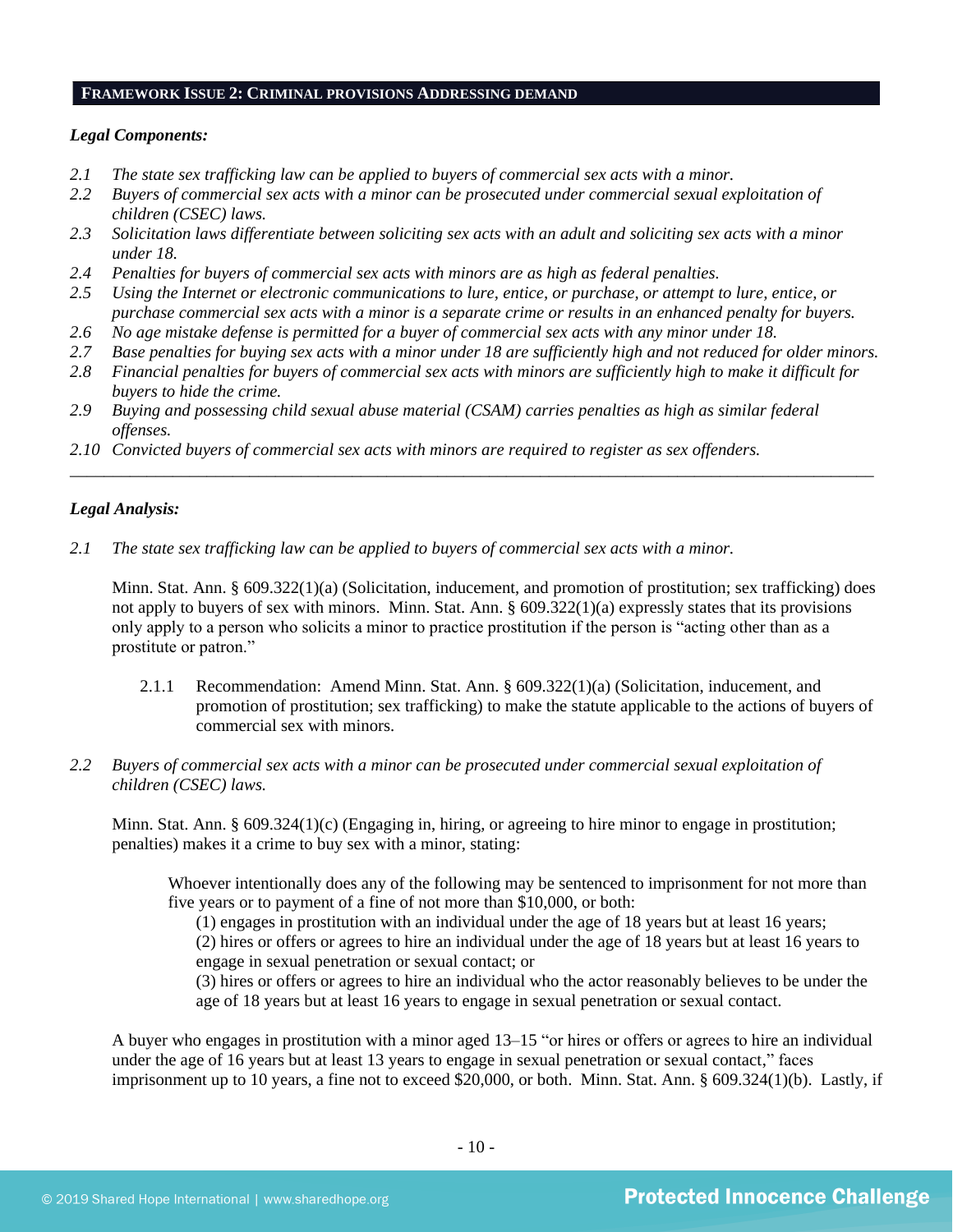the minor is under 13, a buyer convicted under the statute may receive imprisonment up to 20 years, a fine not to exceed \$40,000, or both. Minn. Stat. Ann. § 609.324(1)(a).

Several sexual offenses could be used to prosecute certain buyers of commercial sex acts with a minor, but these statutes do not specifically make the commercial sexual exploitation of a child illegal.<sup>20</sup>

# *2.3 Solicitation laws differentiate between soliciting sex acts with an adult and soliciting sex acts with a minor under 18.*

Minn. Stat. Ann. § 609.324 (Patrons; prostitutes; housing individuals engaged in prostitution; penalties) differentiates between the act of soliciting sex with a minor and the act of soliciting sex with an adult.<sup>21</sup> Minn. Stat. Ann. § 609.324(1)(Engaging in, hiring, or agreeing to hire minor to engage in prostitution; penalties) generally criminalizes "[e]ngaging in, hiring, or agreeing to hire [a] minor to engage in prostitution," while Minn. Stat. Ann. § 609.324(3)(a) applies when a buyer "(1) engages in prostitution with an individual 18 years of age or older; or (2) hires, offers to hire, or agrees to hire an individual 18 years of age or older to engage in sexual penetration or sexual contact . . . ." The penalty for a conviction under Subdivision 1, depending on the minor's age or the age the buyer reasonably believed the individual to be, ranges from 5 to 20 years imprisonment, a fine ranging from \$10,000 to \$40,000, or both. Minn. Stat. Ann. § 609.324(1)(a), (b), (c).

By contrast, a conviction under Minn. Stat. Ann. § 609.324(3)(a), is punishable as a misdemeanor by a fine of at least \$500, unless the buyer has been convicted of Minn. Stat. Ann. § 609.324(3)(a) or § 609.322 within the previous 2 years, in which case the buyer will be guilty of a gross misdemeanor punishable by a fine of at least \$1,500 and a minimum of community work service for 20 hours, which may be waived by the court if it "makes specific, written findings that the community work service is not feasible or appropriate under the circumstances of the case." Minn. Stat. Ann. § 609.324(3)(a), (b). If a person "hires, offers to hire, or agrees to hire an individual 18 years of age or older to engage in sexual penetration or sexual contact" in a public place, a conviction is punishable by a fine of at least  $$1,500^{22}$  pursuant to Minn. Stat. Ann. § 609.324(2) (Prostitution in public place; penalty for patrons).

#### *2.4 Penalties for buyers of commercial sex acts with minors are as high as federal penalties.*

Buyers of commercial sex with minors may be prosecuted for crimes carrying penalties ranging from imprisonment between 1 and 30 years, fines of \$5,000–\$40,000, or both imprisonment and a fine. Buyers convicted of Minn. Stat. Ann. § 609.324(1) (Engaging in, hiring, or agreeing to hire minor to engage in prostitution; penalties) may receive imprisonment between 5 and 20 years, based on the minor's age or the age the buyer reasonably believed the individual to be, a fine ranging from \$10,000–\$40,000, based on the minor's age or the age the buyer reasonably believed the individual to be, or both imprisonment and a fine. Minn. Stat. Ann. § 609.324(1).

<sup>&</sup>lt;sup>20</sup> *See supra* Component 1.2 for a full description of the sexual offense laws that may be used to prosecute buyers. <sup>21</sup> *See supra* Component 1.2 for the substantive provisions of Minn. Stat. Ann. § 609.324 (Patrons, prostitutes; housing individuals engaged in prostitution; penalties).

 $22$  Minn. Stat. Ann. § 609.324(4) (Community service in lieu of minimum fine) states,

The court may order a person convicted of violating subdivision 2 or 3 to perform community work service in lieu of all or a portion of the minimum fine required under those subdivisions if the court makes specific, written findings that the convicted person is indigent or that payment of the fine would create undue hardship for the convicted person or that person's immediate family. Community work service ordered under this subdivision is in addition to any mandatory community work service ordered under subdivision 3.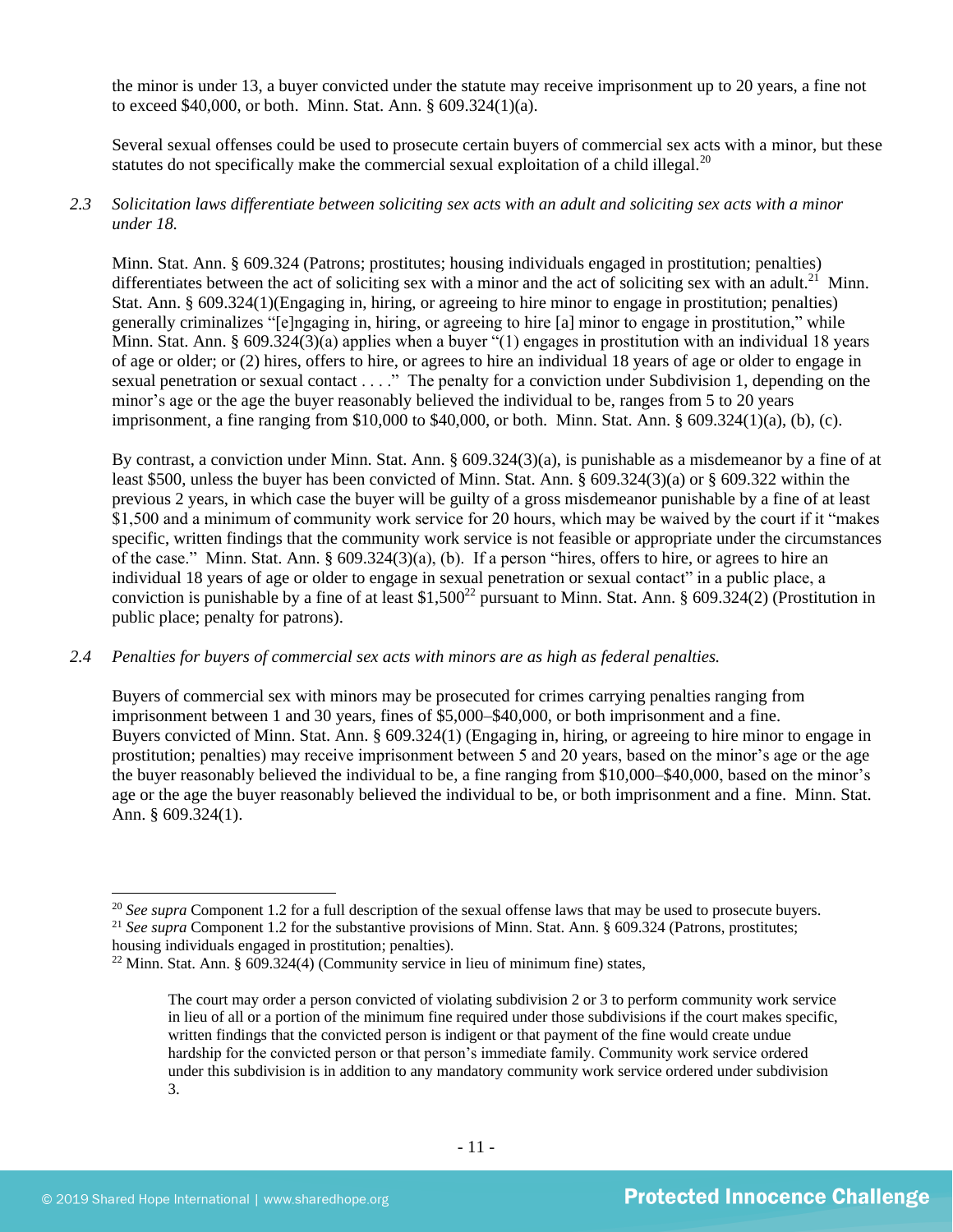Buyers found convicted of violating Minn. Stat. Ann. § 609.352(2) (Prohibited act) may receive imprisonment up to 3 years, fines of up to \$5,000, or both. Minn. Stat. Ann. § 609.352(4) (Penalty).

Lastly, several other sexual offense laws could be used to prosecute some buyers of commercial sex acts with minors, which could result, depending on the offense, in imprisonment up to 30 years, a fine up to \$40,000, or both imprisonment and a fine.<sup> $23$ </sup>

<span id="page-11-0"></span>In contrast, if the victim is under the age of 14, a conviction under the Trafficking Victims Protection Act  $(TVPA)<sup>24</sup>$  for child sex trafficking is punishable by 15 years to life imprisonment and a fine not to exceed \$250,000. 18 U.S.C. §§ 1591(b)(1), 3559(a)(1), 3571(b)(3). If the victim is between the ages of 14–17, a conviction is punishable by 10 years to life imprisonment and a fine not to exceed \$250,000. 18 U.S.C. §§ 1591(b)(2), 3559(a)(1), 3571(b)(3). A conviction is punishable by mandatory life imprisonment, however, if the buyer has a prior conviction for a federal sex offense<sup>25</sup> against a minor. 18 U.S.C. §  $3559(e)(1)$ . To the extent buyers can be prosecuted under other federal CSEC laws,<sup>26</sup> a conviction is punishable by penalties ranging from a fine not to exceed \$250,000 to life imprisonment and a fine not to exceed \$250,000.<sup>27</sup>

*2.5 Using the Internet or electronic communications to lure, entice, or purchase, or attempt to lure, entice, or purchase commercial sex acts with a minor is a separate crime or results in an enhanced penalty for buyers.*

Under Minn. Stat. Ann. § 609.352(2a) (Electronic solicitation of children),

<span id="page-11-1"></span>A person 18 years of age or older who uses the Internet, a computer, computer program, computer network, computer system, an electronic communications system, or a telecommunications, wire, or radio communications system, or other electronic device capable of electronic data storage or transmission to commit any of the following acts, with the intent to arouse the sexual desire of any person, is guilty of a felony and may be sentenced as provided in subdivision 4:

<sup>23</sup> *See supra* Component 1.2 for the substantive provisions of Minn. Stat. Ann. § 609.342, § 609.343, § 609.344, and § 609.345 that may apply to some buyers.

 $^{24}$  Trafficking Victims Protection Act (TVPA) of 2000, Pub. L. No. 106-386, 114 Stat. 1464, 1466 (codified in scattered sections of 18 and 22 U.S.C.).

<sup>&</sup>lt;sup>25</sup> Pursuant to 18 U.S.C. § 3559(e)(2), "federal sex offense" is defined as

an offense under section 1591 [18 USCS § 1591] (relating to sex trafficking of children), 2241 [18 USCS § 2241] (relating to aggravated sexual abuse), 2242 [18 USCS § 2242] (relating to sexual abuse),  $2244(a)(1)$  [18 USCS §  $2244(a)(1)$ ] (relating to abusive sexual contact),  $2245$  [18 USCS § 2245] (relating to sexual abuse resulting in death), 2251 [18 USCS § 2251] (relating to sexual exploitation of children), 2251A [18 USCS § 2251A] (relating to selling or buying of children), 2422(b) [18 USCS § 2422(b)] (relating to coercion and enticement of a minor into prostitution), or 2423(a) [18 USCS § 2423(a)] (relating to transportation of minors).

<sup>26</sup> 18 U.S.C. §§ 2251A(b) (Selling or buying of children), 2251(a) (Sexual exploitation of children), 2423(a) (Transportation of a minor with intent for minor to engage in criminal sexual activity), 2422(a) (Coercion and enticement), 2252(a)(2), (a)(4) (Certain activities relating to material involving the sexual exploitation of minors). <sup>27</sup> 18 U.S.C. §§ 2251A(b) (conviction punishable by imprisonment for 30 years to life and a fine), 2251(e) (conviction punishable by imprisonment for 15–30 years and a fine), 2423(a) (conviction punishable by imprisonment for 10 years to life and a fine), 2422(a) (conviction punishable by a fine, imprisonment up to 20 years, or both), 2252(b) (stating that a conviction under subsection (a)(2) is punishable by imprisonment for  $5-20$  years and a fine, while a conviction under subsection (a)(4) is punishable by imprisonment up to 10 years, a fine, or both); *see also* 18 U.S.C. §§ 3559(a)(1) (classifying all of the above listed offenses as felonies), 3571(b)(3) (providing a fine up to \$250,000 for any felony conviction).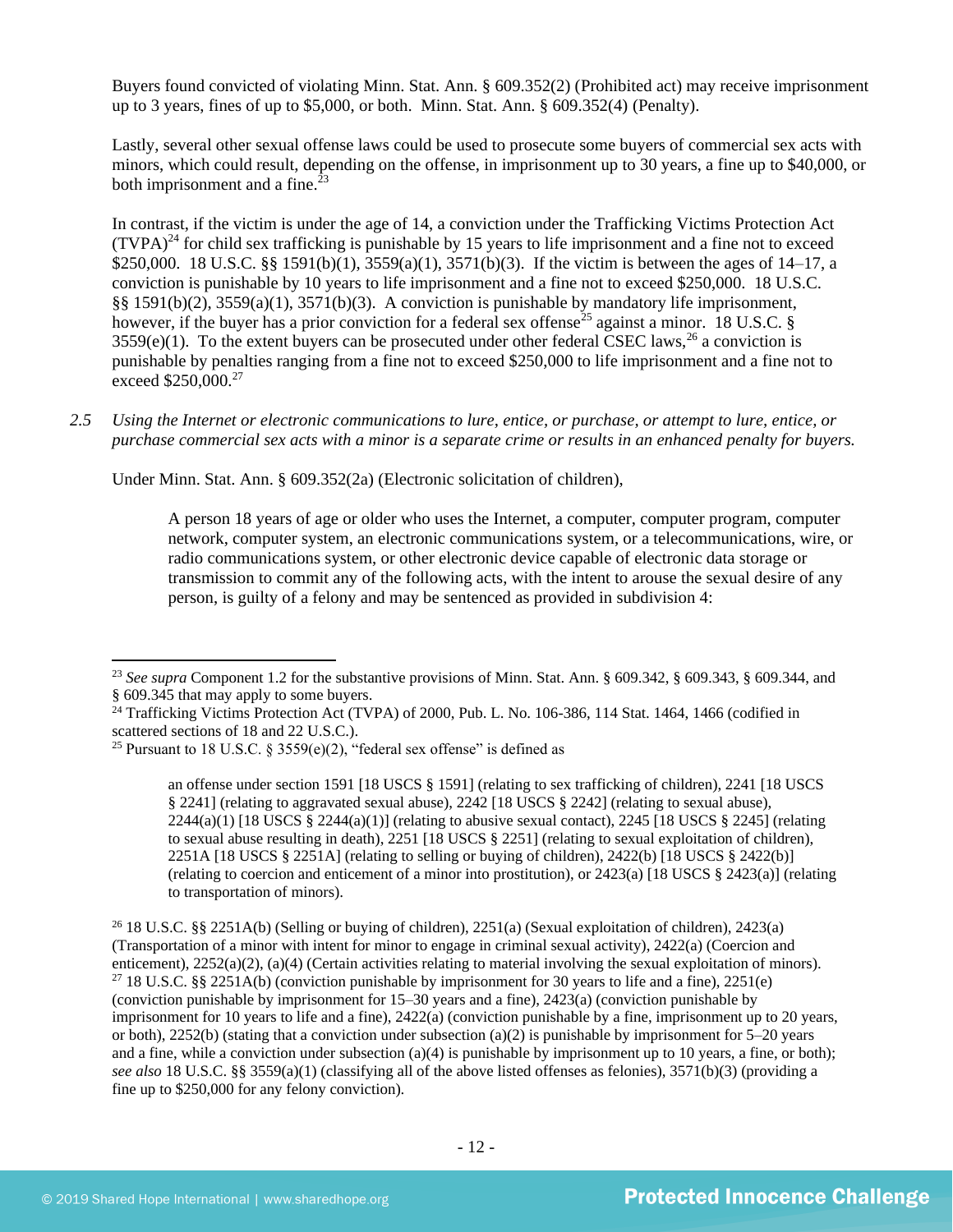(1) soliciting<sup>28</sup> a child or someone the person reasonably believes is a child to engage in sexual conduct:<sup>29</sup>

(2) engaging in communication with a child or someone the person reasonably believes is a child, relating to or describing sexual conduct; or

(3) distributing any material, language, or communication, including a photographic or video image, that relates to or describes sexual conduct to a child or someone the person reasonably believes is a child.

For purposes of Minn. Stat. Ann. § 609.352(2a), a "child" only includes minors "15 years of age or younger." Minn. Stat. Ann. § 609.352(1)(a) (Definitions). A conviction under Minn. Stat. Ann. § 609.352(2a) is punishable as a felony by imprisonment up to 3 years, a fine not to exceed \$5,000, or both. Minn. Stat. Ann. § 609.352(4) (Penalty).

*2.6 No age mistake defense is permitted for a buyer of commercial sex acts with any minor under 18.*

While the trafficking law does not apply to buyers, a mistake of age defense is specifically prohibited for a buyer prosecuted under Minn. Stat. Ann. § 609.324 (Patrons; prostitutes; housing individuals engaged in prostitution; penalties) or § 609.352(2a) (Electronic solicitation of children). Minn. Stat. Ann. §§ 609.325 (2), 609.352 (3)(a).

- 2.6.1 Recommendation: Amend Minn. Stat. Ann. § 609.322(1)(a) (Solicitation, inducement, and promotion of prostitution; sex trafficking) to expressly prohibit a defendant from asserting a mistake of age defense.<sup>30</sup>
- *2.7 Base penalties for buying sex acts with a minor under 18 are sufficiently high and not reduced for older minors.*

Minnesota's buyer-applicable CSEC law, Minn. Stat. Ann. § 609.324(1) (Engaging in, hiring, or agreeing to hire minor to engage in prostitution; penalties), staggers penalties based on a minor's age; penalties are not sufficiently high when the victim is an older minor. If the buyer "hires or agrees to hire" an individual who is or is believed to be 16–17, a conviction is punishable by up to 5 years imprisonment. Minn. Stat. Ann. § 609.324(1)(c). If the minor is or is believed to be  $13-15$ , a conviction is punishable by up to 10 years imprisonment. Minn. Stat. Ann. § 609.324(1)(b). Lastly, if the minor is or is believed to be under 13, a conviction is punishable by up to 20 years imprisonment. Minn. Stat. Ann. § 609.324(1)(a).

- 2.7.1 Recommendation: Amend Minn. Stat. Ann. § 609.324(1) (Engaging in, hiring, or agreeing to hire minor to engage in prostitution; penalties) to impose sufficiently high penalties for buying commercial sex with any minor under 18 to reflect the seriousness of the offense.
- *2.8 Financial penalties for buyers of commercial sex acts with minors are sufficiently high to make it difficult for buyers to hide the crime.*

Buyers of commercial sex with minors may be required to pay fines ranging from \$5,000–\$40,000. Specifically, buyers convicted of Minn. Stat. Ann. § 609.324(1) (Engaging in, hiring, or agreeing to hire minor to engage in prostitution; penalties) may be required to pay fines ranging from \$10,000–\$40,000, depending on the minor's age or the age the buyer reasonably believed the individual to be. In addition, when a buyer is convicted under Minn. Stat. Ann. § 609.324, § 609.352, or § 617.247, "the court shall impose an assessment<sup>31</sup>

<sup>28</sup> *See supra* note [14.](#page-6-0)

<span id="page-12-0"></span><sup>29</sup> *See supra* note [15.](#page-6-1)

<sup>&</sup>lt;sup>30</sup> This recommendation in this component is predicated upon the recommendation in 2.1 being simultaneously or previously enacted.

 $31$  Minn. Stat. Ann. § 609.3241(c) provides.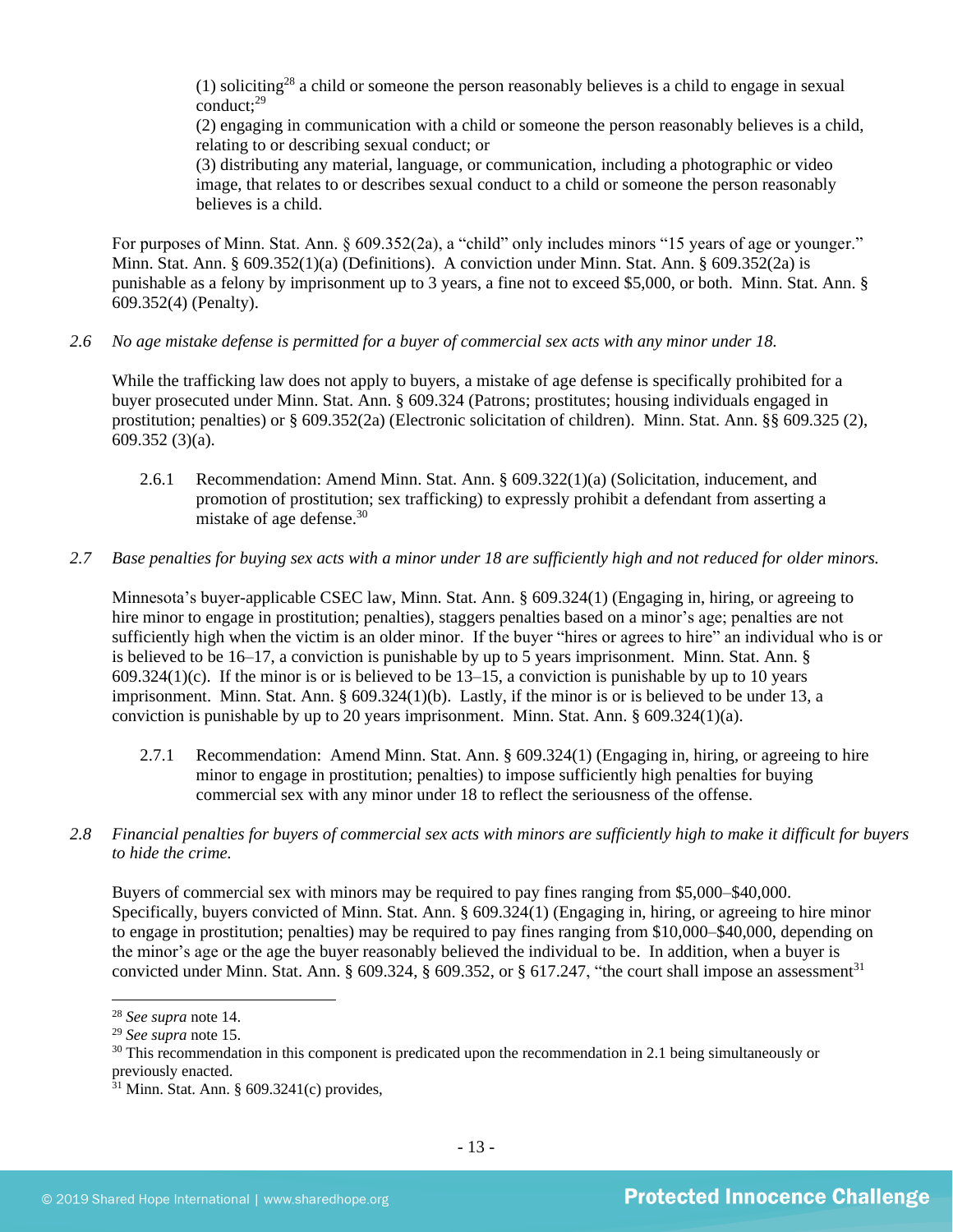of not less than \$500 and not more than \$750 for . . . a violation of section 609.324, subdivision 2, or a misdemeanor violation of section 609.324, subdivision 3 . . . ; otherwise the court shall impose an assessment of not less than \$750 and not more than \$1,000. The assessment . . . is in addition to the surcharge required by section 357.021, subdivision 6." Minn. Stat. Ann. § 609.3241(a) (Penalty assessment authorized). Minn. Stat. Ann.§ 357.021(6) requires the court administrator to "collect a \$75 surcharge on every person convicted of any felony, gross misdemeanor, misdemeanor, or petty misdemeanor offense." Buyers convicted of sexual offenses may be required to pay fines up to \$40,000. Minn. Stat. Ann. §§ 609.342(2)(a), 609.343(2)(a), 609.344(2), 609.345(2), 609.352(4).

Defendants, including, presumably, buyers, may also be ordered to make restitution. Pursuant to Minn. Stat. Ann. § 611A.04(1)(a) (Order of restitution),

<span id="page-13-0"></span>A victim<sup>32</sup> of a crime has the right to receive restitution as part of the disposition of a criminal charge or juvenile delinquency proceeding against the offender if the offender is convicted or found delinquent . . . . A request for restitution may include, but is not limited to, any out-of-pocket losses resulting from the crime, including medical and therapy costs, replacement of wages and services, expenses incurred to return a child who was a victim of a crime under section 609.26 [Depriving another of custodial or parental rights] to the child's parents or lawful custodian, and funeral expenses. An actual or prospective civil action involving the alleged crime shall not be used by the court as a basis to deny a victim's right to obtain court-ordered restitution under this section . . . .

Additionally, buyers, through a civil procedure, may be required to forfeit certain property, including money, used in committing a designated crime. Minn. Stat. Ann. § 609.531(6a) (Forfeitures). Pursuant to Minn. Stat. Ann. § 609.5312(1)(a), (b) (Forfeiture of property associated with designated offenses),

(a) All personal property is subject to forfeiture if it was used or intended for use to commit or facilitate the commission of a designated offense. All money and other property, real and personal, that represent proceeds of a designated offense, and all contraband property, are subject to forfeiture, except as provided in this section.

The assessment collected under paragraph (a) must be distributed as follows:

<sup>(1) 40</sup> percent of the assessment shall be forwarded to the political subdivision that employs the arresting officer for use in enforcement, training, and education activities related to combating sexual exploitation of youth, or if the arresting officer is an employee of the state, this portion shall be forwarded to the commissioner of public safety for those purposes identified in clause (3); (2) 20 percent of the assessment shall be forwarded to the prosecuting agency that handled the case for use in training and education activities relating to combating sexual exploitation activities of youth; and

<sup>(3) 40</sup> percent of the assessment must be forwarded to the commissioner of public health to be deposited in the safe harbor for youth account in the special revenue fund and are appropriated to the commissioner for distribution to crime victims' services organizations that provide services to sexually exploited youth, as defined in section 260C.007, subdivision 31.

<sup>(</sup>d) A safe harbor for youth account is established as a special account in the state treasury.

 $32$  "Victim" is defined in part in Minn. Stat. Ann. § 611A.01(b) as "a natural person who incurs loss or harm as a result of a crime, including a good faith effort to prevent a crime . . . ." "Crime" is defined as "conduct that is prohibited by local ordinance and results in bodily harm to an individual; or conduct that is included within the definition of 'crime' in section 609.02, subdivision 1, or would be included within that definition but for the fact that (1) the person engaging in the conduct lacked capacity to commit the crime under the laws of this state, or (2) the act was alleged or found to have been committed by a juvenile." Minn. Stat. Ann. § 611A.01(a). Pursuant to Minn. Stat. Ann. § 609.02(1), "'Crime' means conduct which is prohibited by statute and for which the actor may be sentenced to imprisonment, with or without a fine."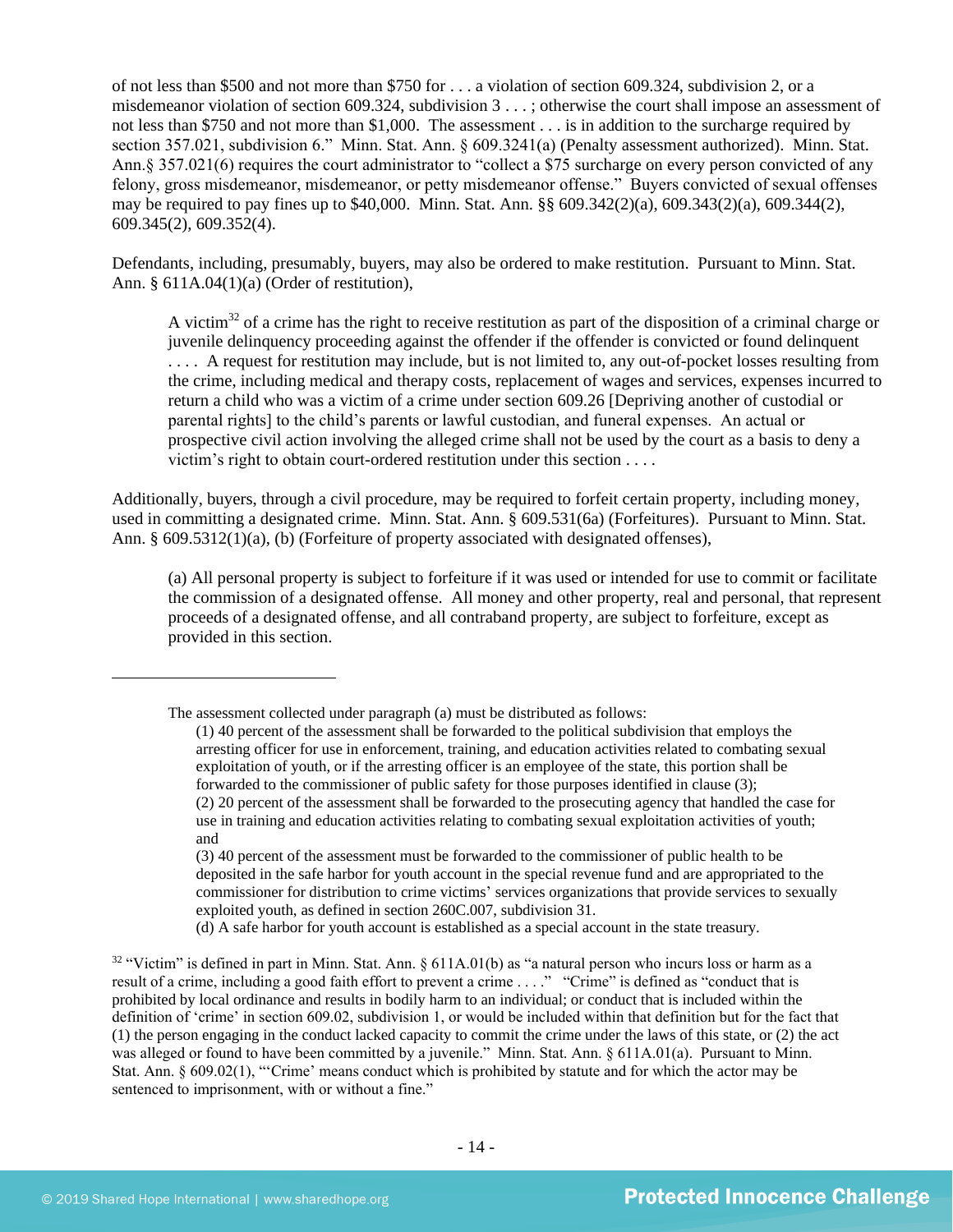<span id="page-14-0"></span>(b) All money used or intended to be used to facilitate the commission of a violation of section  $609.322^{33}$  [Solicitation, inducement, and promotion of prostitution; sex trafficking] or  $609.324^{34}$ [Patrons; prostitutes; housing individuals engaged in prostitution; penalties] or a violation of a local ordinance substantially similar to section 609.322 or 609.324 is subject to forfeiture.

Seizure of the property may be upon process issued by a court or without process, where certain circumstances apply. Minn. Stat. Ann. § 609.531(4). Minn. Stat. Ann. § 609.531(5) also states that "[a]ll right, title, and interest in property subject to forfeiture under sections 609.531 to 609.5318 vests in the appropriate agency<sup>35</sup> upon commission of the act or omission giving rise to forfeiture."

As defined in Minn. Stat. Ann. § 609.531(1)(f) (Forfeitures), "designated offenses" include felony violations of, or felony-level attempts and conspiracies to violate Minn. Stat. Ann. § 609.352 (Solicitation of children to engage in sexual conduct; communication of sexually explicit materials to children), § 617.247 (Possession of pornographic work involving minors), or any violation of § 609.324 (Patrons; prostitutes; housing individuals engaged in prostitution; penalties).

Furthermore, Minn. Stat. Ann. § 609.5312(3)(a), states,

A motor vehicle is subject to forfeiture under this subdivision if it was used to commit or facilitate, or used during the commission of, a violation of section 609.324 [Patrons; prostitutes; housing individuals engaged in prostitution; penalties] or a violation of a local ordinance substantially similar to section 609.324. A motor vehicle is subject to forfeiture under this subdivision only if the offense is established by proof of a criminal conviction for the offense . . . .

Buyers may also be ordered to make restitution for a violation of Minnesota's RICO act. Minn. Stat. Ann. § 609.904(5) directs the prosecuting authority to "vigorously advocate full and complete restitution to an aggrieved person" when a trafficker is convicted of Minn. Stat. Ann. § 609.903.

*2.9 Buying and possessing child sexual abuse material (CSAM) carries penalties as high as similar federal offenses.*

Minn. Stat. Ann. §  $617.247(4)^{36}$  (Possession of pornographic work involving minors) states,

<span id="page-14-1"></span>(a) A person who possesses a pornographic work<sup>37</sup> or a computer disk or computer or other electronic, magnetic, or optical storage system or a storage system of any other type, containing a pornographic work, knowing or with reason to know its content and character, is guilty of a felony and may be sentenced to imprisonment for not more than five years or to payment of a fine of not more than \$5,000, or both

(b) A person who violates paragraph (a) is guilty of a felony and may be sentenced to imprisonment for not more than ten years or to payment of a fine of not more than \$10,000, or both, if:

<sup>33</sup> *See supra* Component 2.1 for discussion of inapplicability of Minn. Stat. Ann. § 609.322 to buyers.

<sup>34</sup> *See supra* Component 2.2 for discussion of applicability of Minn. Stat. Ann. § 609.324 to buyers.

<sup>35</sup> Minn. Stat. Ann. § 609.531(1)(e) defines "appropriate agency" as "the Bureau of Criminal Apprehension, the Department of Commerce Division of Insurance Fraud Prevention, the Minnesota Division of Driver and Vehicle Services, the Minnesota State Patrol, a county sheriff's department, the Three Rivers District park rangers, the Department of Natural Resources Division of Enforcement, the University of Minnesota Police Department, the Department of Corrections Fugitive Apprehension Unit, a city, metropolitan transit, or airport police department; or a multijurisdictional entity established under section 299A.642 or 299A.681."

<sup>&</sup>lt;sup>36</sup> The text of Minn. Stat. Ann. § 617.247 cited here and elsewhere in this report includes amendments made by the enactment of Senate File 8 during the 2019 Regular Session of the Minnesota Legislature (effective August 1, 2019). <sup>37</sup> *See supra* note [8](#page-3-1) for the definition of "pornographic work."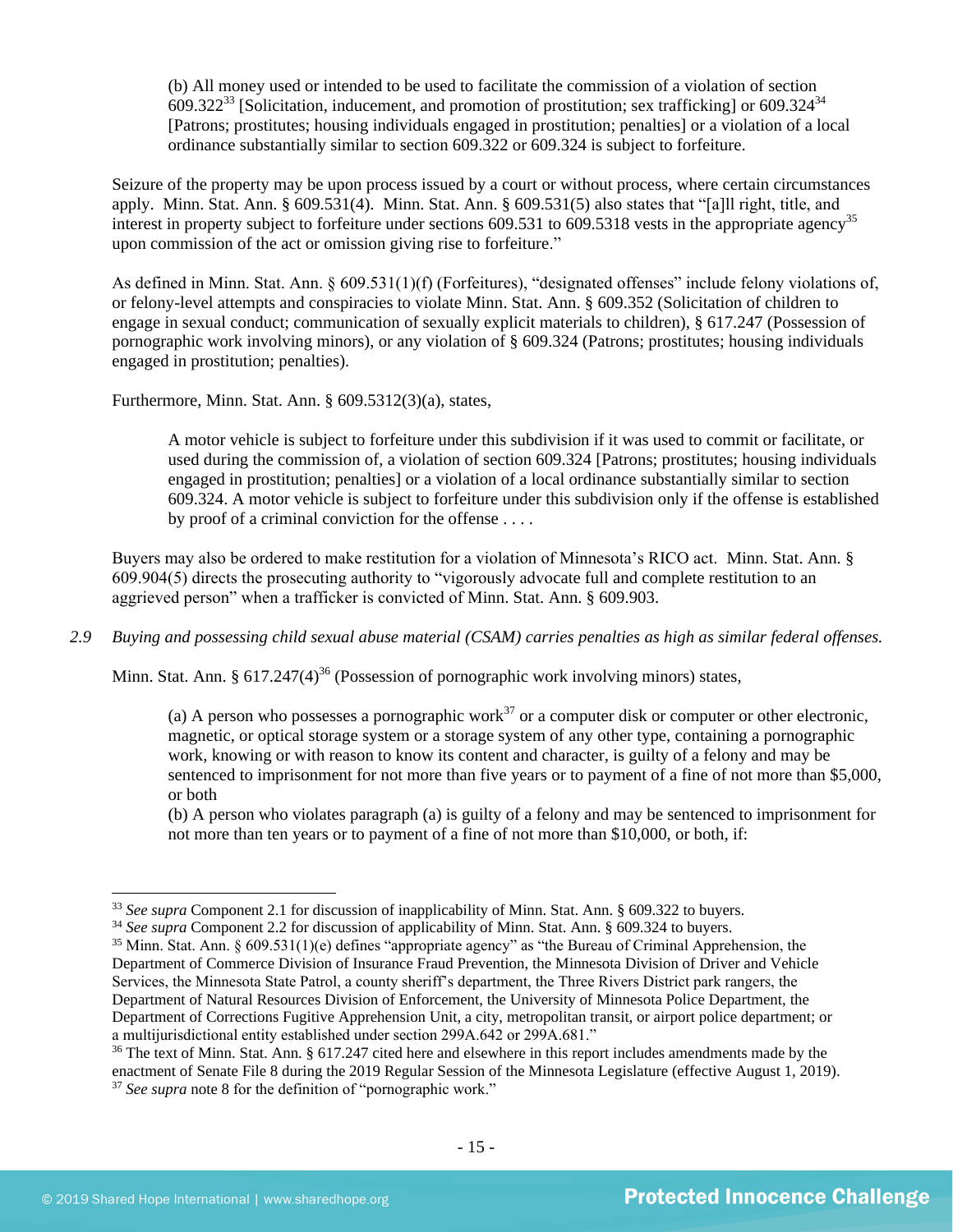(1) the person has a prior conviction or delinquency adjudication for violating this section or section 617.246;

(2) the violation occurs when the person is a registered predatory offender under section 243.166; or

(3) the violation involved a minor under the age of 13 years.

In contrast, a federal conviction for possession of child sexual abuse material (CSAM)<sup>38</sup> is generally punishable by imprisonment for  $5-20$  years and a fine not to exceed \$250,000.<sup>39</sup> Subsequent convictions, however, are punishable by imprisonment up to 40 years and a fine not to exceed \$250,000.<sup>40</sup>

- 2.9.1 Recommendation: Amend Minn. Stat. Ann. § 617.247(4)(a) (Possession of pornographic work involving minors) to increase the penalty to reflect the seriousness of the offense.
- *2.10 Convicted buyers of commercial sex acts with minors are required to register as sex offenders*.

Pursuant to Minn. Stat. Ann. § 243.166(1b)(a)<sup>41</sup> (Registration of predatory offenders),

A person shall register under this section if:

<span id="page-15-0"></span>. . . .

(2) the person was charged with or petitioned for a violation of, or attempt to violate, or aiding, abetting, or conspiring to commit any of the following and convicted of or adjudicated delinquent for that offense or another offense arising out of the same set of circumstances:

. . . . (iii) solicitation, inducement, or promotion of the prostitution of a minor or engaging in the sex trafficking of a minor in violation of section 609.322 [Solicitation, inducement, and promotion of prostitution; sex trafficking];

(iv) a prostitution offense involving a minor in violation of section 609.324, subdivision 1, paragraph (a) [Patrons, prostitutes; housing individuals engaged in prostitution; penalties— Engaging in, hiring, or agreeing to hire minor to engage in prostitution; penalties]; (v) soliciting a minor to engage in sexual conduct in violation of section 609.352, subdivision 2 or 2a, clause (1) [Solicitation of children to engage in sexual conduct; communication of sexually explicit materials to children—Prohibited Act; Electronic solicitation of children]; . . . .

 $41$  The text of Minn. Stat. Ann. § 243.166 cited here and elsewhere in this report includes amendments made by the enactment of Senate File 8 during the 2019 Regular Session of the Minnesota Legislature (effective August 1, 2019).

<sup>38</sup> 18 U.S.C. §§ 2252(a)(2), (a)(4) (Certain activities relating to material involving the sexual exploitation of minors),  $2252A(a)(2)$ , (a)(3) (Certain activities relating to material constituting or containing child pornography), 1466A(a), (b) (Obscene visual representations of the sexual abuse of children).

<sup>&</sup>lt;sup>39</sup> 18 U.S.C. §§ 2252(b) (stating that a conviction under subsection (a)(2) is punishable by imprisonment for 5–20 years and a fine, while a conviction under subsection (a)(4) is punishable by imprisonment up to 10 years, a fine, or both), 2252A(b)(1) (a conviction is punishable by imprisonment for 5–20 years and a fine), 1466A(a), (b) (stating that a conviction under subsection (a) is "subject to the penalties provided in section  $2252A(b)(1)$ ," imprisonment for 5–20 years and a fine, while a conviction under subsection (b) is "subject to the penalties provided in section 2252A(b)(2)," imprisonment up to 10 years, a fine, or both); *see also* 18 U.S.C. §§ 3559(a)(1) (classifying all of the above listed offenses as felonies), 3571(b)(3) (providing a fine up to \$250,000 for any felony conviction).  $40\,18$  U.S.C. §§ 2252(b) (stating if a person has a prior conviction under subsection (a)(2), or a list of other statutes, a conviction is punishable by a fine and imprisonment for 15–40 years, but if a person has a prior conviction under subsection (a)(4), or a list of other statutes, a conviction is punishable by a fine and imprisonment for  $10-20$  years),  $2252A(b)(1)$  (stating if a person has a prior conviction under subsection (a)(2), (a)(3), or a list of other statutes, a conviction is punishable by a fine and imprisonment for  $15-40$  years),  $1466A(a)$ , (b) (stating that the penalty scheme for section 2252A(b) applies); *see also* 18 U.S.C. §§ 3559(a)(1) (classifying all of the above listed offenses as felonies), 3571(b)(3) (providing a fine up to \$250,000 for any felony conviction).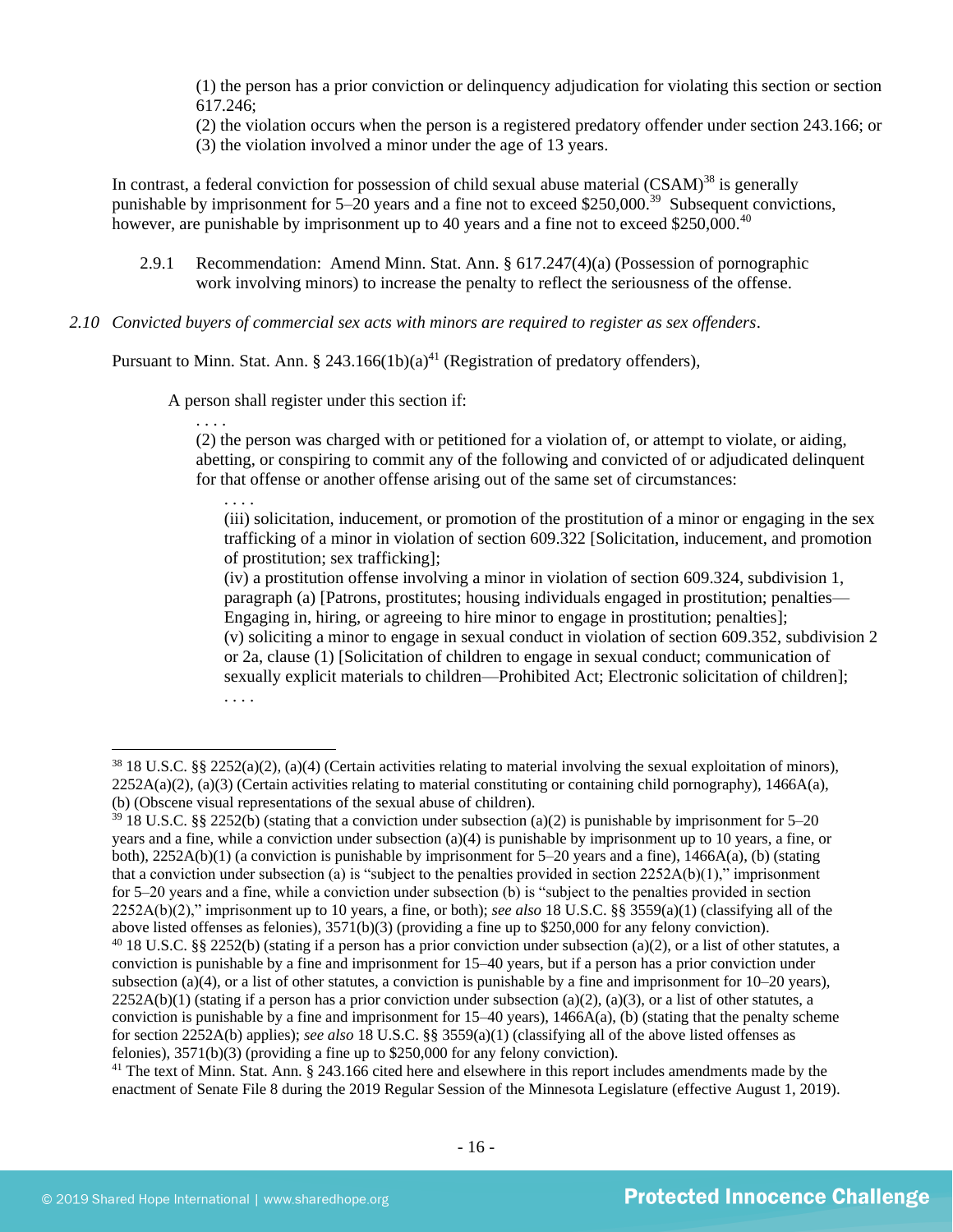(vii) possessing pornographic work involving a minor in violation of section 617.247 [Possession of pornographic work involving minors];

. . . .

(4) the person was charged with or petitioned for, including pursuant to a court martial, violating a law of the United States, including the Uniform Code of Military Justice, similar to the offenses described in clause (1), (2), or (3), and convicted of or adjudicated delinquent for that offense or another offense arising out of the same set of circumstances;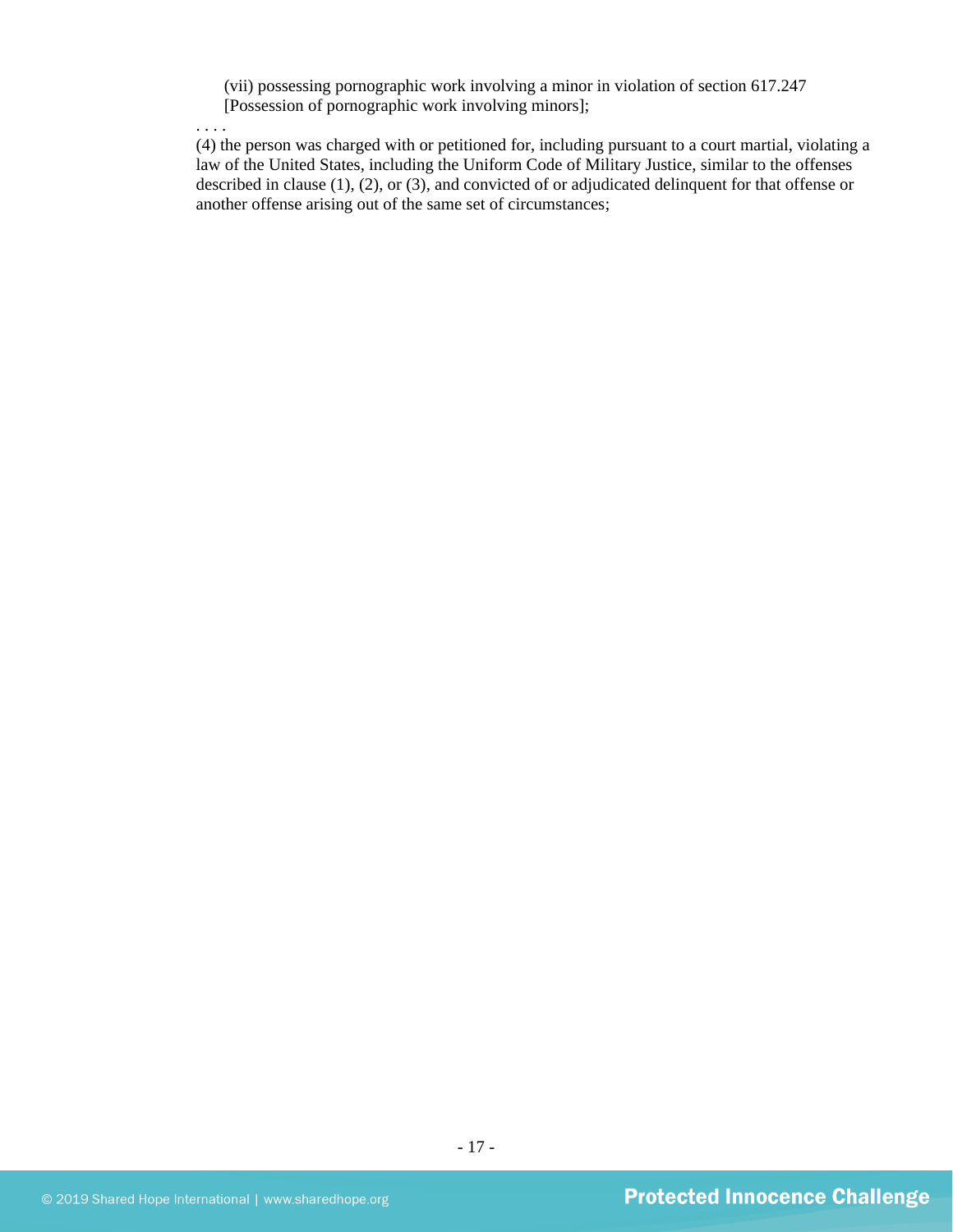# **FRAMEWORK ISSUE 3: CRIMINAL PROVISIONS FOR TRAFFICKERS**

#### *Legal Components:*

- *3.1 Penalties for trafficking a child for sexual exploitation are as high as federal penalties.*
- *3.2 Creating and distributing child sexual abuse material (CSAM) carries penalties as high as similar federal offenses.*
- *3.3 Using the Internet or electronic communications to lure, entice, recruit, or sell commercial sex acts with a minor is a separate crime or results in an enhanced penalty for traffickers.*
- *3.4 Financial penalties for traffickers, including asset forfeiture, are sufficiently high.*
- *3.5 Convicted traffickers are required to register as sex offenders.*
- *3.6 Laws relating to parental custody and termination of parental rights include sex trafficking or commercial sexual exploitation of children (CSEC) offenses as grounds for sole custody or termination in order to prevent traffickers from exploiting their parental rights as a form of control.*

*\_\_\_\_\_\_\_\_\_\_\_\_\_\_\_\_\_\_\_\_\_\_\_\_\_\_\_\_\_\_\_\_\_\_\_\_\_\_\_\_\_\_\_\_\_\_\_\_\_\_\_\_\_\_\_\_\_\_\_\_\_\_\_\_\_\_\_\_\_\_\_\_\_\_\_\_\_\_\_\_\_\_\_\_\_\_\_\_\_\_\_\_\_\_*

# *Legal Analysis:*

*3.1 Penalties for trafficking a child for sexual exploitation are as high as federal penalties.* 

Traffickers convicted under Minn. Stat. Ann. § 609.322(1)(a) (Solicitation, inducement and promotion of prostitution; sex trafficking in the first degree)<sup>42</sup> may be punished by imprisonment up to 20 years, a fine not to exceed \$50,000, or both. However, a trafficker may receive imprisonment up to 25 years, a fine not to exceed \$60,000, or both under Minn. Stat. Ann. § 609.322(1)(b) if at least one of the following aggravating factors is present:

(1) the offender has committed a prior qualified human trafficking-related offense;

(2) the offense involved a sex trafficking victim who suffered bodily harm during the commission of the offense;

(3) the time period that a sex trafficking victim was held in debt bondage or forced labor or services exceeded 180 days; or

(4) the offense involved more than one sex trafficking victim.

Additionally, traffickers face prosecution under Minn. Stat. Ann. § 609.324(1a) (Housing unrelated minor engaged in prostitution; penalties) and § 609.283(1) (Unlawful conduct with respect to documents in furtherance of labor or sex trafficking).<sup>43</sup> A trafficker convicted under Minn. Stat. Ann. § 609.324(1a) may receive imprisonment up to 1 year, a fine not to exceed \$3,000, or both. If the victim of Minn. Stat Ann. § 609.283(1) is under the age of 18, a conviction under Minn. Stat. Ann. § 609.283(1) may be punished by imprisonment up to 10 years, a fine not to exceed \$20,000, or both. Minn. Stat. Ann. § 609.283(2).

Furthermore, Minn. Stat. Ann. § 609.3453 (Criminal sexual predatory conduct) enhances a sentence "if the person commits a predatory crime<sup>44</sup> that was motivated by the offender's sexual impulses or was part of a predatory pattern of behavior that had criminal sexual conduct as its goal." Minn. Stat. Ann. § 609.3453(1). A person convicted who falls under Minn. Stat. Ann. § 609.3453(1) may have the sentence enhanced by up to "25 percent longer than for the underlying predatory crime" and a possible fine of up to \$20,000. If the offender has

<sup>42</sup> *See supra* Component 1.1 for the substantive provisions of Minn. Stat. Ann. § 609.322(1)(a).

<sup>43</sup> *See supra* Component 1.2 for the substantive provisions of Minn. Stat. Ann. § 609.324(1a) and § 609.283(1).

<sup>&</sup>lt;sup>44</sup> "Predatory crime" is defined as "a felony violation of . . . 609.25 (kidnapping), 609.255 (false imprisonment),

<sup>609.498 (</sup>tampering with a witness), 609.561 (first-degree arson), or 609.582, subdivision 1 (first-degree burglary)." Minn. Stat. Ann. § 609.341(22).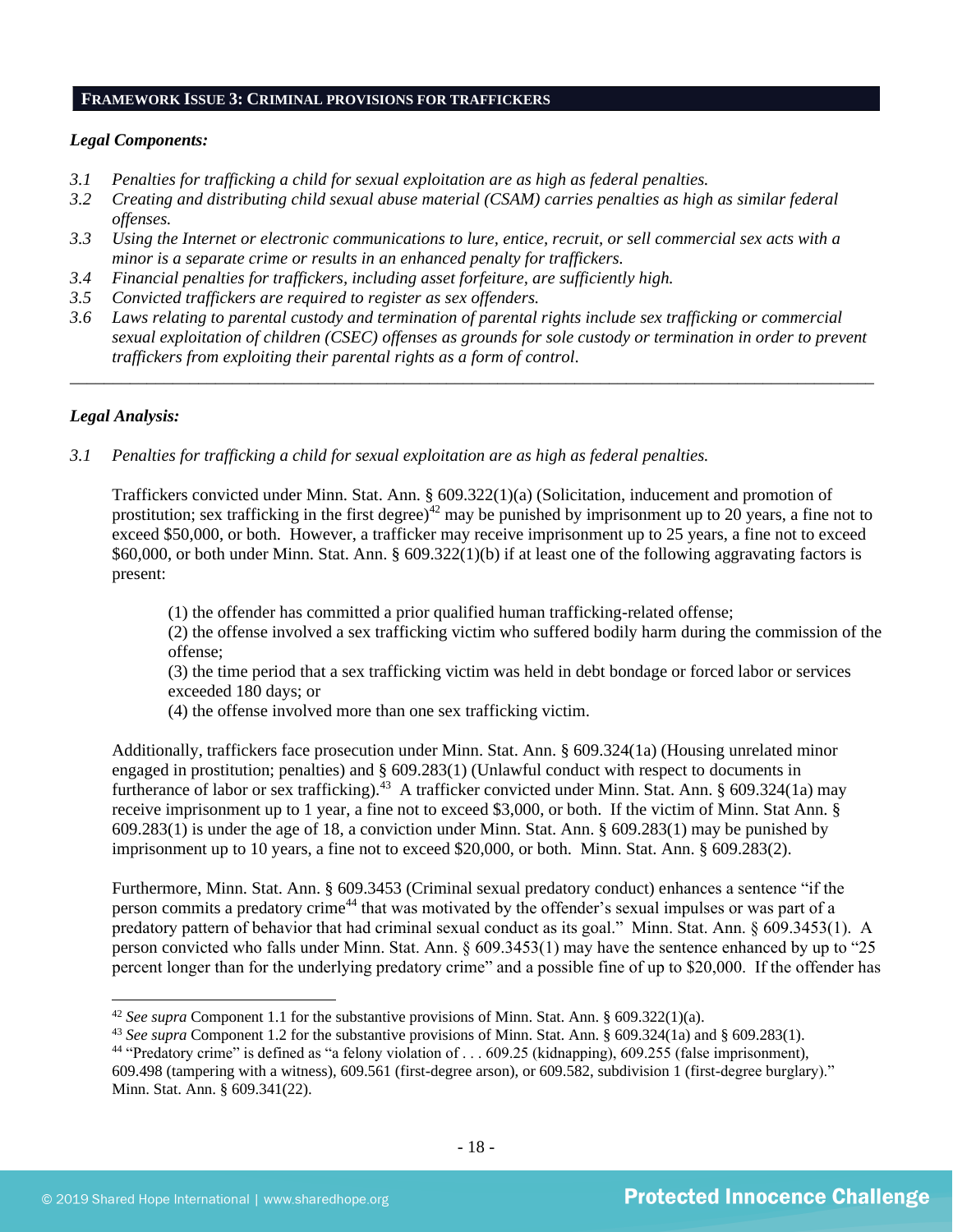prior sex offense convictions, the sentence may be enhanced by up to "50 percent longer than for the underlying predatory crime" and a possible fine of up to \$20,000. Minn. Stat. Ann. § 609.3453(2).

In comparison, if the victim is under the age of 14, a conviction under the Trafficking Victims Protection Act  $(TVPA)^{45}$  for child sex trafficking is punishable by 15 years to life imprisonment and a fine not to exceed \$250,000. 18 U.S.C. §§ 1591(b)(1), 3559(a)(1), 3571(b)(3). If the victim is between the ages of 14–17, a conviction is punishable by 10 years to life imprisonment and a fine not to exceed \$250,000. 18 U.S.C. §§ 1591(b)(2), 3559(a)(1), 3571(b)(3). A conviction is punishable by mandatory life imprisonment, however, if the trafficker has a prior conviction for a federal sex offense<sup>46</sup> against a minor. 18 U.S.C. § 3559(e)(1).

# *3.2 Creating and distributing child sexual abuse material (CSAM) carries penalties as high as similar federal offenses*.

Creating child sexual abuse material (CSAM) is prohibited under Minn. Stat. Ann. §  $617.246(2)(a)^{47}$  (Use of minors in sexual performance prohibited).<sup>48</sup> Minn. Stat. Ann. § 617.246(4)(a) criminalizes the sale of CSAM, making it unlawful for a person to "knowing[ly] or with reason to know its content and character, disseminate[] for profit . . . a pornographic work,"<sup>49</sup> while Minn. Stat. Ann. § 617.246(3)(a) makes it unlawful for a person to "own[] or operate[] a business in which pornographic work . . . is disseminated . . . or is reproduced" when the person "knows the content and character of the pornographic work disseminated or reproduced." Convictions under Minn. Stat. Ann. §  $617.246(2)(a)$ ,  $(3)(a)$ , and  $(4)(a)$  are all felonies punishable by imprisonment up to 10 years, a fine not to exceed \$20,000, or both. Minn. Stat. Ann. § 617.246(2)(a), (3)(a), (4)(a). However, Minn. Stat. Ann. §  $617.246(2)(b)$ ,  $(3)(b)$ ,  $(4)(b)$  state that a violation is punishable as a felony by imprisonment up to 15 years, a fine not to exceed \$40,000, or both imprisonment and a fine if:

(1) the person has a prior conviction or delinquency adjudication for violating this section or section 617.247;

(2) the violation occurs when the person is a registered predatory offender under section 243.166; or

(3) the violation involved a minor under the age of 13 years.

In comparison, if the victim is under the age of 14, a conviction under the TVPA for child sex trafficking is punishable by 15 years to life imprisonment and a fine not to exceed \$250,000. 18 U.S.C. §§ 1591(b)(1),  $3559(a)(1)$ ,  $3571(b)(3)$ . If the victim is between the ages of 14–17, a conviction is punishable by 10 years to life imprisonment and a fine not to exceed \$250,000. 18 U.S.C. §§ 1591(b)(2), 3559(a)(1), 3571(b)(3). A conviction is punishable by mandatory life imprisonment, however, if the trafficker has a prior conviction for a federal sex offense<sup>50</sup> against a minor. 18 U.S.C. § 3559(e)(1). Additionally, a federal conviction for distribution of  $CSAM<sup>51</sup>$  is generally punishable by imprisonment for 5–20 years and a fine not to exceed \$250,000.<sup>52</sup> Subsequent convictions, however, are punishable by imprisonment up to 40 years and a fine not to exceed  $$250,000.<sup>53</sup>$ 

<sup>45</sup> *See supra* note [24.](#page-11-0)

<sup>46</sup> *See supra* note [25.](#page-11-1) 

<sup>47</sup> *See supra* note [6.](#page-3-2)

<sup>48</sup> *See supra* Component 1.2 for the substantive provisions of Minn. Stat. Ann. § 617.246(2).

<sup>&</sup>lt;sup>49</sup> See supra note [8](#page-3-1) for the definition of "pornographic work."

<sup>50</sup> *See supra* note [25.](#page-11-1)

 $51$  18 U.S.C. §§ 2252(a)(1), (a)(2), (a)(3) (Certain activities relating to material involving the sexual exploitation of minors),  $2252A(a)(2)$ , (a)(3) (Certain activities relating to material constituting or containing child pornography), 1466A(a) (Obscene visual representations of the sexual abuse of children).

 $52$  18 U.S.C. §§ 2252(b) (stating that a conviction under subsection (a)(1), (a)(2), or (a)(3) is punishable by imprisonment for 5–20 years and a fine), 2252A(b)(1) (a conviction is punishable by imprisonment for 5–20 years and a fine), 1466A(a), (b) (stating that a conviction under subsection (a) is "subject to the penalties provided in section 2252A(b)(1)," imprisonment for 5–20 years and a fine, while a conviction under subsection (b) is "subject to the penalties provided in section 2252A(b)(2)," imprisonment up to 10 years, a fine, or both); *see also* 18 U.S.C.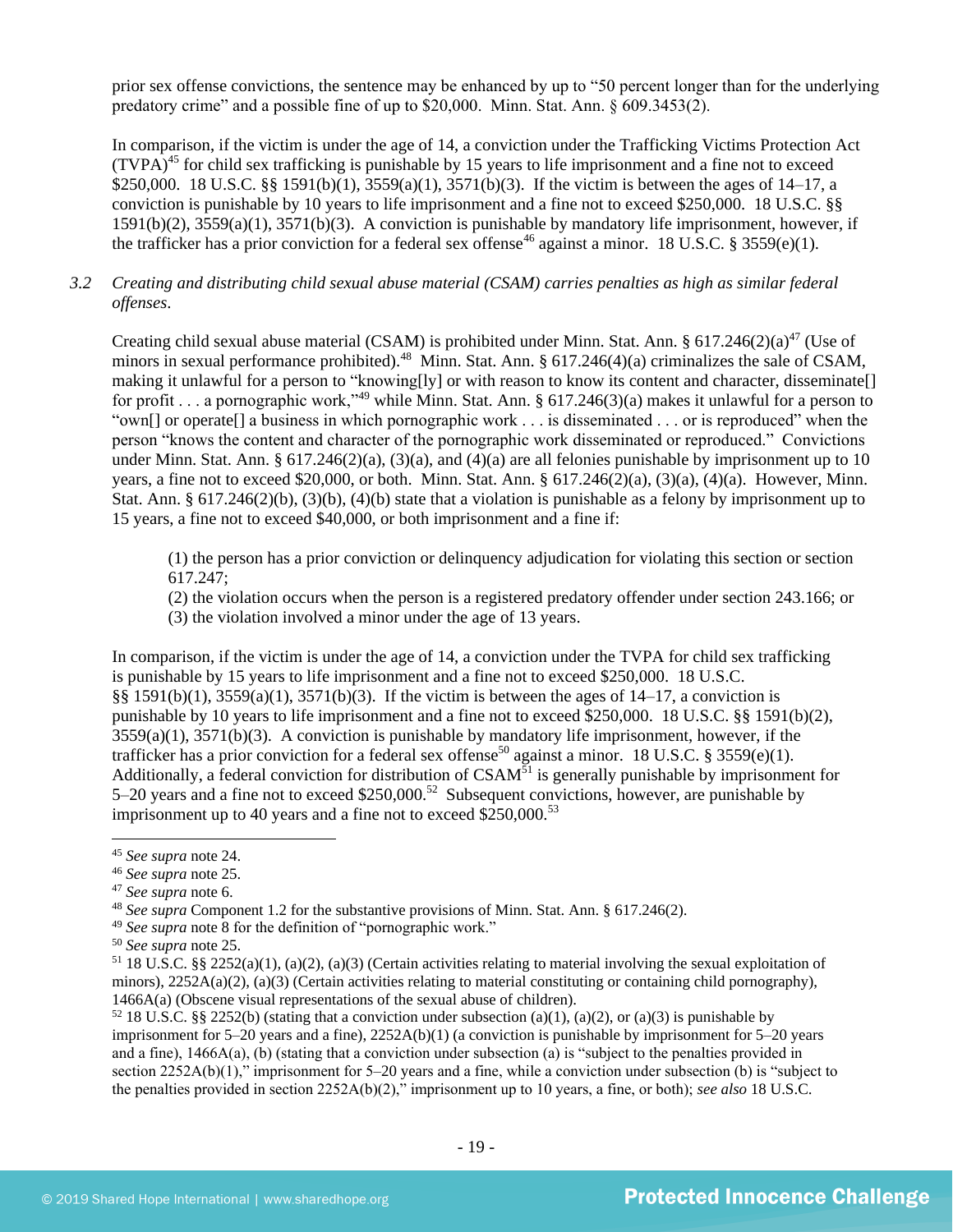*3.3 Using the Internet or electronic communications to lure, entice, recruit, or sell commercial sex acts with a minor is a separate crime or results in an enhanced penalty for traffickers.*

Minn. Stat. Ann. § 609.352(2a) (Electronic solicitation of children) makes it illegal to use the Internet or electronic communications to solicit a child for the purpose of engaging in sexual conduct.<sup>54</sup> A conviction under Minn. Stat. Ann. § 609.352(2a) is punishable as a felony by imprisonment up to 3 years, a fine not to exceed \$5,000, or both. Minn. Stat. Ann. § 609.352(4) (Penalty).

#### *3.4 Financial penalties for traffickers, including asset forfeiture, are sufficiently high*.

Traffickers convicted under Minnesota's trafficking related criminal laws may be required to pay fines ranging from \$3,000 to \$1,000,000. Specifically, traffickers convicted of Minn. Stat. Ann. § 609.322(1)(a) (Solicitation, inducement, and promotion of prostitution; sex trafficking) may be ordered to pay a fine not to exceed \$50,000. Minn. Stat. Ann. §  $609.322(1)(a)$ . However, a trafficker may be required to pay a fine not to exceed \$60,000 under Minn. Stat. Ann. § 609.322(1)(b) if at least one aggravating factor is present.

Traffickers prosecuted under Minn. Stat. Ann. § 609.324(1a) (Housing unrelated minor engaged in prostitution; penalties) may be required to pay a fine not to exceed \$3,000, while those convicted under Minn. Stat. Ann. § 609.283(1) (Unlawful conduct with respect to documents in furtherance of labor or sex trafficking), if the victim is under the age of 18, may be ordered to pay a fine not to exceed \$20,000. Minn. Stat. Ann. §§ 609.324(1a), 609.283(2).

In addition, when a trafficker is convicted under Minn. Stat. Ann. § 609.322, § 609.324, § 609.352, or § 617.246, "the court shall impose as assessment<sup>55</sup> of not less than \$500 and not more than \$750 for . . . a violation of section 609.324, subdivision 2, or a misdemeanor violation of section 609.324, subdivision 3 . . . ; otherwise the court shall impose an assessment of not less than \$750 and not more than \$1,000. The assessment . . . is in addition to the surcharge required by section 357.021, subdivision 6." Minn. Stat. Ann. § 609.3241(a) (Penalty assessment authorized). Minn. Stat. Ann. § 357.021(6) requires the court administrator to "collect a \$75 surcharge on every person convicted of any felony, gross misdemeanor, misdemeanor, or petty misdemeanor offense."

A trafficker convicted under Minn. Stat. Ann. § 609.352(2) (Prohibited act) or (2a) (Electronic solicitation of children), both felonies, may have to pay fines not to exceed \$5,000. Traffickers convicted under Minn. Stat. Ann. § 617.246 (Use of minors in sexual performance prohibited) may be required to pay a fine not to exceed \$20,000 (\$40,000 if the victim is under 13 years of age, the violation is a subsequent offense, or the defendant is registered as a predatory offender). Minn. Stat. Ann. § 617.246(2)(b), (3)(b), (4)(b).<sup>56</sup> Lastly, traffickers convicted under Minn. Stat. Ann. § 609.903(1) (Racketeering)<sup>57</sup> may be ordered to pay a fine not to exceed \$1,000,000 or "three times the gross value gained or three times the gross loss caused, whichever is greater, plus

<sup>§§ 3559(</sup>a)(1) (classifying all of the above listed offenses as felonies),  $3571(b)(3)$  (providing a fine up to \$250,000 for any felony conviction).

 $53$  18 U.S.C. §§ 2252(b) (stating if a person has a prior conviction under subsection (a)(1), (a)(2), or (a)(3) or a list of other statutes, a conviction is punishable by a fine and imprisonment for 15–40 years), 2252A(b)(1) (stating if a person has a prior conviction under subsection (a)(2), (a)(3), or a list of other statutes, a conviction is punishable by a fine and imprisonment for 15–40 years), 1466A(a), (b) (stating that the penalty scheme for section 2252A(b) applies); *see also* 18 U.S.C. §§ 3559(a)(1) (classifying all of the above listed offenses as felonies), 3571(b)(3) (providing a fine up to \$250,000 for any felony conviction).

<sup>54</sup> *See supra* Component 2.5 for the substantive provisions of Minn. Stat. Ann. § 609.352(2a) (Electronic solicitation of children).

<sup>55</sup> *See supra* note [31.](#page-12-0)

<sup>56</sup> *See supra* note [6.](#page-3-2)

<sup>57</sup> *See supra* Component 1.4 for relevant RICO provisions under Minnesota law.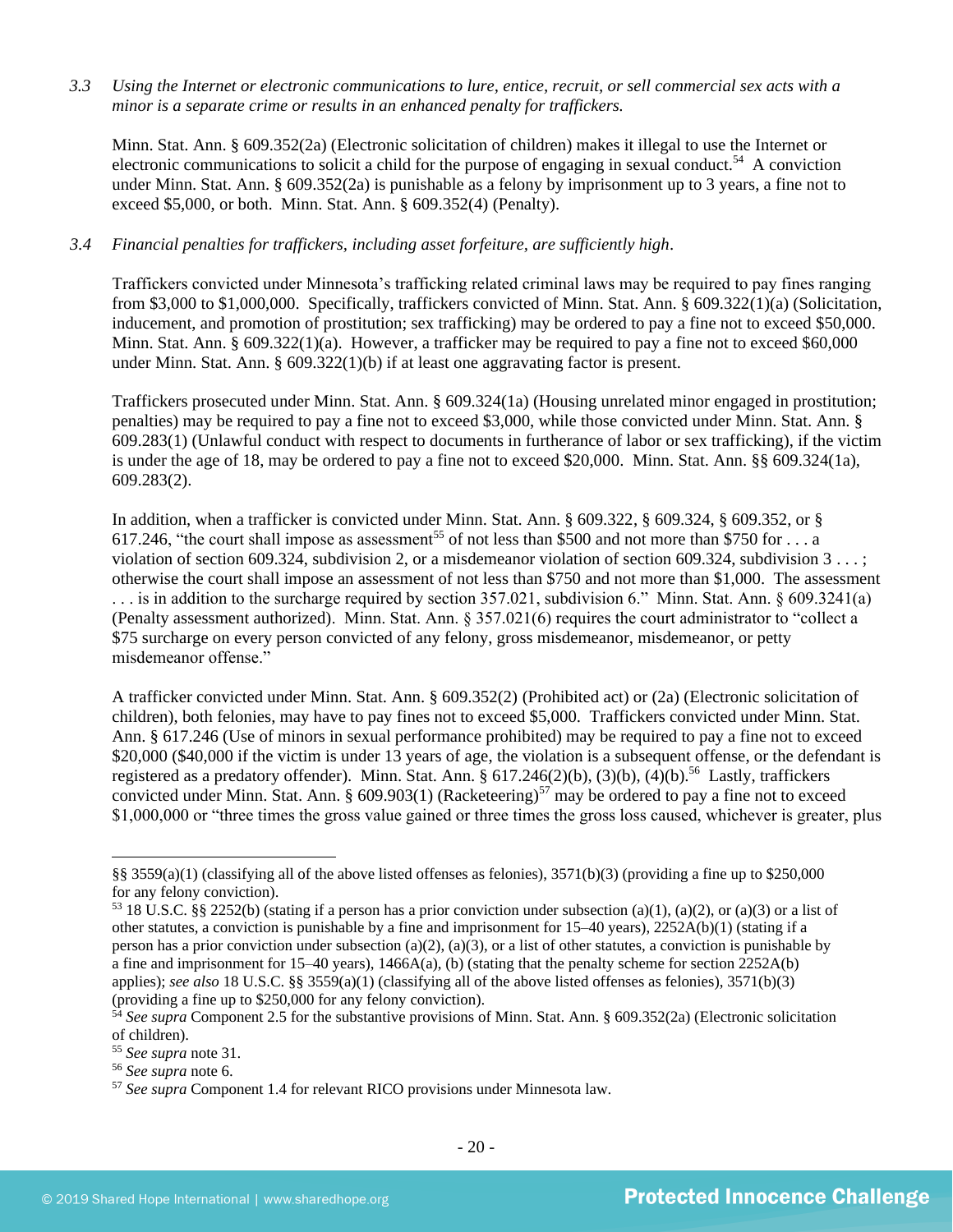court costs and the costs of investigation and prosecution reasonably incurred, less the value of any property forfeited under section 609.905 [Criminal forfeiture]." Minn. Stat. Ann. § 609.904(1), (2).

Defendants may also be ordered to make restitution. Pursuant to Minn. Stat. Ann. § 611A.04(1)(a) (Order of restitution),

A victim<sup>58</sup> of a crime has the right to receive restitution as part of the disposition of a criminal charge or juvenile delinquency proceeding against the offender if the offender is convicted or found delinquent . . . . A request for restitution may include, but is not limited to, any out-of-pocket losses resulting from the crime, including medical and therapy costs, replacement of wages and services, expenses incurred to return a child who was a victim of a crime under section 609.26 [Depriving another of custodial or parental rights] to the child's parents or lawful custodian, and funeral expenses. An actual or prospective civil action involving the alleged crime shall not be used by the court as a basis to deny a victim's right to obtain court-ordered restitution under this section . . . .

Additionally, traffickers may be required, under a civil procedure, to forfeit certain property, including money, used in committing a designated crime. Pursuant to Minn. Stat. Ann. § 609.5312(1)(a), (b) (Forfeiture of property associated with designated offenses),

(a) All personal property<sup>59</sup> is subject to forfeiture if it was used or intended for use to commit or facilitate the commission of a designated offense. All money and other property, real and personal, that represent proceeds of a designated offense, and all contraband property are subject to forfeiture, except as provided in this section.

(b) All money used or intended to be used to facilitate the commission of a violation of section  $609.322^{60}$  [Solicitation, inducement, and promotion of prostitution; sex trafficking] or  $609.324^{61}$ [Patrons; prostitutes; housing individuals engaged in prostitution; penalties] or a violation of a local ordinance substantially similar to section 609.322 or 609.324 is subject to forfeiture.

Minn. Stat. Ann. § 609.531(5) states that "[a]ll right, title, and interest in property subject to forfeiture under sections 609.531 to 609.5318 vests in the appropriate agency<sup>62</sup> upon commission of the act or omission giving rise to forfeiture." Seizure of the property may be upon process issued by a court or without process, where certain circumstances apply. Minn. Stat. Ann. § 609.531(4).

As defined in Minn. Stat. Ann. § 609.531(1)(f) (Forfeitures), "designated offenses" include Minn. Stat. Ann. § 609.352 (Solicitation of children to engage in sexual conduct; communication of sexually explicit materials to children), Minn. Stat. Ann. § 617.246 (Use of minors in sexual performance prohibited), Minn. Stat. Ann. § 609.322 (Solicitation, inducement, and promotion of prostitution; sex trafficking), or any violation of section 609.324 (Patrons; prostitutes; housing individuals engaged in prostitution; penalties).

<sup>58</sup> *See supra* note [32.](#page-13-0)

<sup>59</sup> Minn. Stat. Ann. § 609.531 (Forfeitures) defines "property" for the purposes of Minn. Stat. Ann. § 609.5312(1), according to "section 609.52, subdivision 1, clause  $(1)$ ," which states that property

means all forms of tangible property, whether real or personal, without limitation including documents of value, electricity, gas, water, corpses, domestic animals, dogs, pets, fowl, and heat supplied by pipe or conduit by municipalities or public utility companies and articles, as defined in clause (4), representing trade secrets, which articles shall be deemed for the purposes of Extra Session Laws 1967, chapter 15 to include any trade secret represented by the article.

<sup>60</sup> *See supra* Component 3.1 for discussion of applicability of Stat. Ann. § 609.322 to traffickers.

<sup>61</sup> *See supra* Component 3.1 for discussion of applicability of Stat. Ann. § 609.324 to traffickers.

<sup>62</sup> *See supra* note [35.](#page-14-0)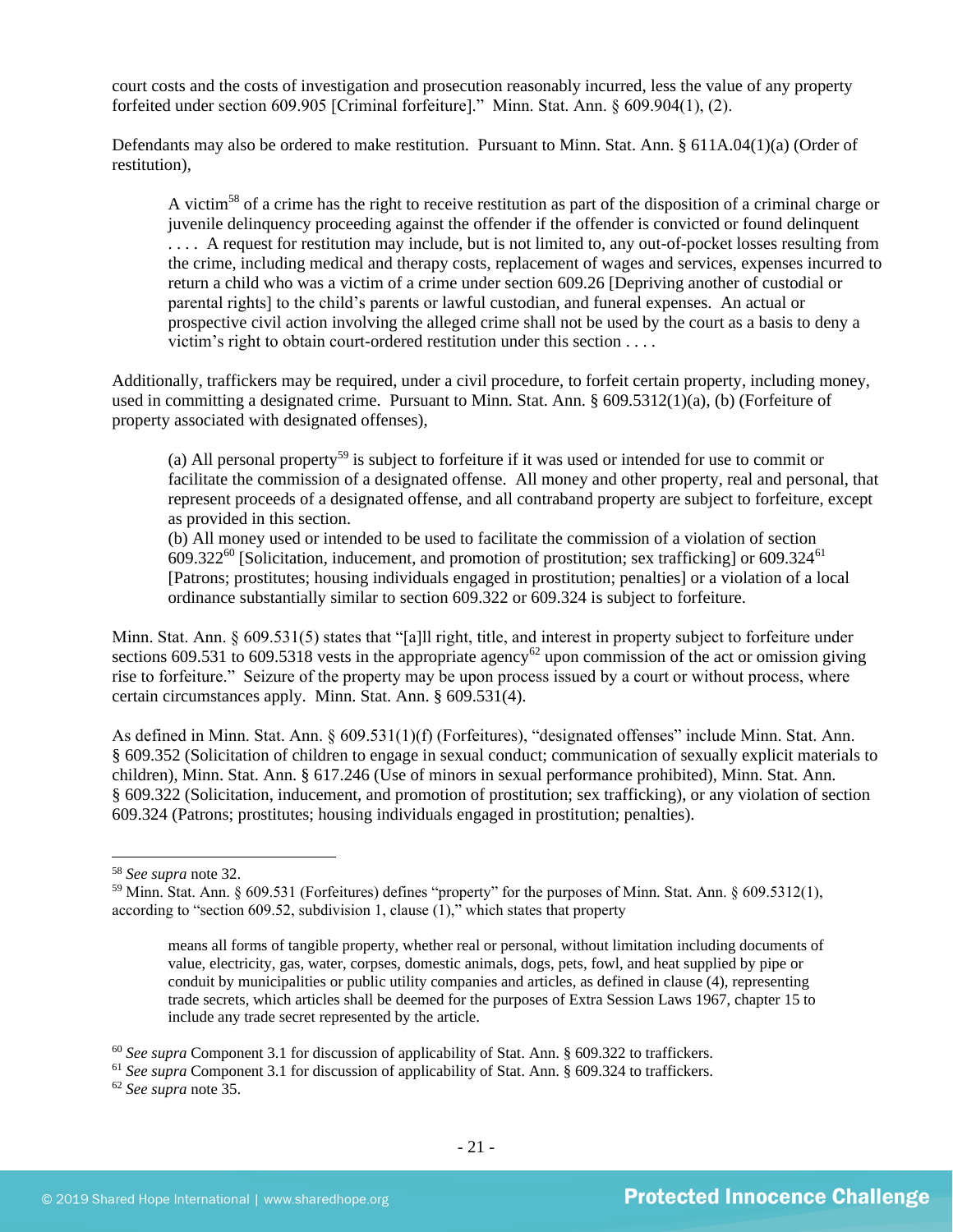Furthermore, Minn. Stat. Ann. § 609.5312(3)(a) states,

A motor vehicle is subject to forfeiture under this subdivision if it was used to commit or facilitate, or used during the commission of, a violation of section 609.324 [Patrons; prostitutes; housing individuals engaged in prostitution; penalties] or a violation of a local ordinance substantially similar to section 609.324. A motor vehicle is subject to forfeiture under this subdivision only if the offense is established by proof of a criminal conviction for the offense . . . .

#### *3.5 Convicted traffickers are required to register as sex offenders.*

Pursuant to Minn. Stat. Ann. § 243.166(1b)(a)<sup>63</sup> (Registration of predatory offenders),

A person shall register under this section if:

(2) the person was charged with or petitioned for a violation of, or attempt to violate, or aiding, abetting, or conspiring to commit any of the following and convicted of or adjudicated delinquent for that offense or another offense arising out of the same set of circumstances:

. . . . (iii) solicitation, inducement, or promotion of the prostitution of a minor or engaging in the sex trafficking of a minor in violation of section 609.322 [Solicitation, inducement, and promotion of prostitution; sex trafficking];

(iv) a prostitution offense involving a minor in violation of section 609.324, subdivision 1, paragraph (a) [Patrons, prostitutes; housing individuals engaged in prostitution; penalties— Engaging in, hiring, or agreeing to hire minor to engage in prostitution; penalties]; (v) soliciting a minor to engage in sexual conduct in violation of section 609.352, subdivision 2 or 2a, clause (1) [Solicitation of children to engage in sexual conduct; communication of sexually explicit materials to children—Prohibited Act; Electronic solicitation of children]; (vi) using a minor in a sexual performance in violation of section 617.246 [Use of minors in sexual performance prohibited];

. . . . . . . .

. . . .

(4) the person was charged with or petitioned for, including pursuant to a court martial, violating a law of the United States, including the Uniform Code of Military Justice, similar to the offenses described in clause (1), (2), or (3), and convicted of or adjudicated delinquent for that offense or another offense arising out of the same set of circumstances;

*3.6 Laws relating to parental custody and termination of parental rights include sex trafficking or commercial sexual exploitation of children (CSEC) offenses as grounds for sole custody or termination in order to prevent traffickers from exploiting their parental rights as a form of control.* 

Under Minn. Stat. Ann. § 260C.301(1) (Termination of parental rights), the juvenile court has discretion to file a petition to terminate parental rights under certain circumstances:

The juvenile court may upon petition, terminate all rights of a parent to a child:

- (a) with the written consent of a parent who for good cause desires to terminate parental rights; or (b) if it finds that one or more of the following conditions exist:
	- . . . .

(6) that a child has experienced egregious harm in the parent's care which is of a nature, duration, or chronicity that indicates a lack of regard for the child's well-being, such that a reasonable person would believe it contrary to the best interest of the child or of any child to be

<sup>63</sup> *See supra* note [41.](#page-15-0)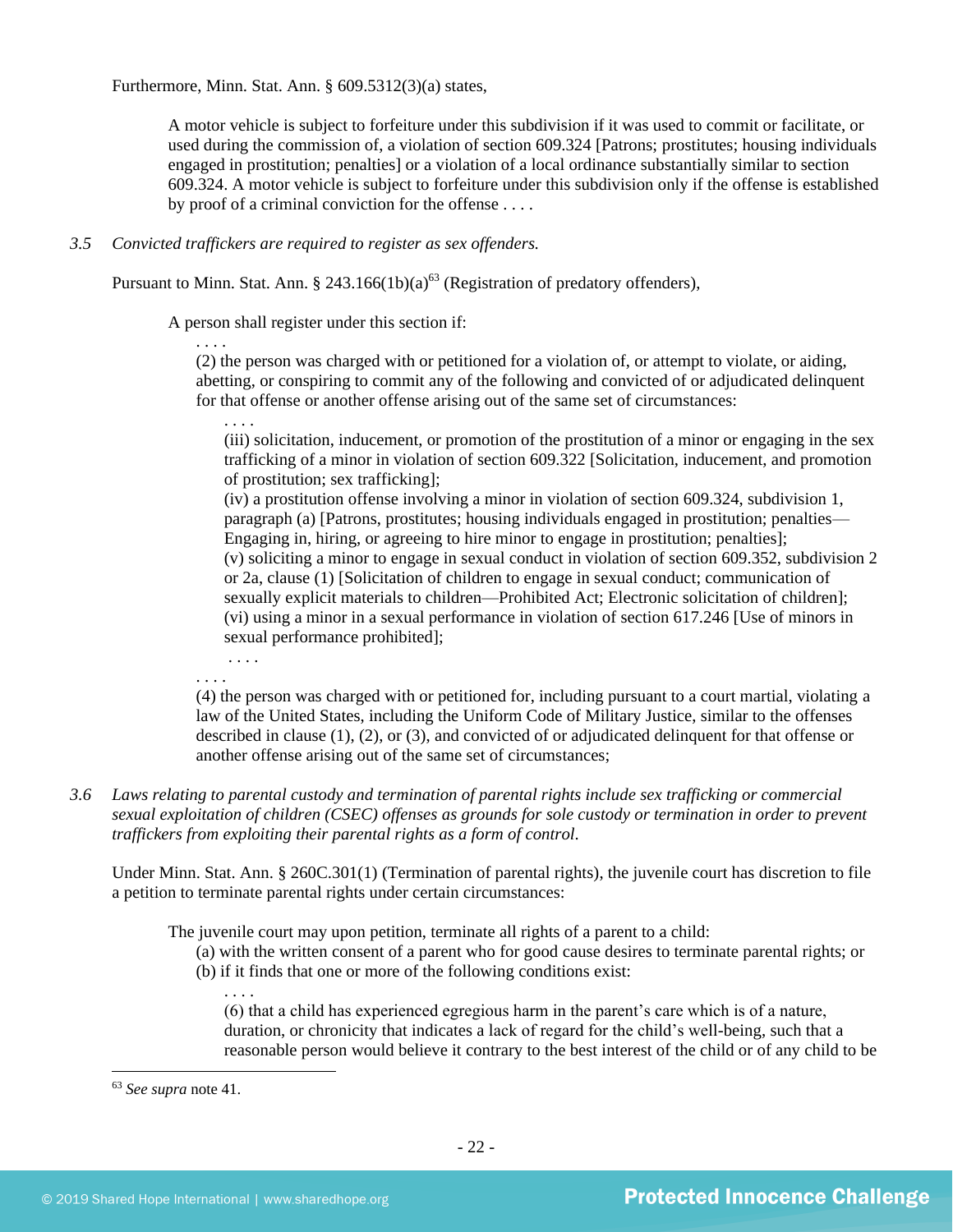in the parent's care;

. . . .

(9) that the parent has been convicted of a crime listed in section 260.012, paragraph  $(g)$ , clauses  $(1)$  to  $(5)$ .

. . . .

The list of crimes in Minn. Stat. Ann. § 260.012(g)(1)–(3) does not include Minn. Stat. Ann. § 609.322(1)(a) (Solicitation, inducement, and promotion of prostitution; sex trafficking), § 609.324(1a) (Housing unrelated minor engaged in prostitution; penalties), § 609.283(1) (Unlawful conduct with respect to documents in furtherance of labor or sex trafficking), § 609.352(2) (Prohibited act) or (2a) (Electronic solicitation of children), or § 617.246 (Use of minors in sexual performance prohibited). However, pursuant to Minnesota state law,  $64$  "egregious harm" is defined as the following:

[T]he infliction of bodily harm to a child or neglect of a child which demonstrates a grossly inadequate ability to provide minimally adequate parental care . . . . Egregious harm includes, but is not limited to:

. . . . (7) conduct towards a child that constitutes solicitation, inducement, or promotion of, or receiving profit derived from prostitution under section 609.322 [Solicitation, inducement, and promotion of prostitution; sex trafficking];

. . . .

(10) conduct toward a child that constitutes criminal sexual conduct under sections 609.342 [Criminal sexual conduct in the first degree] to 609.345 [Criminal sexual conduct in the fourth degree].

<sup>64</sup> Minn. Stat. Ann. § 260C.007(14).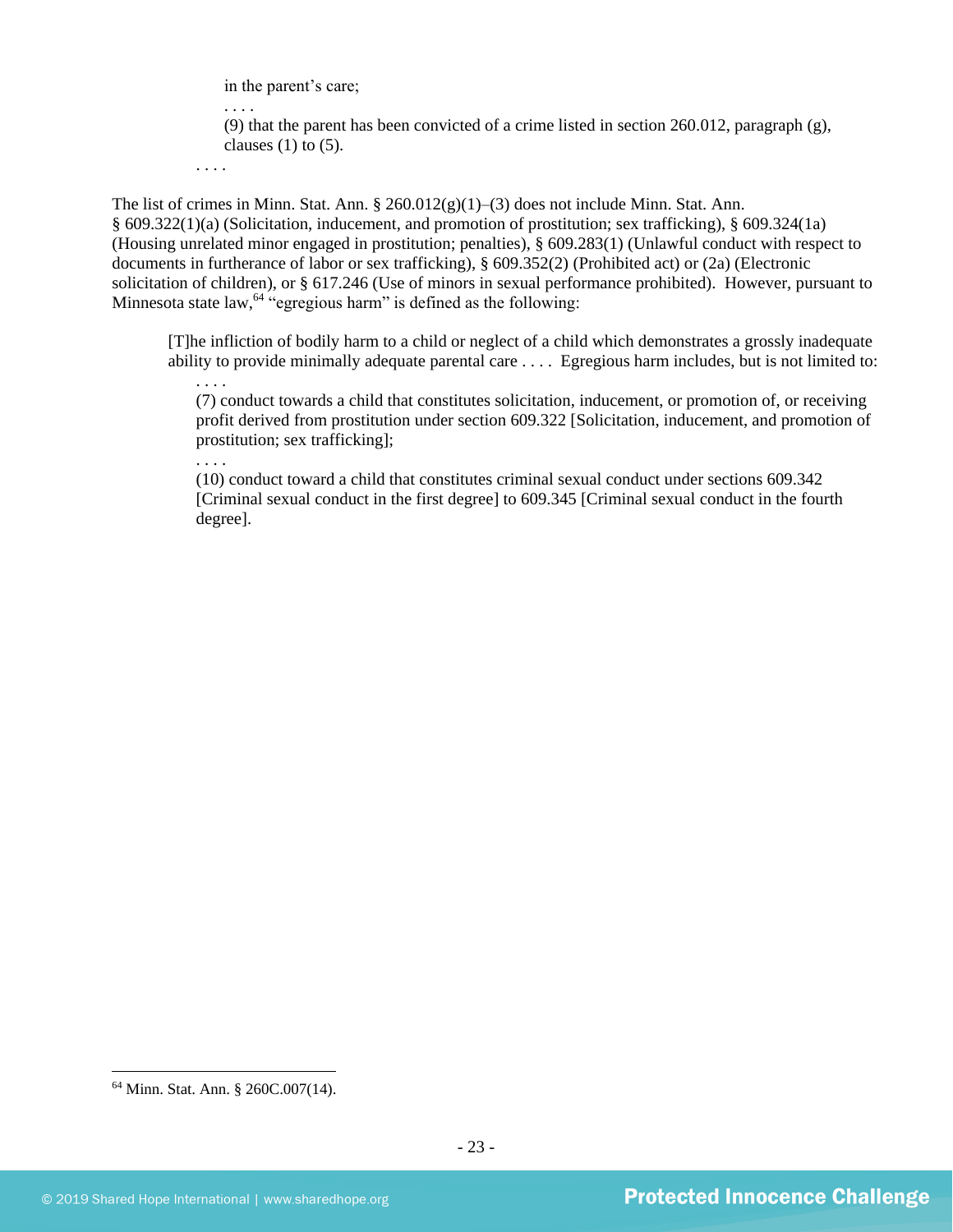#### **FRAMEWORK ISSUE 4: CRIMINAL PROVISIONS FOR FACILITATORS**

# *Legal Components:*

- *4.1 The acts of assisting, enabling, or financially benefitting from child sex trafficking are included as criminal offenses in the state sex trafficking statute.*
- *4.2 Financial penalties, including asset forfeiture laws, are in place for those who benefit financially from or aid and assist in committing domestic minor sex trafficking.*
- *4.3 Promoting and selling child sex tourism is illegal.*
- *4.4 Promoting and selling child sexual abuse material (CSAM) carries penalties as high as similar federal offenses. \_\_\_\_\_\_\_\_\_\_\_\_\_\_\_\_\_\_\_\_\_\_\_\_\_\_\_\_\_\_\_\_\_\_\_\_\_\_\_\_\_\_\_\_\_\_\_\_\_\_\_\_\_\_\_\_\_\_\_\_\_\_\_\_\_\_\_\_\_\_\_\_\_\_\_\_\_\_\_\_\_\_\_\_\_\_\_\_\_\_\_\_\_\_*

# *Legal Analysis:*

*4.1 The acts of assisting, enabling, or financially benefitting from child sex trafficking are included as criminal offenses in the state sex trafficking statute*.

Minn. Stat. Ann. § 609.322(1)(a)(3) (Solicitation, inducement and promotion of prostitution; sex trafficking) could be used to prosecute a facilitator who "receives profit, knowing or having reason to know that it is derived from the prostitution, or the promotion of the prostitution, of an individual under the age of 18 years."<sup>65</sup> A facilitator who is convicted under Minn. Stat. Ann. § 609.322(1)(a) may be punished by imprisonment up to 20 years, a fine not to exceed \$50,000, or both. However, according to Minn. Stat. Ann. § 609.322(1)(b), a facilitator may receive imprisonment up to 25 years, a fine not to exceed \$60,000, or both imprisonment and a fine, if at least one of the following aggravating factors is present:

(1) the offender has committed a prior qualified human trafficking-related offense;

(2) the offense involved a sex trafficking victim who suffered bodily harm during the commission of the offense;

(3) the time period that a sex trafficking victim was held in debt bondage or forced labor or services exceeded 180 days; or

(4) the offense involved more than one sex trafficking victim.

Additionally, facilitators may face prosecution under Minn. Stat. Ann. § 609.324(1a)<sup>66</sup> (Housing unrelated minor engaged in prostitution; penalties), which states,

Any person, other than one related by blood, adoption, or marriage to the minor, who permits a minor to reside, temporarily or permanently, in the person's dwelling without the consent of the minor's parents or guardian, knowing or having reason to know that the minor is engaging in prostitution may be sentenced to imprisonment for not more than one year or to payment of a fine of not more than \$3,000, or both; except that, this subdivision does not apply to residential placements made, sanctioned, or supervised by a public or private social service agency.

*4.2 Financial penalties, including asset forfeiture laws, are in place for those who benefit financially from or aid and assist in committing domestic minor sex trafficking.*

Facilitators convicted under Minnesota's criminal laws may be required to pay fines ranging from \$3,000 to \$1,000,000. Specifically, facilitators convicted of violating Minn. Stat. Ann. § 609.322(1)(a) (Solicitation,

<sup>65</sup> *See supra* Component 1.1 for the substantive provisions of Minn. Stat. Ann. § 609.322(1)(a).

<sup>66</sup> *See supra* Component 1.2 for the substantive provisions of Minn. Stat. Ann. § 609.324(1a).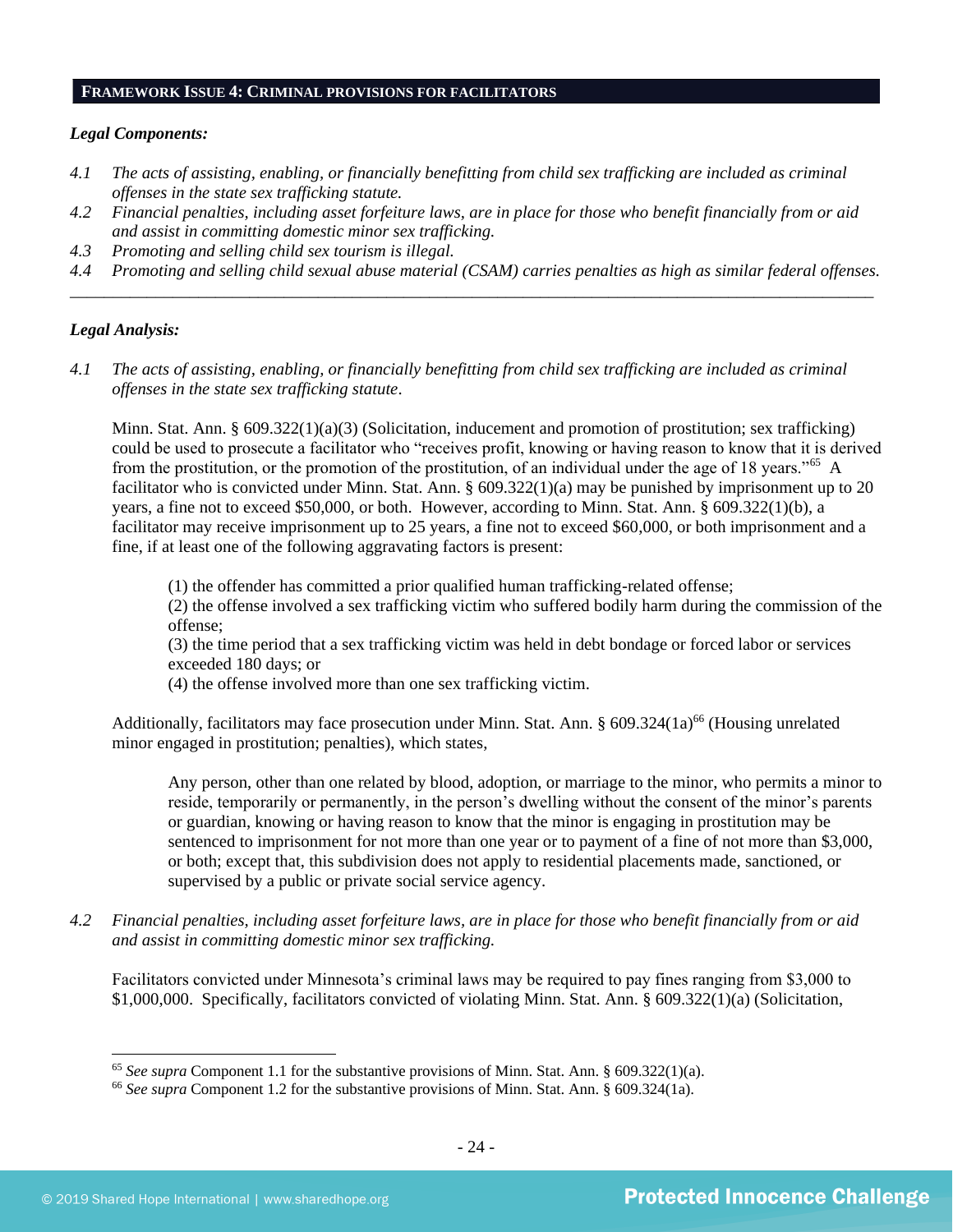inducement and promotion of prostitution; sex trafficking) may be ordered to pay a fine not to exceed \$50,000 or \$60,000 if aggravating factors are present. Minn. Stat. Ann. § 609.322(1)(a), (b).

Facilitators convicted under Minn. Stat. Ann. § 609.324(1a) (Housing unrelated minor engaged in prostitution; penalties) may be required to pay a fine not to exceed \$3,000. Minn. Stat. Ann. § 609.324(1a). Facilitators convicted of Minn. Stat. Ann. § 617.246 (Use of minors in sexual performance prohibited) may be required to pay a fine not to exceed \$20,000 (\$40,000 if the victim is under 13 years of age, the violation is a subsequent offense, or the defendant is registered as a predatory offender), while facilitators convicted of Minn. Stat. Ann. § 617.247(3)(a) (Possession of pornographic work involving minors) may have to pay fine not to exceed \$10,000 (\$20,000 if the victim is under 13 years of age, the violation is a subsequent offense, or the defendant is registered as a predatory offender). Minn. Stat. Ann. §§ 617.246(2)(b), (3)(b), (4)(b),<sup>67</sup> 617.247(3)(b).<sup>68</sup>

Defendants may also be ordered to make restitution. Pursuant to Minn. Stat. Ann. § 611A.04(1)(a) (Order of restitution),

A victim<sup>69</sup> of a crime has the right to receive restitution as part of the disposition of a criminal charge or juvenile delinquency proceeding against the offender if the offender is convicted or found delinquent . . . . A request for restitution may include, but is not limited to, any out-of-pocket losses resulting from the crime, including medical and therapy costs, replacement of wages and services, expenses incurred to return a child who was a victim of a crime under section 609.26 [Depriving another of custodial or parental rights] to the child's parents or lawful custodian, and funeral expenses. An actual or prospective civil action involving the alleged crime shall not be used by the court as a basis to deny a victim's right to obtain court-ordered restitution under this section . . . .

A person convicted of a RICO violation may also be ordered to criminally forfeit certain items. Pursuant to Minn. Stat. Ann. § 609.905(1), (2) (Criminal forfeiture),

When a person is convicted of violating section 609.903 [Racketeering], the court may order the person to forfeit to the prosecuting authority any real or personal property subject to forfeiture under this section. Property subject to forfeiture is real and personal property that was used in the course of, intended for use in the course of, derived from, or realized through conduct in violation of section 609.903. A court may not order the forfeiture of property that has been used to pay reasonable attorney fees in connection with a criminal proceeding under section 609.903 . . . .

Under subdivision (2), "The district court may order criminal forfeiture of any other property of the defendant up to the value of the property that is unreachable if any property subject to criminal forfeiture under subdivision 1: (1) cannot be located  $\dots$ ."

Additionally, a crime<sup>70</sup> victim, including a commercially sexually exploited child who, pursuant to Minn. Stat. Ann. § 611A.01(b), "incurs loss or harm as a result of a crime" and has "the right to receive restitution as part of

conduct that is prohibited by local ordinance and results in bodily harm to an individual; or conduct that is included within the definition of "crime" in section 609.02, subdivision 1, or would be included within that definition but for the fact that (1) the person engaging in the conduct lacked capacity to commit the crime under the laws of this state, or (2) the act was alleged or found to have been committed by a juvenile.

Minn. Stat. Ann. § 609.02(1) defines "crime" as "conduct which is prohibited by statute and for which the actor may be sentenced to imprisonment, with or without a fine."

<sup>67</sup> *See supra* note [6.](#page-3-2)

<sup>68</sup> *See supra* note [36.](#page-14-1)

<sup>69</sup> *See supra* note [32.](#page-13-0)

<sup>&</sup>lt;sup>70</sup> Pursuant to Minn. Stat. Ann.  $§ 611A.01(a)$  "crime" means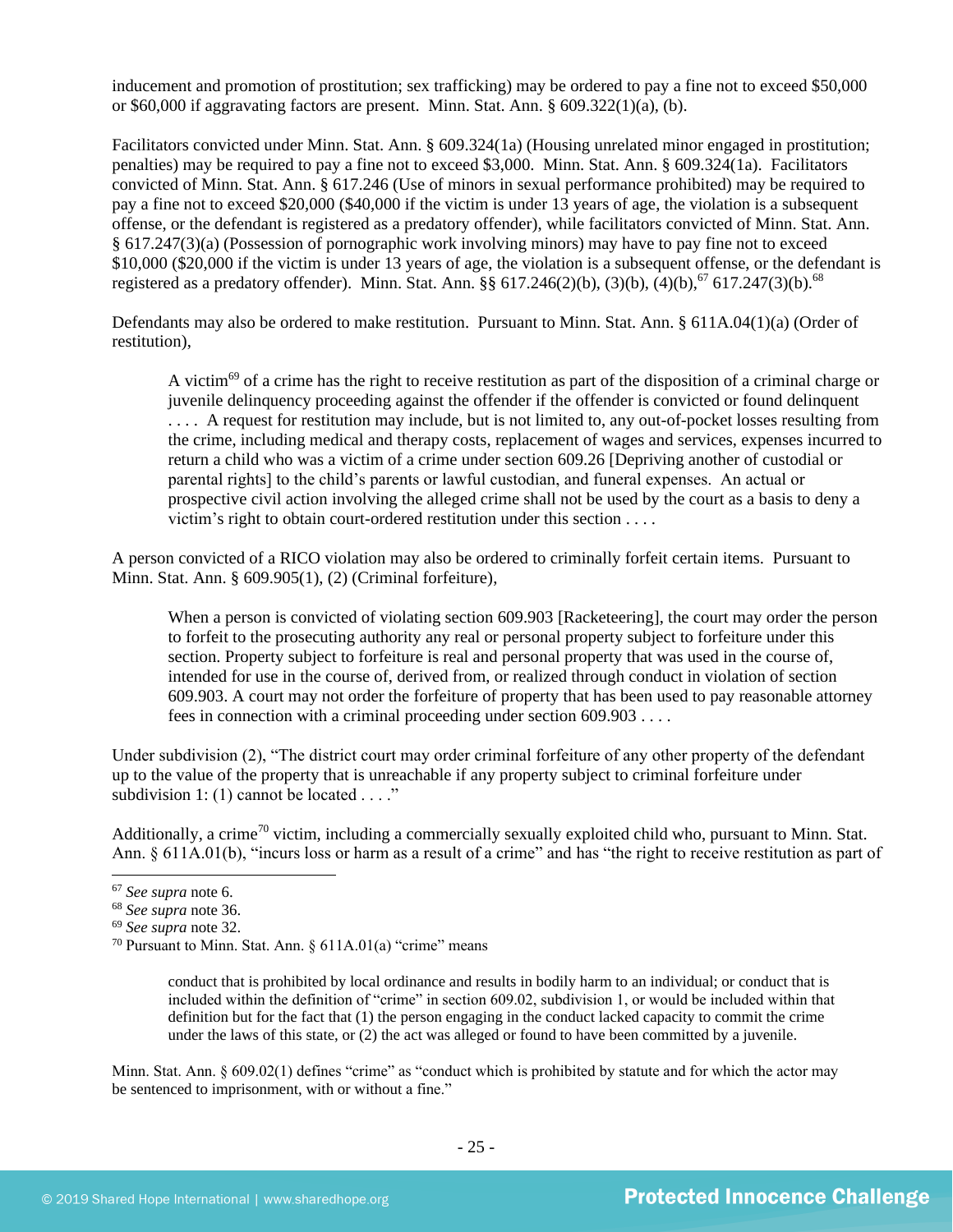the disposition of a criminal charge or juvenile delinquency proceeding against the offender if the offender is convicted or found delinquent." Minn. Stat. Ann. § 611A.04(1). Pursuant to Minn. Stat. Ann. § 611A.04(1)(a) (Order of restitution),

A request for restitution may include, but is not limited to, any out-of-pocket losses resulting from the crime, including medical and therapy costs, replacement of wages and services, expenses incurred to return a child who was a victim of a crime under section 609.26 [Depriving another of custodial or parental rights] to the child's parents or lawful custodian, and funeral expenses. An actual or prospective civil action involving the alleged crime shall not be used by the court as a basis to deny a victim's right to obtain court-ordered restitution under this section . . . .

Additionally, facilitators may be required, under a civil procedure, to forfeit certain property, including money, used in committing a crime. Pursuant to Minn. Stat. Ann. § 609.5312(1)(a), (b) (Forfeiture of property associated with designated offenses),

(a) All personal property is subject to forfeiture if it was used or intended for use to commit or facilitate the commission of a designated offense. All money and other property, real and personal, that represent proceeds of a designated offense, and all contraband property are subject to forfeiture [subject to the exceptions listed in Minn. Stat. Ann. § 609.5312(2)].

(b) All money used or intended to be used to facilitate the commission of a violation of section  $609.322<sup>71</sup>$  [Solicitation, inducement, and promotion of prostitution; sex trafficking] or  $609.324<sup>72</sup>$ [Patrons; prostitutes; housing individuals engaged in prostitution; penalties] or a violation of a local ordinance substantially similar to section 609.322 or 609.324 is subject to forfeiture.

Minn. Stat. Ann. § 609.531(5) states that "[a]ll right, title, and interest in property subject to forfeiture under sections 609.531 to 609.5318 vests in the appropriate agency<sup>73</sup> upon commission of the act or omission giving rise to forfeiture." Seizure of the property may be upon process issued by a court or without process, where certain circumstances apply. Minn. Stat. Ann. § 609.531(4).

As defined in Minn. Stat. Ann. § 609.531(1)(f) (Forfeitures), "designated offenses" include felony violations, or felony-level attempts and conspiracies to violate Minn. Stat. Ann. § 617.246 (Use of minors in sexual performance prohibited), § 617.247 (Possession of pornographic work involving minors), § 609.322 (Solicitation, inducement, and promotion of prostitution; sex trafficking), or § 609.324 (Patrons; prostitutes; housing individuals engaged in prostitution; penalties).

Additionally, Minn. Stat. Ann. § 609.5312(3) states,

A motor vehicle is subject to forfeiture under this subdivision if it was used to commit or facilitate, or used during the commission of, a violation of section 609.324 [Patrons; prostitutes; housing individuals engaged in prostitution; penalties] or a violation of a local ordinance substantially similar to section 609.324. A motor vehicle is subject to forfeiture under this subdivision only if the offense is established by proof of a criminal conviction for the offense.

*4.3 Promoting and selling child sex tourism is illegal*.

There is no specific provision in Minnesota law making it illegal to promote or to sell child sex tourism in Minnesota.

<sup>71</sup> *See supra* Component 4.1 for discussion of applicability of Minn. Stat. Ann. § 609.322 to facilitators.

<sup>&</sup>lt;sup>72</sup> See supra Component 4.1 for discussion of applicability of Minn. Stat. Ann. § 609.324 to facilitators.

<sup>73</sup> *See supra* note [35.](#page-14-0)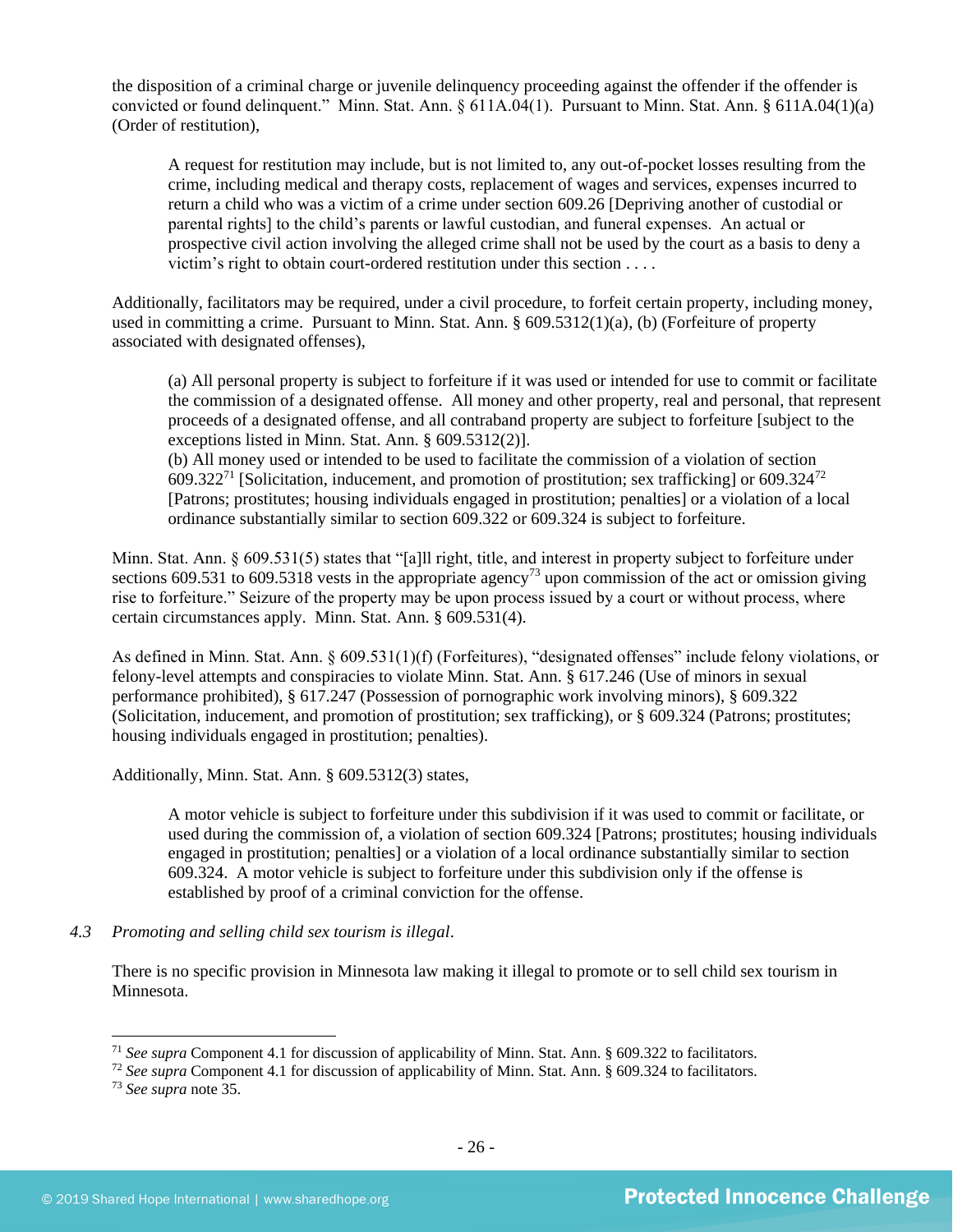4.3.1 Recommendation: Enact a law that prohibits selling or offering to sell travel services that include or facilitate travel for the purpose of engaging in commercial sexual exploitation of a minor, if the offer, travel, or sale is occurring in Minnesota.

# *4.4 Promoting and selling child sexual abuse material (CSAM) carries penalties as high as similar federal offenses*.

Minn. Stat. Ann. § 617.246(3)(a)<sup>74</sup> (Use of minors in sexual performance) criminalizes ownership of a business that sells child sexual abuse material (CSAM), stating in part, "A person who owns or operates a business in which a pornographic work, as defined in this section, is disseminated to an adult or a minor or is reproduced, and who knows the content and character of the pornographic work disseminated or reproduced, is guilty of a felony." Minn. Stat. Ann. § 617.246(4)(a) separately criminalizes the dissemination of CSAM, stating in part, "A person who, knowing or with reason to know its content and character, disseminates for profit to an adult or a minor a pornographic work, as defined in this section, is guilty of a felony." Convictions for violating Minn. Stat. Ann. § 617.246 (3)(a) and (4)(a) are punishable as felonies by imprisonment not to exceed 10 years, a fine not to exceed \$20,000, or both imprisonment and a fine. Minn. Stat. Ann. § 617.246(3)(a), (4)(a). However, Minn. Stat. Ann. § 617.246(3)(b), (4)(b) state that a violation is punishable as a felony by imprisonment up to 15 years, a fine not to exceed \$40,000, or both imprisonment and a fine if:

(1) the person has a prior conviction or delinquency adjudication for violating this section or section

617.247 [Possession of pornographic work involving minors];

(2) the violation occurs when the person is a registered predatory offender under section 243.166; or

(3) the violation involved a minor under the age of 13 years.

<sup>74</sup> *See supra* note [6.](#page-3-2)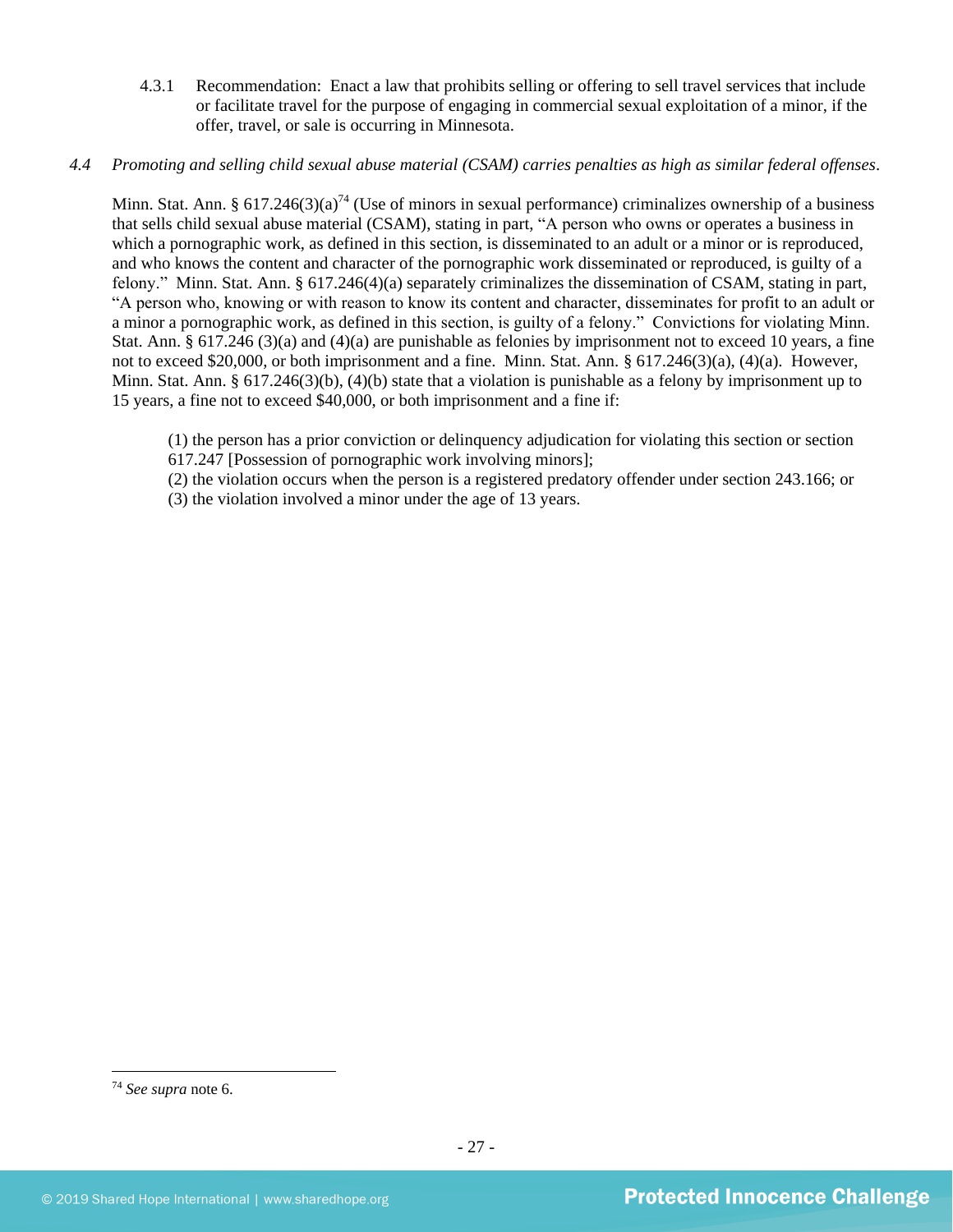#### **FRAMEWORK ISSUE 5: PROTECTIVE PROVISIONS FOR THE CHILD VICTIMS**

# *Legal Components:*

- *5.1 Victims under the core sex trafficking offense include all commercially sexually exploited children.*
- *5.2 The state sex trafficking statute expressly prohibits a defendant from asserting a defense based on the willingness of a minor under 18 to engage in the commercial sex act.*
- *5.3 State law prohibits the criminalization of minors under 18 for prostitution offenses.*
- *5.4 State law provides a non-punitive avenue to specialized services through one or more points of entry.*
- *5.5 Child sex trafficking is identified as a type of abuse and neglect within child protection statutes.*
- *5.6 The definition of "caregiver" or another related term in the child welfare statutes is not a barrier to a sex trafficked child accessing the protection of child welfare.*
- *5.7 Crime victims' compensation is specifically available to a child victim of sex trafficking or commercial sexual exploitation of children (CSEC).*
- *5.8 Victim-friendly procedures and protections are provided in the trial process for minors under 18.*
- *5.9 Child sex trafficking victims may vacate delinquency adjudications and expunge related records for prostitution and other offenses arising from trafficking victimization, without a waiting period.*
- *5.10 Victim restitution and civil remedies for victims of domestic minor sex trafficking or commercial sexual exploitation of children (CSEC) are authorized by law.*
- *5.11 Statutes of limitations for civil and criminal actions for child sex trafficking or commercial sexual exploitation of children (CSEC) offenses are eliminated or lengthened to allow prosecutors and victims a realistic opportunity to pursue criminal action and legal remedies.*

*\_\_\_\_\_\_\_\_\_\_\_\_\_\_\_\_\_\_\_\_\_\_\_\_\_\_\_\_\_\_\_\_\_\_\_\_\_\_\_\_\_\_\_\_\_\_\_\_\_\_\_\_\_\_\_\_\_\_\_\_\_\_\_\_\_\_\_\_\_\_\_\_\_\_\_\_\_\_\_\_\_\_\_\_\_\_\_\_\_\_\_\_\_*

# *Legal Analysis:*

*5.1 Victims under the core child sex trafficking offense include all commercially sexually exploited children.<sup>75</sup>*

Not all commercially sexually exploited children are included as victims under the core child sex trafficking offense. Minn. Stat. Ann. § 609.322(1)(a) (Core criminal sex trafficking provisions) criminalizes sex trafficking of minors under 18 years of age and removes the requirement of establishing the use of force, fraud or coercion by their traffickers.<sup>76</sup> However, Minn. Stat. Ann. § 609.322(1)(a) does not apply to buyers, as the provision explicitly prohibits the application to a person "acting . . . as a prostitute or patron;" thus, buying commercial sex with a person under the age of eighteen does not constitute human trafficking, despite it constituting a criminal offense under Minn. Stat. Ann. § 609.324(1) (Engaging in, hiring, or agreeing to hire minor to engage in prostitution). Resultantly, for a commercially sexually exploited child to be considered a victim under Minnesota's core sex trafficking act, Minn. Stat. Ann. § 609.322(1)(a), third party control must be established.

5.1.1 Recommendation: Amend the definition of Minn. Stat. Ann. § 609.322 (Core criminal sex trafficking provisions) so that all commercially sexually exploited children are identifiable as victims and eligible for protections pursuant to their victim status.

<sup>75</sup> *See generally* **SHARED HOPE INTERNATIONAL**, "Eliminating the Third Party Control Barrier to Identifying Juvenile Sex Trafficking Victims," JuST Response Policy Paper (2015), [http://sharedhope.org/wp](http://sharedhope.org/wp-content/uploads/2015/08/Policy-Paper_Eliminating-Third-Party-Control_Final1.pdf)[content/uploads/2015/08/Policy-Paper\\_Eliminating-Third-Party-Control\\_Final1.pdf](http://sharedhope.org/wp-content/uploads/2015/08/Policy-Paper_Eliminating-Third-Party-Control_Final1.pdf) (discussing need to include all commercially sexually exploited children within sex trafficking definitions and corresponding need to include buyer conduct in core sex trafficking offenses regardless of whether victim is under control of a third party). <sup>76</sup> *See supra* Component 1.1.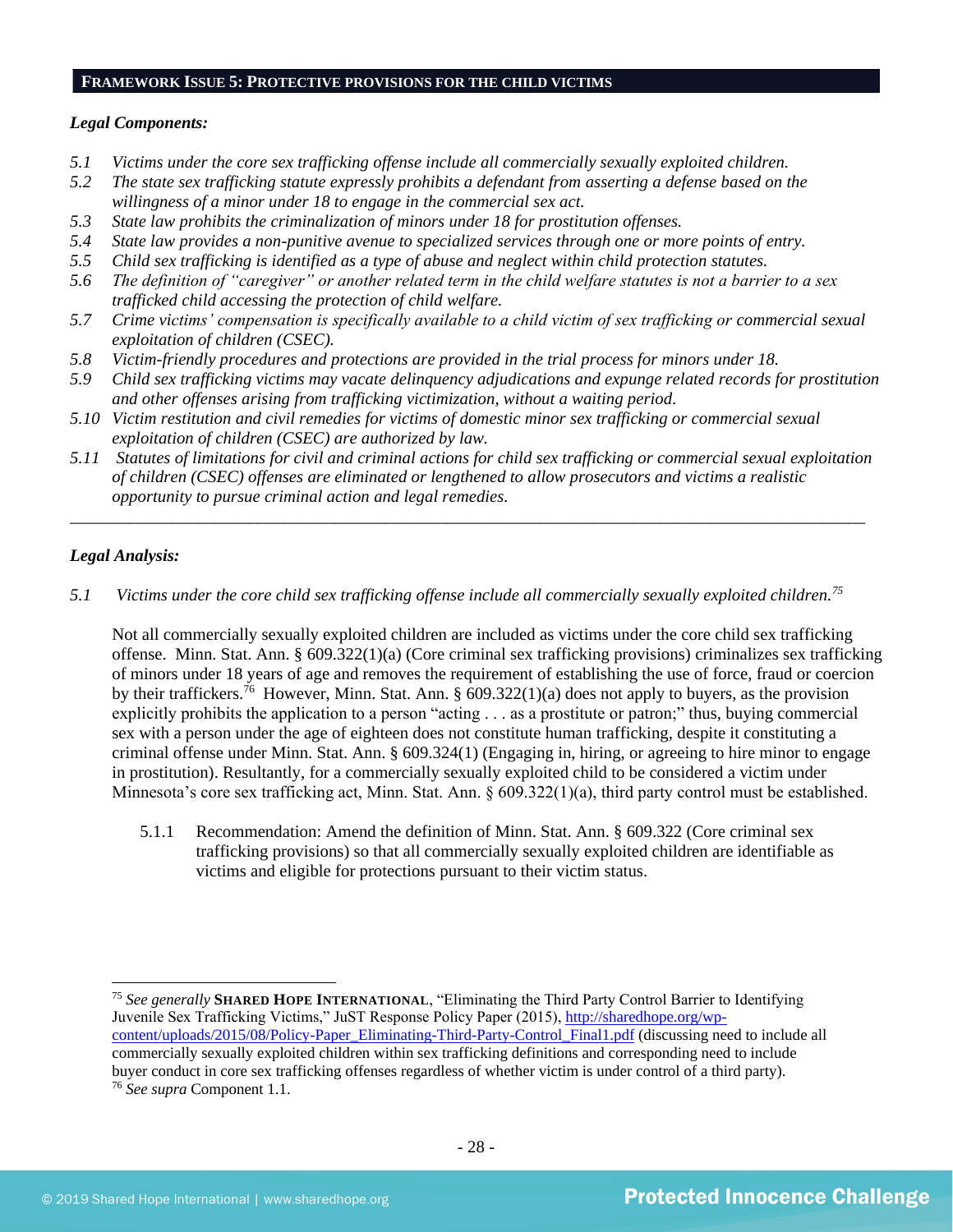*5.2 The state sex trafficking statute expressly prohibits a defendant from asserting a defense based on the willingness of a minor under 18 to engage in the commercial sex act. 77*

The minor's willingness to engage in the commercial sex act is not a defense to a prosecution under Minn. Stat. Ann. § 609.322 (Solicitation, inducement, and promotion of prostitution; sex trafficking) or § 609.324 (Patrons; prostitutes; housing individuals engaged in prostitution; penalties) as Minn. Stat. Ann. § 609.325(2) (Defenses) expressly states that "[c]onsent . . . shall be no defense to prosecutions under 609.322 or 609.324." Minn. Stat. Ann. § 609.283(1) (Unlawful conduct with respect to documents in furtherance of labor or sex trafficking) also provides that "the consent or age of the victim is not a defense."

*5.3 State law prohibits the criminalization of minors under 18 for prostitution offenses.<sup>78</sup>*

Minnesota law prohibits the criminalization of minors under the age of 18 for prostitution offenses. Minors who have engaged in prostitution or loitering as defined under Minnesota's prostitution laws, Minn. Stat. Ann. § 609.324(6) (Prostitution in public place; penalty for prostitutes) and (7) (General prostitution crimes; penalties for prostitutes) and § 609.3243 (Loitering with intent to participate in prostitution), may not be found to be delinquent under Chapter 260B (Delinquency). Minn. Stat. Ann. § 260B.007(6)(c) (Definitions) states,

The term delinquent child does not include a child alleged to have engaged in conduct which would, if committed by an adult, violate any federal, state, or local law relating to being hired, offering to be hired, or agreeing to be hired by another individual to engage in sexual penetration or sexual conduct.

The definition of "juvenile petty offender" in Minn. Stat. Ann.  $\S 260B.007(16)(d)$  states,

A child who commits a juvenile petty offense is a "juvenile petty offender." The term juvenile petty offender does not include a child alleged to have violated any law relating to being hired, offering to be hired, or agreeing to be hired by another individual to engage in sexual penetration or sexual conduct which, if committed by an adult, would be a misdemeanor.

Under these provisions, minors who violate Minn. Stat. Ann. § 609.324(6) (Prostitution in public place; penalty for prostitutes) or (7) (General prostitution crimes; penalties for prostitutes) or § 609.3243 (Loitering with intent to participate in prostitution) will not be treated as delinquent or as juvenile petty offenders.

*5.4 State law provides a non-punitive avenue to specialized services through one or more points of entry.*

# **System response to child engaged in commercial sex act**

Minnesota law established a system to provide funded services to juvenile sex trafficking victims. Although referral to services is not mandated under the system, the regional navigators grant provisions and evaluation requirements set out goals for a statewide program meant to ensure that "support services are available, accessible, and adequate for sexually exploited youth."<sup>79</sup> Pursuant to Minn. Stat. Ann. § 145.4716(1) (Safe harbor for sexually exploited youth),<sup>80</sup> "The commissioner of health shall establish a position for a director of

 $77$  The analysis in this component is predicated upon the recommendation in 5.1 being simultaneously or previously enacted.

<sup>78</sup> For more information regarding recent federal legislation impacting this component see: http://go.sharedhope.org/stateimpactmemo.

<sup>79</sup> *See infra* Component 5.5 for definition of "sexually exploited youth" under Minn. Stat. § 260C.007(31) (Definitions).

<sup>80</sup> Additionally, Minn. Stat. § 145.4716 (Safe Harbor for Sexually Exploited Youth) expands eligibility for services to youth 24 years of age or younger to receive all services, support, and programs provided by the Safe Harbor laws for sexually exploited youth and youth at risk of sexual exploitation.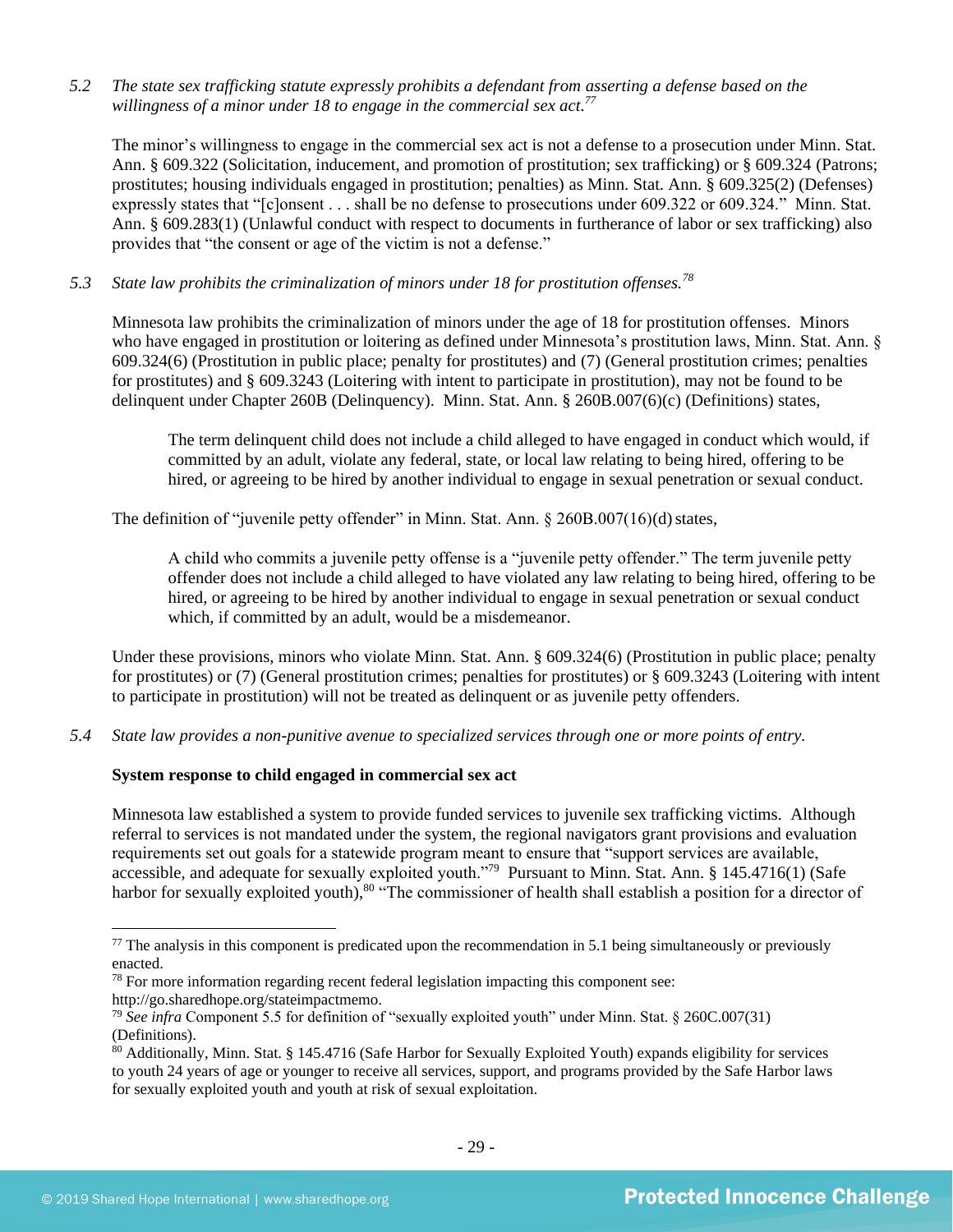child sex trafficking prevention." As discussed in subdivision (2), the director is responsible for the following duties:

(1) developing and providing comprehensive training on sexual exploitation of youth for social service professionals, medical professionals, public health workers, and criminal justice professionals; (2) collecting, organizing, maintaining, and disseminating information on sexual exploitation and services across the state, including maintaining a list of resources on the Department of Health Web site;

(3) monitoring and applying for federal funding for anti-trafficking efforts that may benefit victims in the state;

(4) managing grant programs established under sections 145.4716 to 145.4718 and 609.3241, paragraph (c), clause (3);

(5) managing the request for proposals for grants for comprehensive services, including traumainformed, culturally specific services;

(6) identifying best practices in serving sexually exploited youth, as defined in section 260C.007, subdivision 31 [Definitions—Sexually Exploited Youth];

(7) providing oversight of and technical support to regional navigators pursuant to section 145.4717 [Regional navigator grants];

(8) conducting a comprehensive evaluation of the statewide program for safe harbor of sexually exploited youth; and

(9) developing a policy, consistent with the requirements of chapter 13, for sharing data related to sexually exploited youth, as defined in section 260C.007, subdivision 31, among regional navigators and community-based advocates.

Pursuant to Minn. Stat. § 145.4717 (Regional Navigator Grants),

The commissioner of health, through its director of child sex trafficking prevention, established in section 145.4716, shall provide grants to regional navigators serving six regions of the state to be determined by the commissioner. Each regional navigator must develop and annually submit a work plan to the director of child sex trafficking prevention. The work plans must include, but are not limited to, the following information:

(1) a needs statement specific to the region, including an examination of the population at risk; (2) regional resources available to sexually exploited youth, as defined in section 260C.007, subdivision 31;

(3) grant goals and measurable outcomes; and

(4) grant activities including timelines.

Further, Minn. Stat. § 145.4718 (Program evaluation) explains,

(a) The director of child sex trafficking prevention, established under section 145.4716, must conduct, or contract for, comprehensive evaluation of the statewide program for safe harbor for sexually exploited youth. The first evaluation must be completed by June 30, 2015, and must be submitted to the commissioner of health by September 1, 2015, and every two years thereafter. The evaluation must consider whether the program is reaching intended victims and whether support services are available, accessible, and adequate for sexually exploited youth, as defined in section 260C.007 [Definitions], subdivision 31.

(b) In conducting the evaluation, the director of child sex trafficking prevention must consider evaluation of outcomes, including whether the program increases identification of sexually exploited youth, coordination of investigations, access to services and housing available for sexually exploited youth, and improved effectiveness of services. The evaluation must also include examination of the ways in which penalties under section 609.3241 are assessed, collected, and distributed to ensure funding for investigation, prosecution, and victim services to combat sexual exploitation of youth.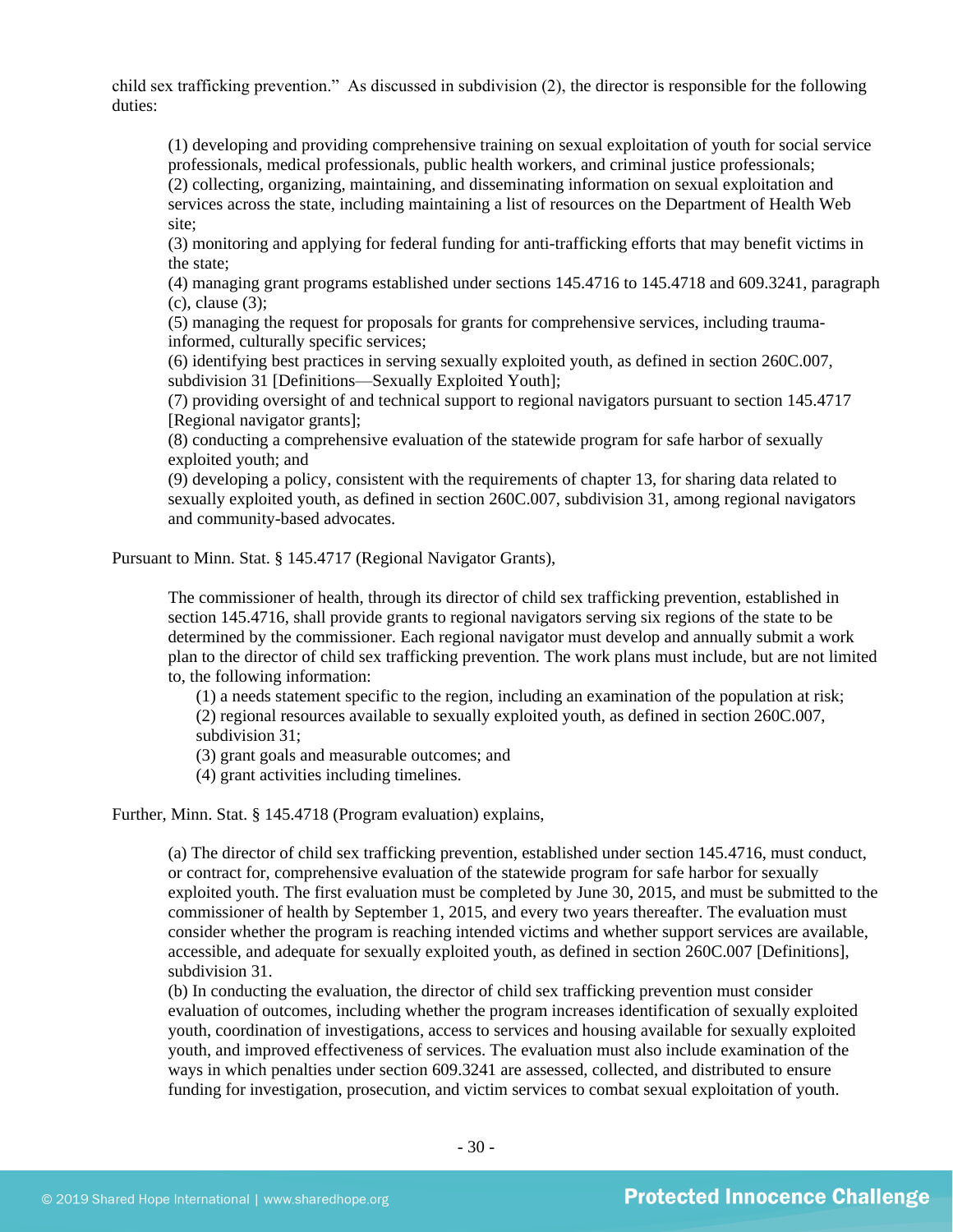In addition to these service-oriented provisions, Minnesota law allows juvenile sex trafficking victims to avoid delinquency adjudications for prostitution offenses based on the definitions of "delinquent child" and "juvenile petty offender"<sup>81</sup> However, a juvenile sex trafficking victim could still face charges for other offenses committed in the course of his or her victimization.<sup>82</sup>

#### **Summary**

Minnesota law prohibits the criminalization of minors for prostitution offenses and establishes a system for providing specialized services.

# *5.5 Child sex trafficking is identified as a type of abuse and neglect within child protection statutes.<sup>83</sup>*

Minn. Stat. Ann. § 609.322 (Solicitation, inducement, and promotion of prostitution; sex trafficking) is expressly included within the definition of child abuse as used in the child protection provisions of Minnesota's Juvenile Court Act. Specifically, under Minn. Stat. Ann. § 260C.007(5) (Definitions), "child abuse" means the following:

[A]n act that involves a minor victim that constitutes a violation of section . . . 609.322 [Solicitation, inducement, and promotion of prostitution; sex trafficking], 609.324 [Patrons; prostitutes; housing individuals engaged in prostitution; penalties], 609.342 [Criminal sexual conduct in the first degree], 609.343 [Criminal sexual conduct in the second degree], 609.344 [Criminal sexual conduct in the third degree], 609.345 [Criminal sexual conduct in the fourth degree] . . . 617.246 [Use of minors in sexual performance prohibited], or that is physical or sexual abuse as defined in section 626.556, subdivision  $2^{84}$  [Reporting of maltreatment of minors], or an act committed in another state that involves a minor victim and would constitute a violation of one of these sections if committed in this state.

Additionally, child sex trafficking victims are specifically included in the definition of "sexually exploited youth" under Minn. Stat. Ann. § 260C.007(31) which states,

"Sexually exploited youth" means an individual who:

(1) is alleged to have engaged in conduct which would, if committed by an adult, violate any federal, state, or local law relating to being hired, offering to be hired, or agreeing to be hired by another individual to engage in sexual penetration or sexual conduct;

(2) is a victim of a crime described in section 609.342 [Criminal sexual conduct in the first degree], 609.343 [Criminal sexual conduct in the second degree], 609.344 [Criminal sexual conduct in the third degree], 609.345 [Criminal sexual conduct in the fourth degree], 609.3451 [Criminal sexual conduct in the fifth degree], 609.3453 [Criminal sexual predatory conduct], 609.352 [Solicitation of children to engage in sexual conduct; communication of sexually explicit materials to children],

<sup>&</sup>lt;sup>81</sup> *See supra* Component 5.3 for provisions concerning the non-criminalization of minors for prostitution offenses. <sup>82</sup> Although not trafficking or CSEC specific, Minn. Stat. Ann. § 388.24 (Pretrial Diversion Program for Juveniles) does establish a diversion program for juvenile offenders.

<sup>&</sup>lt;sup>83</sup> For more information regarding recent federal legislation impacting this component see: http://go.sharedhope.org/stateimpactmemo.

<sup>84</sup> Minn. Stat. Ann. § 626.556(2)(o)(7) (Definitions) defines "[s]ubstantial child endangerment" to include when "a person responsible for a child's care, by act or omission, commits or attempts to commit an act against a child under their care that constitutes . . . solicitation, inducement, and promotion of prostitution under section 609.322 [Solicitation, inducement, and promotion of prostitution; sex trafficking]." Minn. Stat. § 626.556(2)(n) states that

<sup>&</sup>quot;[s]exual abuse also includes any act which involves a minor which constitutes a violation of prostitution offenses under sections 609.321 [Prostitution and sex trafficking; definitions] to 609.324 [Patrons; prostitutes; housing individuals engaged in prostitution; penalties] or 617.246 [Use of minors in sexual performance prohibited]."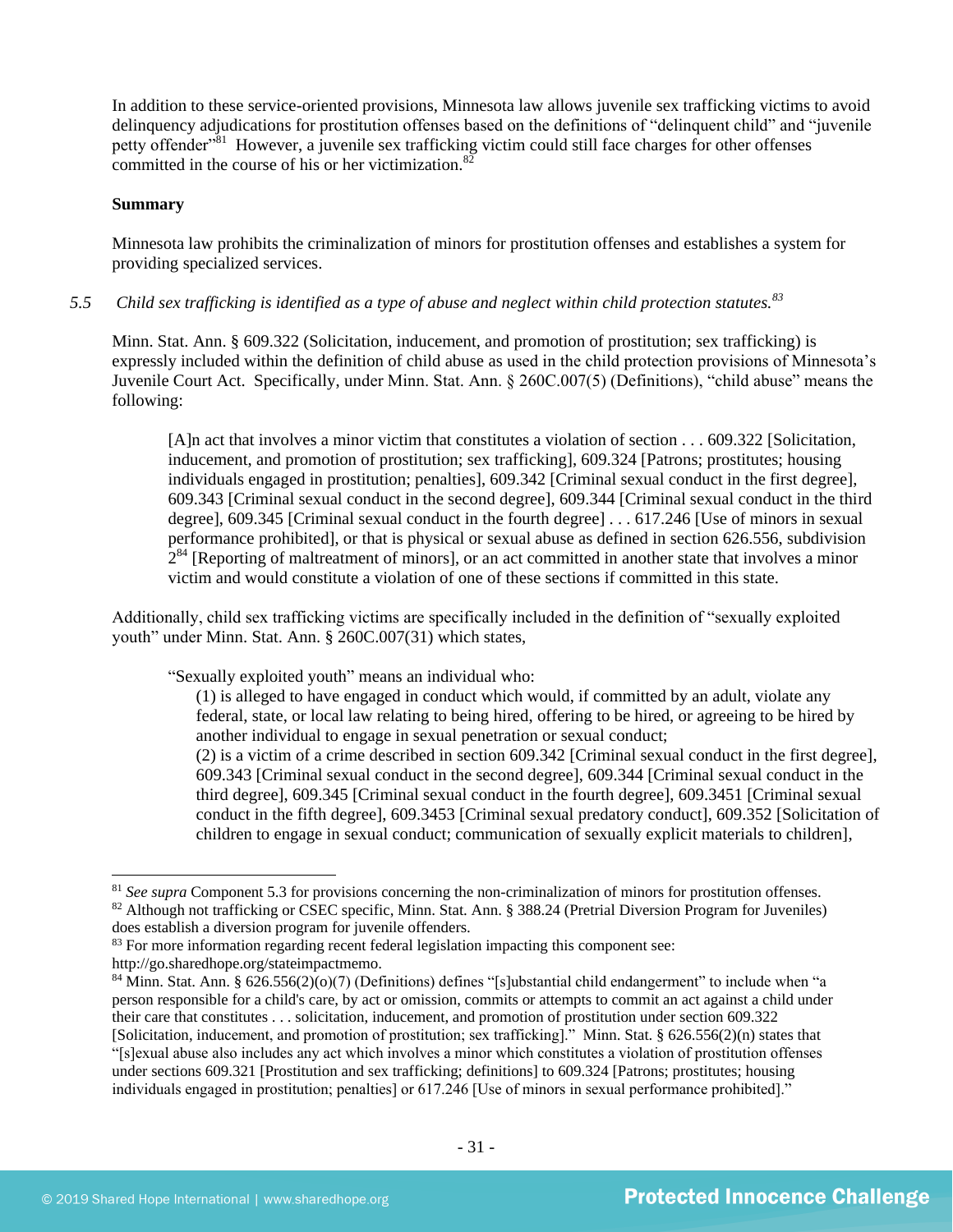617.246 [Use of minors in sexual performance prohibited], or 617.247 [Possession of pornographic work involving minors];

(3) is a victim of a crime described in United States Code, title 18, section 2260 [Production of sexually explicit depictions of a minor for importation into the United States] ; 2421 [Transportation generally]; 2422 [Coercion or enticement]; 2423 [Transportation of minors]; 2425 [Use of interstate facilities to transmit information about a minor]; or 2256 [Definitions for chapter]; or

<span id="page-31-0"></span>(4) is a sex trafficking victim as defined in section 609.321 [Prostitution and sex trafficking; definitions], subdivision  $7b$ .<sup>85</sup>

Finally, the definition of "sexual abuse" expressly includes child sex trafficking and commercial sexual exploitation. Minn. Stat. Ann. §  $626.556(2)(n)^{86}$  (Definitions) defines "sexual abuse" as

the subjection of a child by a person responsible for the child's care, by a person who has a significant relationship to the child, as defined in section 609.341, or by a person in a current or recent position of authority, as defined in section 609.341, subdivision 10, to any act which constitutes a violation of section 609.342 (criminal sexual conduct in the first degree), 609.343 (criminal sexual conduct in the second degree), 609.344 (criminal sexual conduct in the third degree), 609.345 (criminal sexual conduct in the fourth degree), 609.3451 (criminal sexual conduct in the fifth degree), or 609.352 (solicitation of children to engage in sexual conduct; communication of sexually explicit materials to children). Sexual abuse also includes any act which involves a minor which constitutes a violation of prostitution offenses under sections 609.321 to 609.324 or 617.246. Sexual abuse includes all reports of known or suspected child sex trafficking involving a child who is identified as a victim of sex trafficking. Sexual abuse includes child sex trafficking as defined in section 609.321 and subdivisions 7a and 7b. Sexual abuse includes threatened sexual abuse which includes the status of a parent or household member who has committed a violation which requires registration as an offender under section 243.166, subdivision 1b, paragraph (a) or (b), or required registration under section 243.166, subdivision 1b, paragraph (a) or (b).

*5.6 The definition of "caregiver" or another related term in the child welfare statutes is not a barrier to a sex trafficked child accessing the protection of child welfare.*

The definition of "custodian" is not a barrier to a sex trafficked child accessing the protection of child welfare as the definitions of "child abuse" and "child in need of protection and services" do not require a relationship between the child and the perpetrator. Minn. Stat. Ann. § 260C.007(5) (Definitions) defines "child abuse" in part as "an act that involves a minor victim that constitutes a violation of section . . . 609.322 [Solicitation, inducement, and promotion of prostitution; sex trafficking] . . . ." Pursuant to Minn. Stat. Ann. § 260C.007(6), "Child in need of protection or services" means a child who is in need of protection or services because the

<sup>85</sup> Pursuant to Minn. Stat. § 609.321(7b) (Prostitution and sex trafficking; definitions) "Sex trafficking victim" means a person subjected to the practices in subdivision 7a." Pursuant to Minn. Stat. § 609.321(7a), "Sex trafficking" means:

<sup>(1)</sup> receiving, recruiting, enticing, harboring, providing, or obtaining by any means an individual to aid in the prostitution of the individual; or

<sup>(2)</sup> receiving profit or anything of value, knowing or having reason to know it is derived from an act described in clause (1).

<sup>&</sup>lt;sup>86</sup> The text of Minn. Stat. Ann. § 626.556 cited here and elsewhere in this report includes amendments made by the enactment of Senate File 8 and House Files 1 and 1065 during the 2019 Regular Session of the Minnesota Legislature (effective August 1, 2019).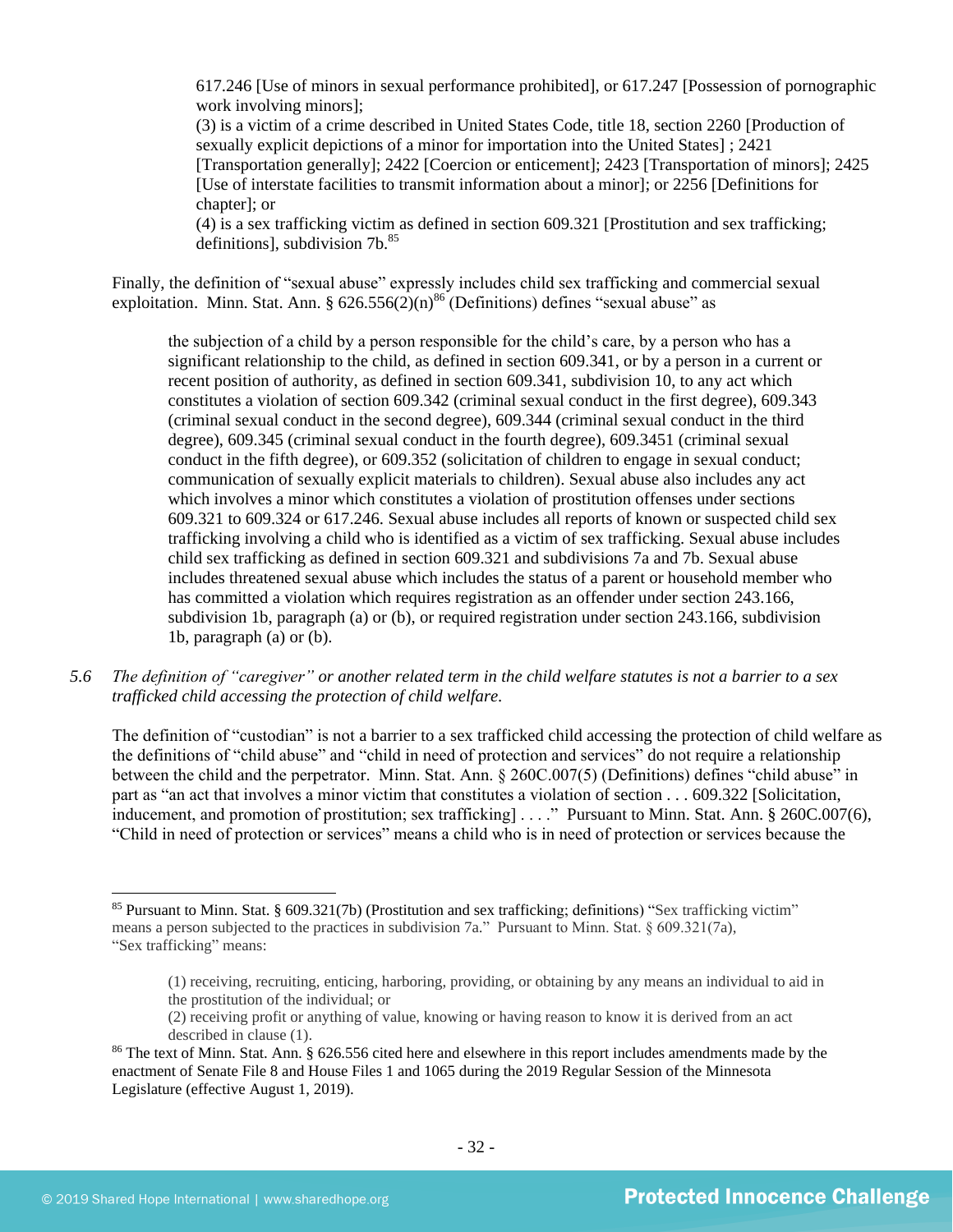child: . . . (11) is a sexually exploited youth . . . ." Minn. Stat. Ann. § 260C.007(31) further defines "[s]exually exploited youth as . . .

an individual who:

(1) is alleged to have engaged in conduct which would, if committed by an adult, violate any federal, state, or local law relating to being hired, offering to be hired, or agreeing to be hired by another individual to engage in sexual penetration or sexual conduct;

(2) is a victim of a crime described in section 609.342 [Criminal sexual conduct in the first degree], 609.343 [Criminal sexual conduct in the second degree], 609.344 [Criminal sexual conduct in the third degree], 609.345 [Criminal sexual conduct in the fourth degree], 609.3451 [Criminal sexual conduct in the fifth degree], 609.3453 [Criminal sexual predatory conduct], 609.352 [Solicitation of children to engage in sexual conduct; communications of sexually explicit material to children], 617.246 [Use of minors in sexual performance prohibited], or 617.247 [Possession of pornographic work involving minors];

(3) is a victim of a crime described in United States Code, title 18, section 2260 [Production of sexually explicit depictions of a minor for importation into the United States]; 2421 [Transportation for illegal sexual activity and related crimes; transportation generally]; 2422 [Transportation for illegal sexual activity and related crimes; coercion and enticement]; 2423 [Transportation for illegal sexual activity and related crimes; transportation of minors]; 2425 [Transportation for illegal sexual activity and related crimes; use of interstate facilities to transmit information about a minor]; or 2256 [Sexual exploitation and other abuse of children; definitions for chapter]; or] (4) is a sex trafficking victim as defined in section 609.321, subdivision 7b [Prostitution and sex trafficking; definitions; sex trafficking victim].

The definition of "sexual abuse" also removes the requirement that the perpetrator be "a person responsible for the child's care, . . . a person who has a significant relationship to the child, . . . or . . . a person in a current or recent position of authority" in trafficking cases; Minn. Stat. Ann. §  $626.556(2)(n)^{87}$  (Definitions) defines "sexual abuse" as

the subjection of a child by a person responsible for the child's care, by a person who has a significant relationship to the child, as defined in section 609.341, or by a person in a current or recent position of authority, as defined in section 609.341, subdivision 10, to any act which constitutes a violation of section 609.342 (criminal sexual conduct in the first degree), 609.343 (criminal sexual conduct in the second degree), 609.344 (criminal sexual conduct in the third degree), 609.345 (criminal sexual conduct in the fourth degree), 609.3451 (criminal sexual conduct in the fifth degree), or 609.352 (solicitation of children to engage in sexual conduct; communication of sexually explicit materials to children). Sexual abuse also includes any act which involves a minor which constitutes a violation of prostitution offenses under sections 609.321 to 609.324 or 617.246. Sexual abuse includes all reports of known or suspected child sex trafficking involving a child who is identified as a victim of sex trafficking. Sexual abuse includes child sex trafficking as defined in section 609.321 and subdivisions 7a and 7b. Sexual abuse includes threatened sexual abuse which includes the status of a parent or household member who has committed a violation which requires registration as an offender under section 243.166, subdivision 1b, paragraph (a) or (b), or required registration under section 243.166, subdivision 1b, paragraph (a) or (b).

Furthermore, pursuant to Minn. Stat. Ann. § 626.556(2)(o), Minnesota has broadened the child endangerment laws by eliminating the requirements of "significant relationship to the child" or in "a current or recent position of authority" over the child. Resultantly, a person responsible for the child's care commits an act of "substantial

<sup>87</sup> *See supra* note [86.](#page-31-0)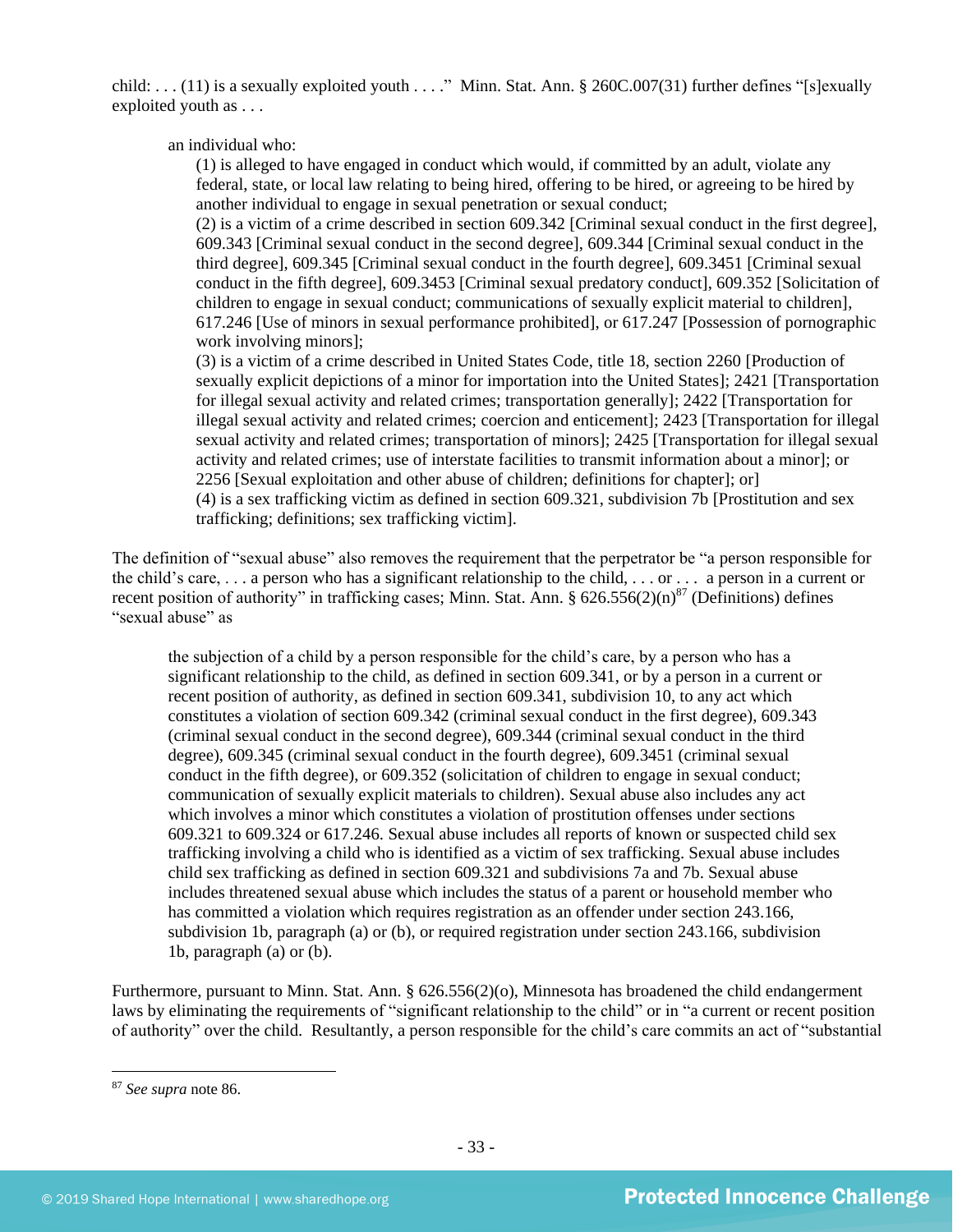child endangerment" when the person, by act or omission, commits or attempts to commit an act against a child under their care that constitutes any of the following:

(1) egregious harm as defined in section 260C.007(14) (Egregious harm);

(7) solicitation, inducement, and promotion of prostitution under section 609.322 (Solicitation, inducement, and promotion of prostitution);

(8) criminal sexual conduct under sections 609.342 to 609.3451 (Criminal sexual conduct);

(9) solicitation of children to engage in sexual conduct under section 609.352 (Solicitation of children to engage in sexual conduct; communication of sexually explicit materials to children).

. . . .

. . . .

(11) use of a minor in sexual performance under section 617.246 (Use of minors in sexual performance prohibited).

# *5.7 Crime victims' compensation is specifically available to a child victim of sex trafficking or commercial sexual exploitation of children (CSEC).*

Minnesota's Crime Victims Reparation Act does not make reparation awards available to children who are victims of commercial sexual exploitation without regard to ineligibility requirements. Generally, a "victim<sup>88</sup> who has incurred economic loss" will be "entitled to reparations upon a showing by a preponderance of the evidence that the requirements for reparations have been met." Minn. Stat. Ann. § 611A.53(1). As provided in Minn. Stat. Ann. § 611A.52(8) within the Crime Victims Reparation Act,

- (a) "Economic loss" means actual economic detriment incurred as a direct result of injury or death.
- (b) In the case of injury the term is limited to:

(1) reasonable expenses incurred for necessary medical, chiropractic, hospital, rehabilitative, and dental products, services, or accommodations, including ambulance services, drugs, appliances, and prosthetic devices;

. . . .

(3) reasonable expenses incurred for psychological or psychiatric products, services, or accommodations, not to exceed an amount to be set by the board, where the nature of the injury or the circumstances of the crime are such that the treatment is necessary to the rehabilitation of the victim;

(4) loss of income that the victim would have earned had the victim not been injured;

(5) reasonable expenses incurred for substitute child care or household services to replace those the victim or claimant would have performed had the victim or the claimant's child not been injured . . . ;

(6) reasonable expenses actually incurred to return a child who was a victim of a crime under section 609.25 or 609.26 to the child's parents or lawful custodian. These expenses are limited to transportation costs, meals, and lodging from the time the child was located until the child was returned home; and

(7) the claimant's moving expenses, storage fees, and phone and utility installation fees, up to a maximum of \$1,000 per claim, if the move is necessary due to a reasonable fear of danger related to the crime for which the claim was filed.

Although a commercially sexually exploited child who suffers economic loss will generally be eligible to receive reparations under Minnesota's Crime Victims Reparation Act, several additional requirements for reparations could present difficulties for victims of domestic minor sex trafficking. Specifically, reparations will not be awarded unless the crime was "reported to the police within 30 days of its occurrence or, if it could

<sup>88</sup> *See supra* Component 5.1.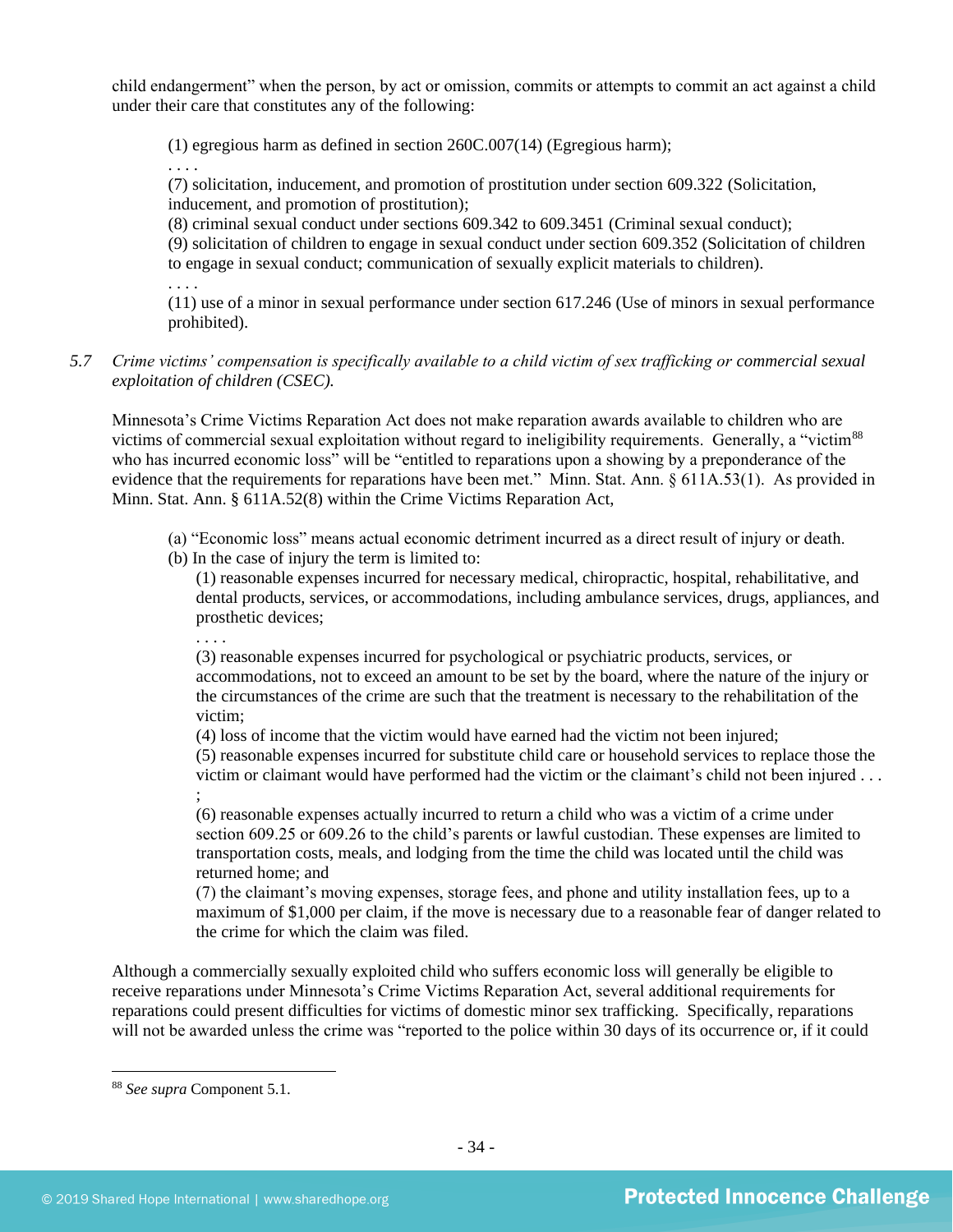not reasonably have been reported within that period, within 30 days of the time when a report could reasonably have been made." Minn. Stat. Ann. § 611A.53(2)(1).

Notably, however, "A victim of criminal sexual conduct in the first, second, third, or fourth degree who does not report the crime within 30 days of its occurrence is deemed to have been unable to have reported it within that period." Minn. Stat. Ann. § 611A.53(2)(1). To be eligible to receive reparations, a victim must also "cooperate fully with the police and other law enforcement officials," must not have been an accomplice of the offender, and must not have been "in the act of committing a crime at the time the injury occurred." Minn. Stat. Ann. § 611A.53(2)(2), (3), (4).

Additionally, pursuant to Minn. Stat. Ann. § 611A.53(2)(5), (6), the claim must be for more than \$50, and the victim must file a claim for reparation within 3 years of the date of the harm suffered,

except that (i) if the claimant was unable to file a claim within that period, then the claim can be made within three years of the time when a claim could have been filed; and (ii) if the victim's injury or death was not reasonably discoverable within three years of the injury or death, then the claim can be made within three years of the time when the injury or death is reasonably discoverable. The following circumstances do not render a claimant unable to file a claim for the purposes of this clause: (A) lack of knowledge of the existence of the Minnesota Crime Victims Reparations Act, (B) the failure of a law enforcement agency to provide information or assistance to a potential claimant under section 611A.66, (C) the incompetency of the claimant if the claimant's affairs were being managed during that period by a guardian, guardian ad litem, conservator, authorized agent, or parent, or (D) the fact that the claimant is not of the age of majority.

If the victim's claim is based on child abuse,<sup>89</sup> the claim does not have to be for more than \$50, does not have to be reported to the police within 30 days, and the 3-year period to file a claim will toll until the time the crime actually is reported to the police. Minn. Stat. Ann. § 611A.53(2). While the term "child abuse" is not defined in Minn. Stat. Ann. § 611A.52 (Definitions), the definition of child abuse for purposes of child welfare specifically includes child sex trafficking, indicating that this exception would be applicable to child sex trafficking victims.

The amount of reparations a victim receives also may be reduced to the extent: (i) "that economic loss is recouped from a collateral source or collateral sources;" and (ii) "the board deems reasonable because of the contributory misconduct of the claimant or of a victim through whom the claimant claims." Minn. Stat. § 611A.54(1), (2). Additionally, in no case will the victim receive more than \$50,000. Minn. Stat. Ann. § 611A.54(3).

Despite the reporting and filing extension granted to victims of child abuse and certain sexual offenses, nothing expressly exempts victims of Minn. Stat. Ann. § 609.322(1)(a) (Solicitation, inducement, and promotion of prostitution; sex trafficking), § 609.324, Subdiv. 1 (Engaging in, hiring, or agreeing to hire minor to engage in prostitution; penalties), § 617.246(2) (Use of minors in sexual performance prohibited), or § 609.283(1) (Unlawful conduct with respect to documents in furtherance of labor or sex trafficking) from the same requirements as other victims.

5.7.1 Recommendation: Amend Minn. Stat. Ann. § 611A.53(2) to specifically exempt victims of Minn. Stat. Ann. § 609.322(1)(a) (Solicitation, inducement, and promotion of prostitution; sex trafficking), § 609.324, Subdiv. 1 (Engaging in, hiring, or agreeing to hire minor to engage in prostitution; penalties),  $\S 617.246(2)$  (Use of minors in sexual performance prohibited), and  $\S$ 609.283(1) (Unlawful conduct with respect to documents in furtherance of labor or sex trafficking) from the listed limitations on reparations awards.

<sup>89</sup> *See supra* Component 5.5 for the definition of "child abuse." .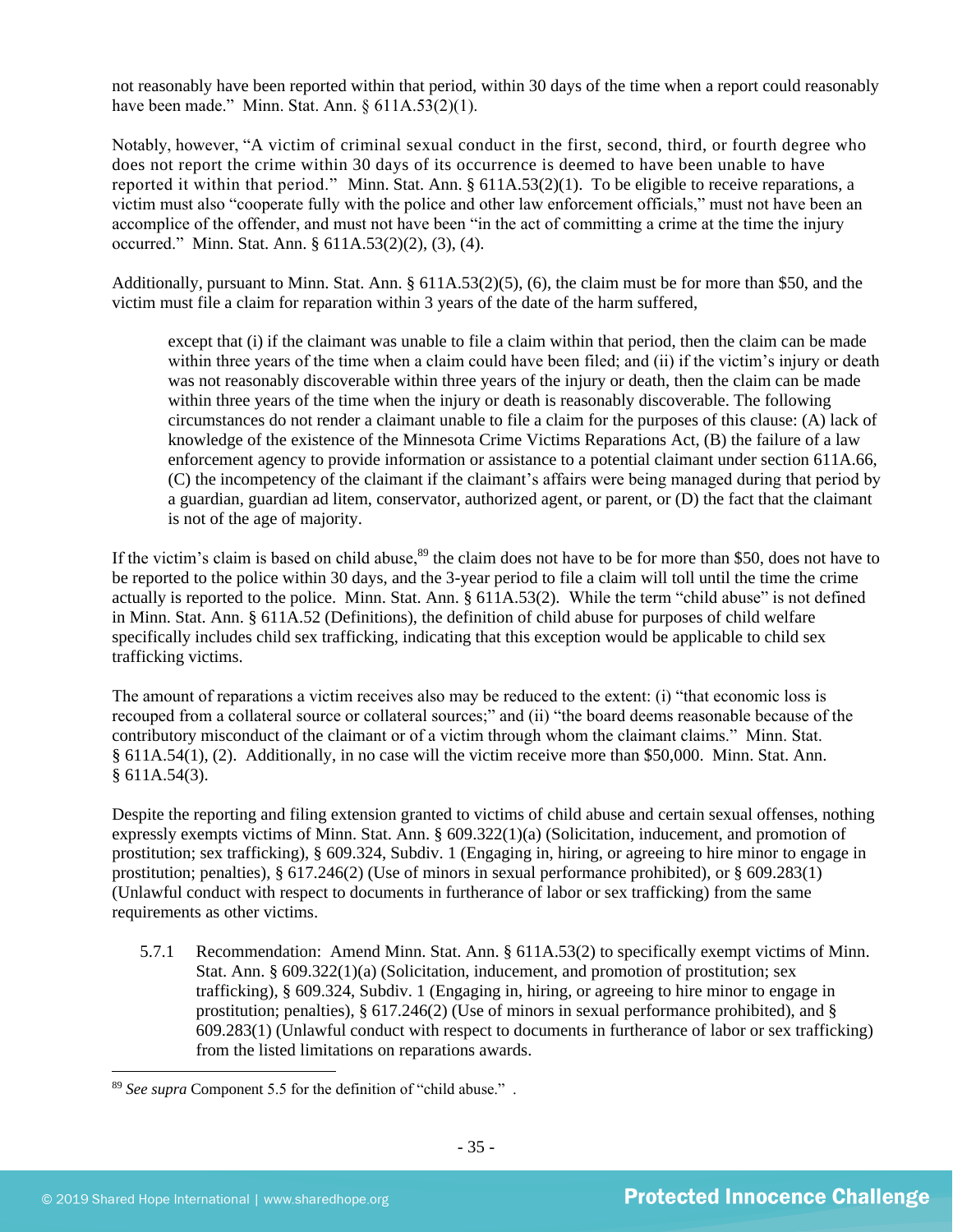# *5.8 Victim-friendly procedures and protections are provided in the trial process for minors under 18.*

Regardless of the victim's age, Minnesota law provides special protections for victims of sexual offenses pursuant to Minn. Stat. Ann. § 609.347 (Evidence in criminal sexual conduct cases). Minn. Stat. Ann. § 609.347(1) provides, "In a prosecution under sections 609.342 [Criminal sexual conduct in the first degree] to 609.3451 [Criminal sexual conduct in the fifth degree]; 609.3453 [Criminal sexual predatory conduct] . . . the testimony of a victim need not be corroborated." Similarly, there is no need to demonstrate that the "victim resisted the accused." Minn. Stat. Ann. § 609.347(2). Additionally, pursuant to Minn. Stat. Ann. § 609.347(3), in prosecutions for those offenses,

[E]vidence of the victim's previous sexual conduct shall not be admitted nor shall any reference to such conduct be made in the presence of the jury, except by court order under the procedure provided in subdivision 4. The evidence can be admitted only if the probative value of the evidence is not substantially outweighed by its inflammatory or prejudicial nature and only in the circumstances set out in paragraphs (a) and (b). For the evidence to be admissible under paragraph (a), subsection (i), the judge must find by a preponderance of the evidence that the facts set out in the accused's offer of proof are true. For the evidence to be admissible under paragraph (a), subsection (ii) or paragraph (b), the judge must find that the evidence is sufficient to support a finding that the facts set out in the accused's offer of proof are true, as provided under Rule 901 of the Rules of Evidence.

- (a) When consent of the victim is a defense in the case, the following evidence is admissible: (i) evidence of the victim's previous sexual conduct tending to establish a common scheme or plan of similar sexual conduct under circumstances similar to the case at issue. In order to find a common scheme or plan, the judge must find that the victim made prior allegations of sexual assault which were fabricated; and
	- (ii) evidence of the victim's previous sexual conduct with the accused.

(b) When the prosecution's case includes evidence of semen, pregnancy, or disease at the time of the incident or, in the case of pregnancy, between the time of the incident and trial, evidence of specific instances of the victim's previous sexual conduct is admissible solely to show the source of the semen, pregnancy, or disease.

Special protections are afforded to minor victims of sexual abuse throughout the process of investigating and prosecuting a criminal offense related to the sexual abuse of the child. For example, Minn. Stat. Ann. § 609.3471 (Records pertaining to victim identity confidential) provides that "no data contained in records or reports relating to petitions, complaints, or indictments issued pursuant to [section 609.322, 609.342](http://web2.westlaw.com/find/default.wl?tc=-1&docname=MNSTS609.342&rp=%2ffind%2fdefault.wl&sv=Split&rs=WLW11.04&db=1000044&tf=-1&findtype=L&fn=_top&mt=59&vr=2.0&pbc=5B5D1160&ordoc=3575265) [Criminal sexual conduct in the first degree], [609.343](http://web2.westlaw.com/find/default.wl?tc=-1&docname=MNSTS609.343&rp=%2ffind%2fdefault.wl&sv=Split&rs=WLW11.04&db=1000044&tf=-1&findtype=L&fn=_top&mt=59&vr=2.0&pbc=5B5D1160&ordoc=3575265) [Criminal sexual conduct in the second degree], [609.344](http://web2.westlaw.com/find/default.wl?tc=-1&docname=MNSTS609.344&rp=%2ffind%2fdefault.wl&sv=Split&rs=WLW11.04&db=1000044&tf=-1&findtype=L&fn=_top&mt=59&vr=2.0&pbc=5B5D1160&ordoc=3575265) [Criminal sexual conduct in the third degree], [609.345](http://web2.westlaw.com/find/default.wl?tc=-1&docname=MNSTS609.345&rp=%2ffind%2fdefault.wl&sv=Split&rs=WLW11.04&db=1000044&tf=-1&findtype=L&fn=_top&mt=59&vr=2.0&pbc=5B5D1160&ordoc=3575265) [Criminal sexual conduct in the fourth degree], or [609.3453,](http://web2.westlaw.com/find/default.wl?tc=-1&docname=MNSTS609.3453&rp=%2ffind%2fdefault.wl&sv=Split&rs=WLW11.04&db=1000044&tf=-1&findtype=L&fn=_top&mt=59&vr=2.0&pbc=5B5D1160&ordoc=3575265) which specifically identifies a victim who is a minor shall be accessible to the public, except by order of the court." Pursuant to Minn. Stat. Ann. § 626.561 (Interviews with child abuse victims), a record must be made of every interview of an alleged child abuse victim<sup>90</sup> and that every county attorney's office must develop written guidelines for tape recording such interviews. Minn. Stat. Ann. § 626.561(3), (4).

<sup>90</sup> Minn. Stat. Ann. § 626.561(2)(1) defines "child abuse" as "physical or sexual abuse as defined in section 626.556, subdivision 2." Minn. Stat. Ann.  $\S 626.556(2)(n)$  (Definitions) defines "sexual abuse" as

the subjection of a child by a person responsible for the child's care, by a person who has a significant relationship to the child, as defined in section 609.341, or by a person in a current or recent position of authority, as defined in section 609.341, subdivision 10, to any act which constitutes a violation of section 609.342 (criminal sexual conduct in the first degree), 609.343 (criminal sexual conduct in the second degree), 609.344 (criminal sexual conduct in the third degree), 609.345 (criminal sexual conduct in the fourth degree), 609.3451 (criminal sexual conduct in the fifth degree), or 609.352 (solicitation of children to engage in sexual conduct; communication of sexually explicit materials to children). Sexual abuse also includes any act which involves a minor which constitutes a violation of prostitution offenses under sections 609.321 to 609.324 or 617.246. Sexual abuse includes all reports of known or suspected child sex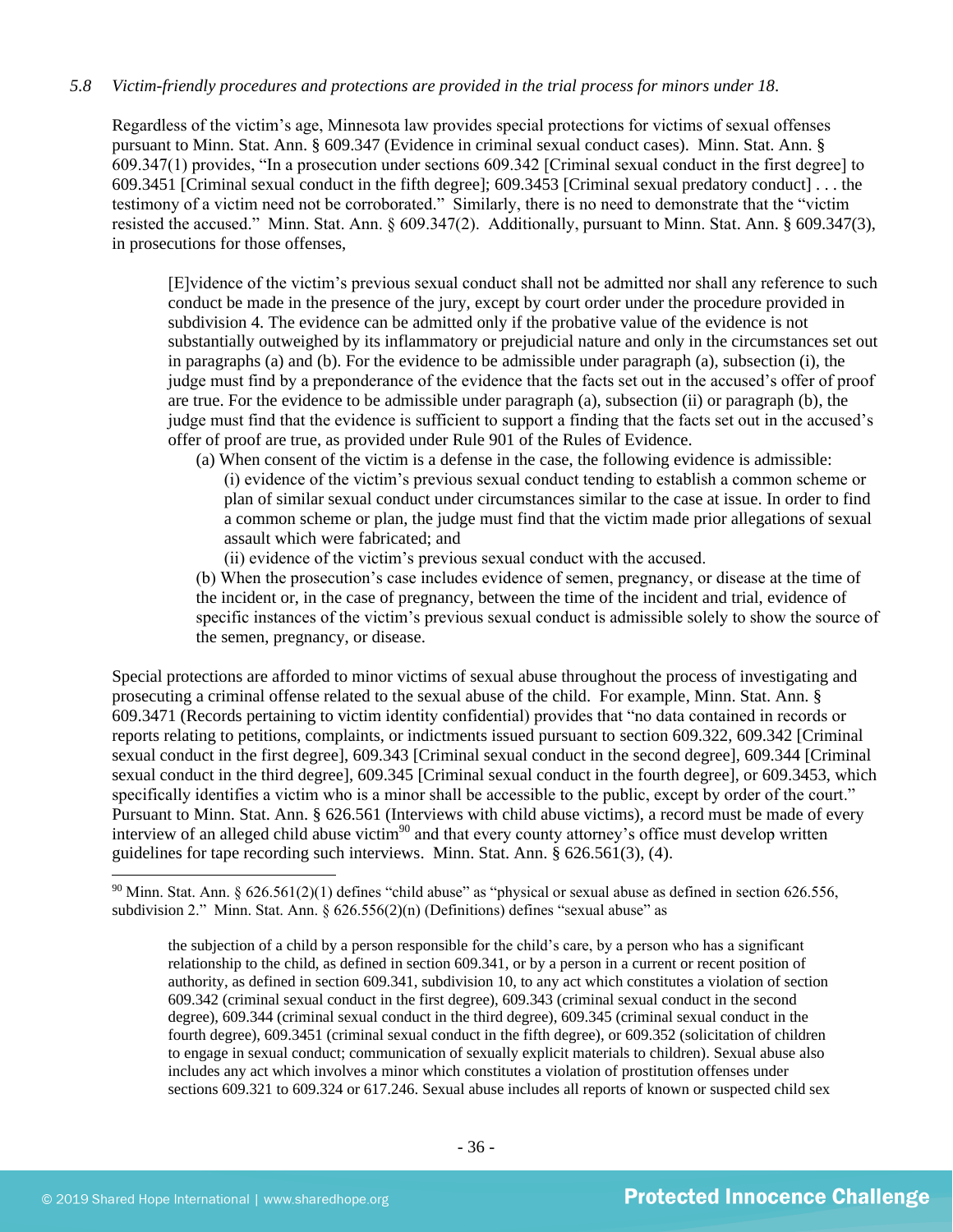Additional protections apply during a trial. Specifically, certain minors are allowed to give out-of-court statements in lieu of testifying in court. Minn. Stat. Ann. § 595.02(3) (Testimony of witnesses) states,

An out-of-court statement made by a child under the age of ten years . . . alleging, explaining, denying, or describing any act of sexual contact or penetration performed with or on the child or any act of physical abuse of the child or the person who is mentally impaired by another, not otherwise admissible by statute or rule of evidence, is admissible as substantive evidence if:

(a) the court or person authorized to receive evidence finds, in a hearing conducted outside of the presence of the jury, that the time, content, and circumstances of the statement and the reliability of the person to whom the statement is made provide sufficient indicia of reliability; and (b) the child . . . either:

(i) testifies at the proceedings; or

(ii) is unavailable as a witness and there is corroborative evidence of the act; and

(c) the proponent of the statement notifies the adverse party of the proponent's intention to offer the statement and the particulars of the statement sufficiently in advance of the proceeding at which the proponent intends to offer the statement into evidence to provide the adverse party with a fair opportunity to prepare to meet the statement.

For purposes of this subdivision, an out-of-court statement includes video, audio, or other recorded statements. An unavailable witness includes an incompetent witness.

Minn. Stat. Ann. § 595.02(4) further provides that when a child under 12 years of age is "alleging, denying, or describing . . . an act of sexual contact or penetration performed with or on the child or any other person by another," the child may provide testimony via closed-circuit television or a videotaped recording. Pursuant to Minn. Stat. Ann. § 595.02(4)(b), (c), when a child under 12 years old provides testimony via closed-circuit television or videotaped recording,

[O]nly the judge, the attorneys for the defendant and for the state, any person whose presence would contribute to the welfare and well-being of the child, persons necessary to operate the recording or closed-circuit equipment and, in a child protection proceeding under chapter 260 [Juveniles] or a dissolution or custody proceeding under chapter 518 [Marriage Dissolution], the attorneys for those parties with a right to participate may be present with the child during the child's testimony. (c) The court shall permit the defendant in a criminal or delinquency matter to observe and hear the testimony of the child in person. If the court, upon its own motion or the motion of any party, finds in a hearing conducted outside the presence of the jury, that the presence of the defendant during testimony taken pursuant to this subdivision would psychologically traumatize the witness so as to render the witness unavailable to testify, the court may order that the testimony be taken in a manner that:

(1) the defendant can see and hear the testimony of the child in person and communicate with counsel, but the child cannot see or hear the defendant; or

(2) the defendant can see and hear the testimony of the child by video or television monitor from a separate room and communicate with counsel, but the child cannot see or hear the defendant.

When a prosecuting attorney discloses a videotaped interview of a child victim of physical or sexual abuse to a defendant or the defendant's attorney, only two copies of any portion of the tape may be made by the defendant,

*See supra* note [86.](#page-31-0)

trafficking involving a child who is identified as a victim of sex trafficking. Sexual abuse includes child sex trafficking as defined in section 609.321 and subdivisions 7a and 7b. Sexual abuse includes threatened sexual abuse which includes the status of a parent or household member who has committed a violation which requires registration as an offender under section 243.166, subdivision 1b, paragraph (a) or (b), or required registration under section 243.166, subdivision 1b, paragraph (a) or (b).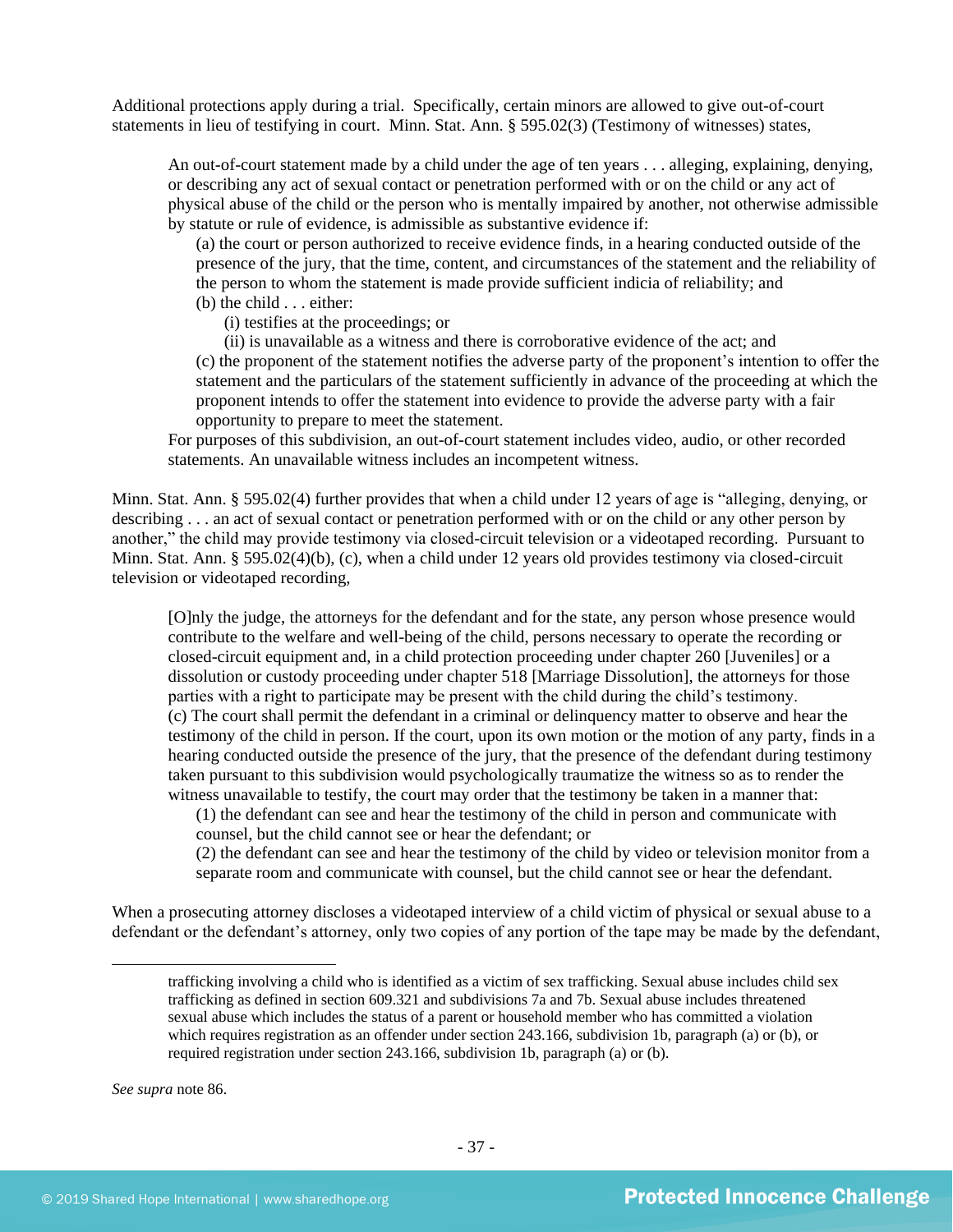the defendant's attorney, or by any agent or representative of the defendant, the tapes may only be used to prepare for defense, may only be publicly shown in judicial proceedings against the defendant, may only be viewed by the defendant and those working on the defense, and must be returned to the prosecuting attorney after a final disposition of the case. Minn. Stat. Ann. § 634.35(a). Furthermore, "[N]o person may be granted access to the tapes, any transcription of the tapes, or the substance of any portion of the tapes unless the person has first signed a written agreement that the person is aware of this statute and acknowledges that the person is subject to the court's contempt powers for any violation of it." Minn. Stat. Ann. § 634.35(a)(6).

In addition to limits on public access to recorded child testimony, restrictions are also placed on the discovery of "a videotape of a child victim or alleged victim alleging, explaining, denying, or describing an act of physical or sexual abuse." In releasing discoverable material "the presiding officer shall consider the provisions of section 611A.90, subdivision 2, paragraph (b)," which states that "[t]he court order may govern the purposes for which the videotape may be used, reproduction, release to other persons, retention and return of copies, and other requirements reasonably necessary for protection of the privacy and best interests of the child." Minn. Stat. Ann. §§ 13.03(6), 611A.90(2)(b).

Additionally, the judge may exclude spectators from the courtroom at "the trial of a complaint or indictment for a violation of sections 609.341 [Definitions] to 609.3451 [Criminal sexual conduct in the fifth degree]; 609.3453 [Criminal sexual predatory conduct]; [or] 617.246, subdivision 2 [Use of minor in sexual performance prohibited] . . . when a minor under 18 years of age is the person upon, with, or against whom the crime is alleged to have been committed," and may also authorize the presence of any supportive person in the courtroom for prosecuting witnesses who are minors in cases involving child abuse as defined in Minn. Stat. Ann. § 630.36 (Issues, how disposed of), which expressly includes conduct amounting to violations of, among other laws, Minn. Stat. Ann. § 609.321 (Prostitution and sex trafficking; definitions), § 609.322 (Solicitation, inducement, and promotion of prostitution; sex trafficking), and § 609.324 (Patrons; prostitutes; housing individuals engaged in prostitution; penalties). Minn. Stat. Ann. §§ 631.045, 631.046(1).

Victims or alleged victims of trafficking are afforded additional protections to prevent the disclosure of the victim's identity and address. Under Minn. Stat. Ann. § 13.82(17)(b) (Protection of identities),

A law enforcement agency or . . . dispatching agency working under the direction of a law enforcement agency shall withhold public access to data on individuals to protect the identity of individuals in the following circumstances:

(b) when access to the data would reveal the identity of a victim or alleged victim of criminal sexual conduct or sex trafficking under section 609.322, 609.342 to 609.3451 or 617.246(2).

Furthermore, when a victim is a participant of the designated address program under Minn. Stat. Ann. § 5B.05 (Use of designated address), the victim's address is prevented from being disclosed during discovery or a court proceeding except for a few limited exceptions, including to protect the Constitutional rights of the defendant.

Lastly, Minnesota prohibits any polygraph testing for victims. Under Minn. Stat. Ann. § 611A.26 (1), "No law enforcement agency or prosecutor shall require that a complainant of a criminal sexual conduct or sex trafficking offense submit to a polygraph examination as part of or a condition proceeding with the investigation, charging, or prosecution of such offense."

*5.9 Child sex trafficking victims may vacate delinquency adjudications and expunge related records for prostitution and other offenses arising from trafficking victimization, without a waiting period.*

Minnesota law does not provide a mechanism for minors to vacate delinquency adjudications related to trafficking victimization, but juvenile records may be expunged without a waiting period.

. . . .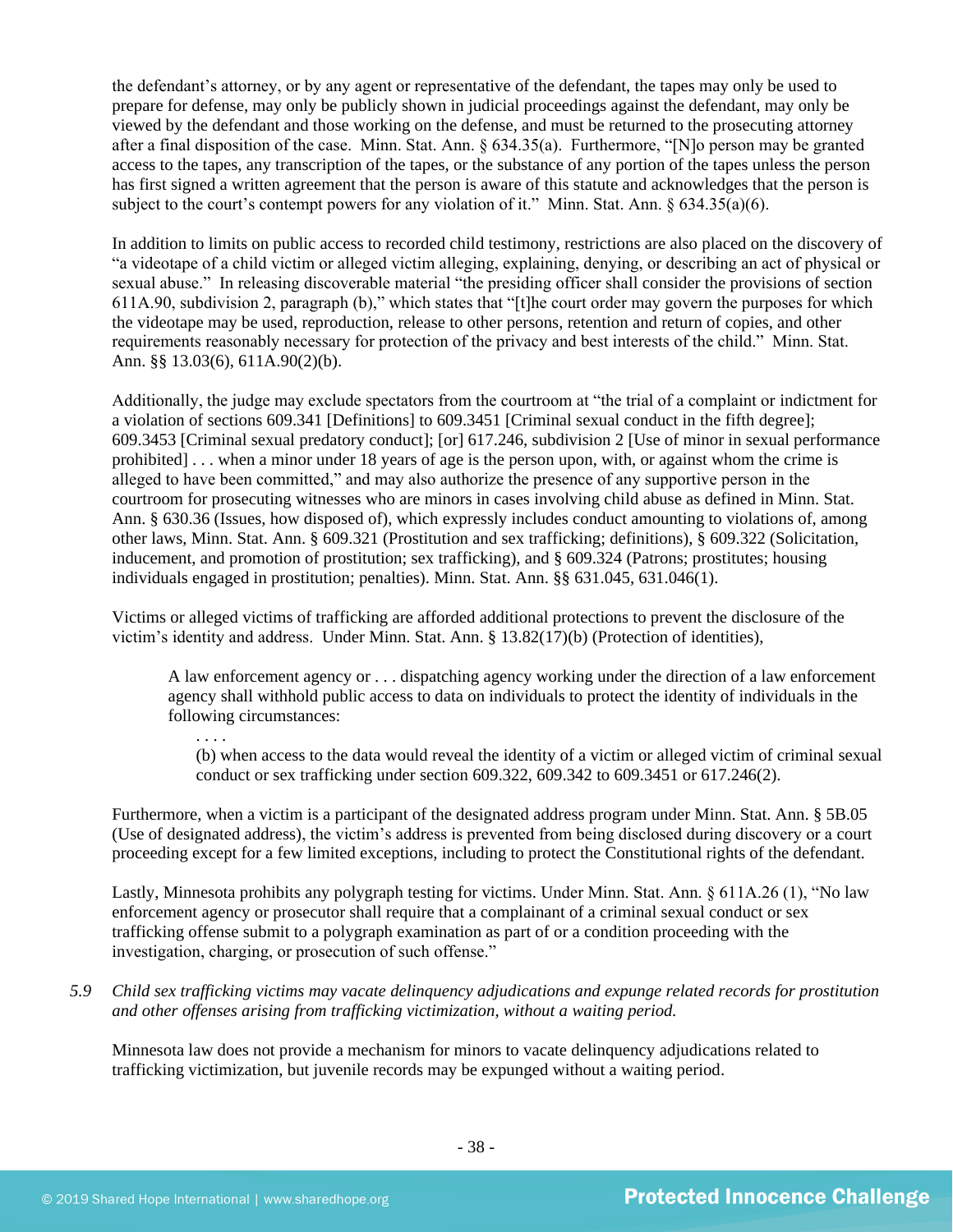Pursuant to Minn. Stat. Ann. § 260B.171(1) (Records),

(a) . . . Except as provided in paragraph (b), the court shall keep and maintain records pertaining to delinquent adjudications until the person reaches the age of 28 years . . . .

(b) The court shall retain records of the court finding that a juvenile committed an act that would be a felony- or gross misdemeanor level offense until the offender reaches the age of 28. If the offender commits a felony as an adult, or the court convicts a child as an extended jurisdiction juvenile, the court shall retain the juvenile records for as long as the records would have been retained if the offender had been an adult at the time of the juvenile offense . . . .

Minn. Stat. Ann. § 260B.198(6) (Expungement) allows the court to expunge records without mandating a waiting period, but records "expunged" on or after January 1, 2015 are merely sealed. Minn. Stat. Ann. § 260B.198(6) states,

(a) The court may expunge all records relating to delinquency at any time if the court determines that expungement of the record would yield a benefit to the subject of the record that outweighs the detriment to the public and public safety in sealing the record . . . .

. . . .

(c) A record expunged under this subdivision prior to January 1, 2015, may not be opened or exchanged. A record expunged under this subdivision on or after January 1, 2015, is sealed and access only allowed pursuant to paragraph (d).

(d) Notwithstanding paragraph (a), a record that is expunged under this subdivision on or after January 1, 2015, may be opened, used, or exchanged between criminal justice agencies in the same manner as a criminal record under section 609A.03, subdivision 7a, paragraph (b) [Limitations of order effective before January 1, 2015].

. . . .

Because records may be "opened, used, or exchanged," child sex trafficking victims may face collateral consequences associated with having accessible delinquency records.

- 5.9.1 Recommendation: Enact a law that allows child sex trafficking victims to vacate delinquency adjudications and expunge related records for prostitution and other offenses arising from trafficking victimization, without a waiting period.<sup>91</sup>
- *5.10 Victim restitution and civil remedies for victims of domestic minor sex trafficking or commercial sexual exploitation of children (CSEC) are authorized by law.*

Minors victimized through prostitution or use in child sexual abuse material (CSAM) may pursue several civil claims under Minnesota law. Specifically, Minn. Stat. Ann. § 611A.81(1)(b) (Cause of action for coercion for use in prostitution) provides,

An individual has a cause of action against a person who did the following while the individual was a minor:

(1) solicited or induced the individual to practice prostitution;

(2) promoted the prostitution of the individual;

(3) collected or received the individual's earnings derived from prostitution; or

(4) hired, offered to hire, or agreed to hire the individual to engage in prostitution.

Pursuant to Minn. Stat. Ann. § 611A.81(2),

<sup>&</sup>lt;sup>91</sup> The recommendation in this component is predicated upon the recommendation in 5.1 being simultaneously or previously enacted.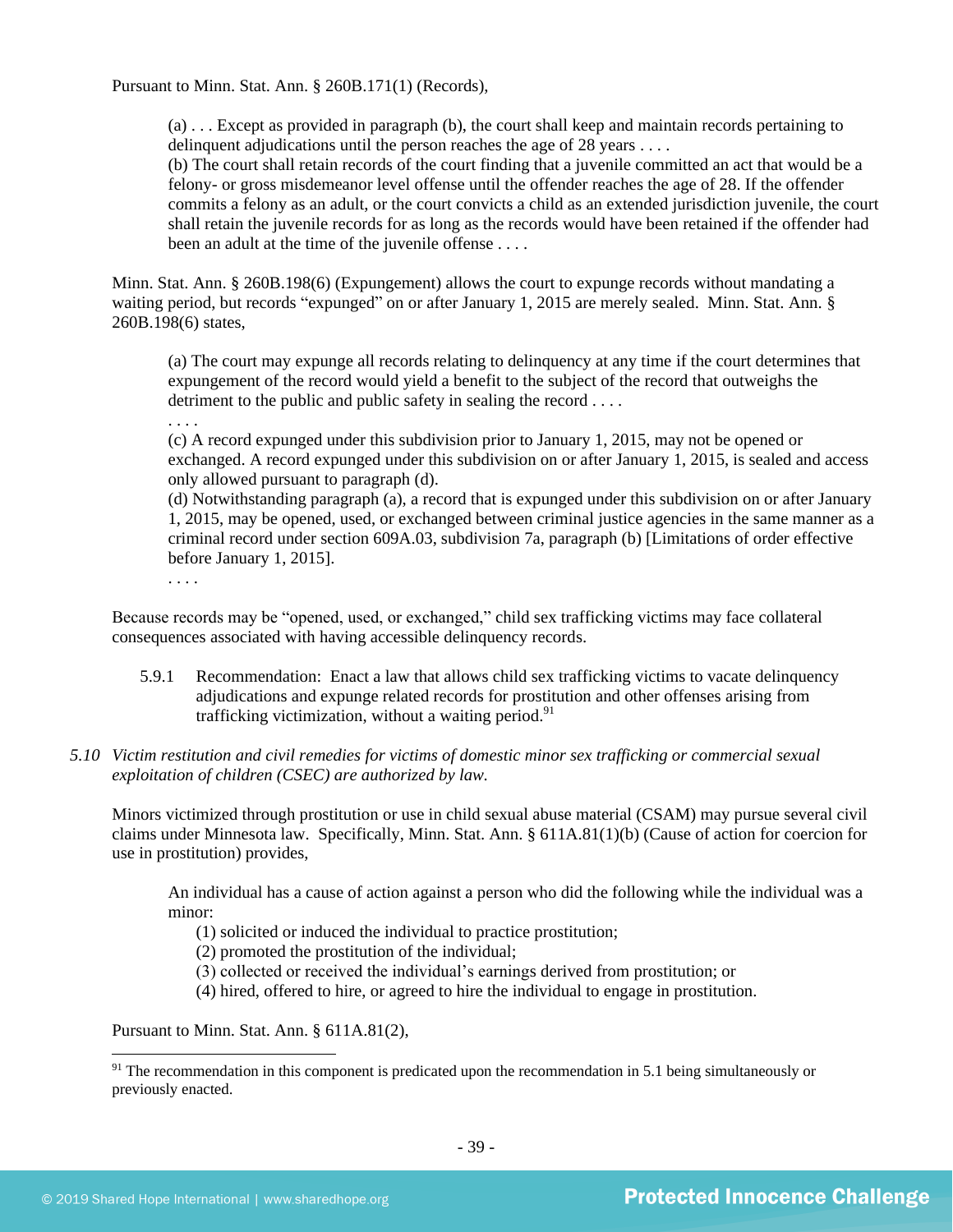A person against whom a cause of action may be maintained under subdivision 1 is liable for the following damages that resulted from the plaintiff's being used in prostitution or to which the plaintiff's use in prostitution proximately contributed:

(1) economic loss, including damage, destruction, or loss of use of personal property; loss of past or future income or earning capacity; and income, profits, or money owed to the plaintiff from contracts with the person; and

(2) damages for death as may be allowed under section 573.02, personal injury, disease, and mental and emotional harm, including medical, rehabilitation, and burial expenses; and pain and suffering, including physical impairment.

Civil remedies are also available under Minn. Stat. Ann. § 617.245(2) (Civil action; use of minor in sexual performance). Under Minn. Stat. Ann. § 617.245(2), "A cause of action exists for injury caused by the use of a minor [under the age of 16] in a sexual performance. The cause of action exists against a person who promotes, employs, uses, or permits a minor to engage or assist others to engage in posing or modeling alone or with others in a sexual performance, if the person knows or has reason to know that the conduct intended is a sexual performance." Subsection (2) also states, "A person found liable for injuries under this section is liable to the minor for damages."

Civil remedies are also available under Minn. Stat. Ann. § 541.073(3) (Actions for damages due to sexual abuse; special provisions) which "applies to an action for damages commenced against a person who was a cause of the plaintiff's damages either by (1) committing sexual abuse against the plaintiff, or (2) negligence." "Sexual abuse" is defined under Minn. Stat. Ann.  $\S$  541.073(1)(1) to mean "conduct described in sections 609.342 [Criminal sexual conduct in the first degree] to 609.3451 [Criminal sexual conduct in the fifth degree]." Minn. Stat. Ann. § 541.073(2)(b) further clarifies that "[t]he plaintiff need not establish which act in a continuous series of sexual abuse acts by the defendant caused the injury."

Under Minn. Stat. Ann. § 611A.04(1),

A victim<sup>92</sup> of a crime has the right to receive restitution as part of the disposition of a criminal charge or juvenile delinquency proceeding against the offender if the offender is convicted or found delinquent . . . . A request for restitution may include, but is not limited to, any out-of-pocket losses resulting from the crime, including medical and therapy costs, replacement of wages and services, expenses incurred to return a child who was a victim of a crime under section 609.26 [Depriving another of custodial or parental rights] to the child's parents or lawful custodian, and funeral expenses. An actual or prospective civil action involving the alleged crime shall not be used by the court as a basis to deny a victim's right to obtain court-ordered restitution under this section . . . .

Finally, Minn. Stat. Ann. § 609.284 (Labor or sex trafficking crimes; defenses; civil liability; corporate liability) creates civil liability for "a person who violates section 609.282 [Labor trafficking] or 609.283 [Unlawful conduct with respect to documents in furtherance of labor or sex trafficking]" and sets out specific penalties for corporations convicted under Minn. Stat. Ann. § 609.283 or § 609.322 (Solicitation, inducement, and promotion of prostitution; sex trafficking).

*5.11 Statutes of limitations for civil and criminal actions for child sex trafficking or commercial sexual exploitation of children (CSEC) offenses are eliminated or lengthened to allow prosecutors and victims a realistic opportunity to pursue criminal action and legal remedies.*

Limitations periods for criminal offenses vary. Pursuant to Minn. Stat. Ann. § 628.26(e) (Limitations), "Indictments or complaints for violation of sections 609.322 [Solicitation, inducement, and promotion of

<sup>92</sup> *See supra* note [32.](#page-13-0)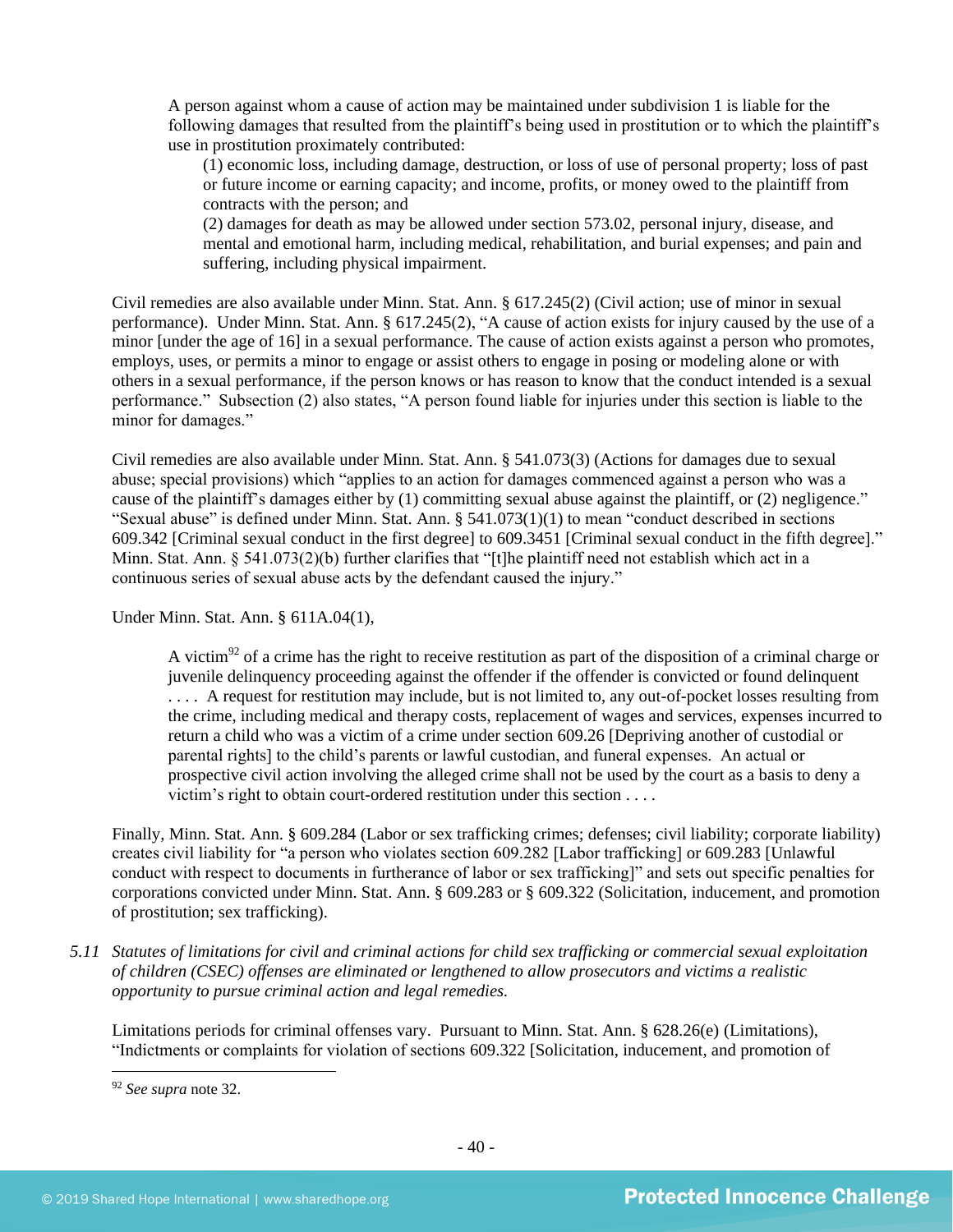prostitution; sex trafficking] and 609.342 [Criminal sexual conduct in the first degree] to 609.345 [Criminal sexual conduct in the fourth degree] if the victim was under the age of 18 years at the time the offense was committed, shall be found or made and filed in the proper court within the later of nine years after the commission of the offense or three years after the offense was reported to law enforcement authorities."<sup>93</sup> For offenses that do not have a specific limitation listed in Minn. Stat. Ann. § 628.26, "indictments or complaints shall be found or made and filed in the proper court within three years after the commission of the offense." Minn. Stat. Ann. § 628.26(k).

Civil claims under Minn. Stat. Ann. § 611A.81(1) (Cause of action for coercion for use in prostitution) must be commenced within 6 years from the date that the cause of action arises, "except that the running of the limitation period is suspended during the time that coercion as defined in section 611A.80 continues, or as otherwise provided by section 541.13 [Absence from state] or 541.15 [Periods of disability not counted]." Minn. Stat. Ann. § 611A.84. Civil claims under Minn. Stat. Ann. § 617.245(2) (Civil action; use of minor in sexual performance) must be commenced within 6 years of "the time the plaintiff knew or had reason to know injury was caused by plaintiff's use as a minor in a sexual performance." Minn. Stat. Ann. § 617.245(3).<sup>94</sup>

Similarly, Minn. Stat. Ann. § 541.073(2)(a) (Actions for damages due to sexual abuse; special provisions) provides that

[a]n action for damages based on sexual abuse: (1) must be commenced within six years of the alleged sexual abuse in the case of alleged sexual abuse of an individual 18 years or older; (2) may be commenced at any time in the case of alleged sexual abuse off an individual under the age of 18, except as provided for in subdivision 4; and (3) must be commenced before the plaintiff is 24 years of age in a claim against a natural person alleged to have sexually abused a minor when that natural person was under 14 years of age. $9\overline{5}$ 

Moreover, in any case in which the plaintiff is under 18 when the cause of action arises, the applicable statute of limitations will be tolled during minority pursuant to Minn. Stat. Ann. § 541.15(a) (Periods of disability not counted). Finally, Minn. Stat. Ann. § 541.073(4) provides that

[a] claim for vicarious liability or liability under the doctrine of respondeat superior must be commenced within six years of the alleged sexual abuse, provided that if the plaintiff was under the age of 18 at the time of the alleged abuse, the claim must be commenced before the plaintiff is 24 years of age. This subdivision does not limit the availability of these claims under other law.

5.11.1 Recommendation: Amend Minn. Stat. Ann. § 628.26 to eliminate the statute of limitations for commencing prosecution of violations of § 609.322(1) (Solicitation, inducement, and promotion of prostitution; sex trafficking).

<sup>93</sup> Minn. Stat. Ann. § 628.26(f) (Limitations) further states "Notwithstanding the limitations in paragraph (e), indictments or complaints for violation of sections 609.322 and 609.342 to 609.344 may be found or made and filed in the proper court at any time after commission of the offense, if physical evidence is collected and preserved that is capable of being tested for its DNA characteristics. If this evidence is not collected and preserved and the victim was 18 years old or older at the time of the offense, the prosecution must be commenced within nine years after the commission of the offense."

<sup>&</sup>lt;sup>94</sup> For purposes of determining when a cause of action under Minn. Stat. Ann. § 617.245 arises, "The knowledge of a parent, guardian, or custodian may not be imputed to the minor." Minn. Stat. Ann. § 617.245(3).

<sup>95</sup> *See supra* Component 5.10 for a discussion of applicability under Minn. Stat. Ann. § 541.073 and definition of "sexual abuse."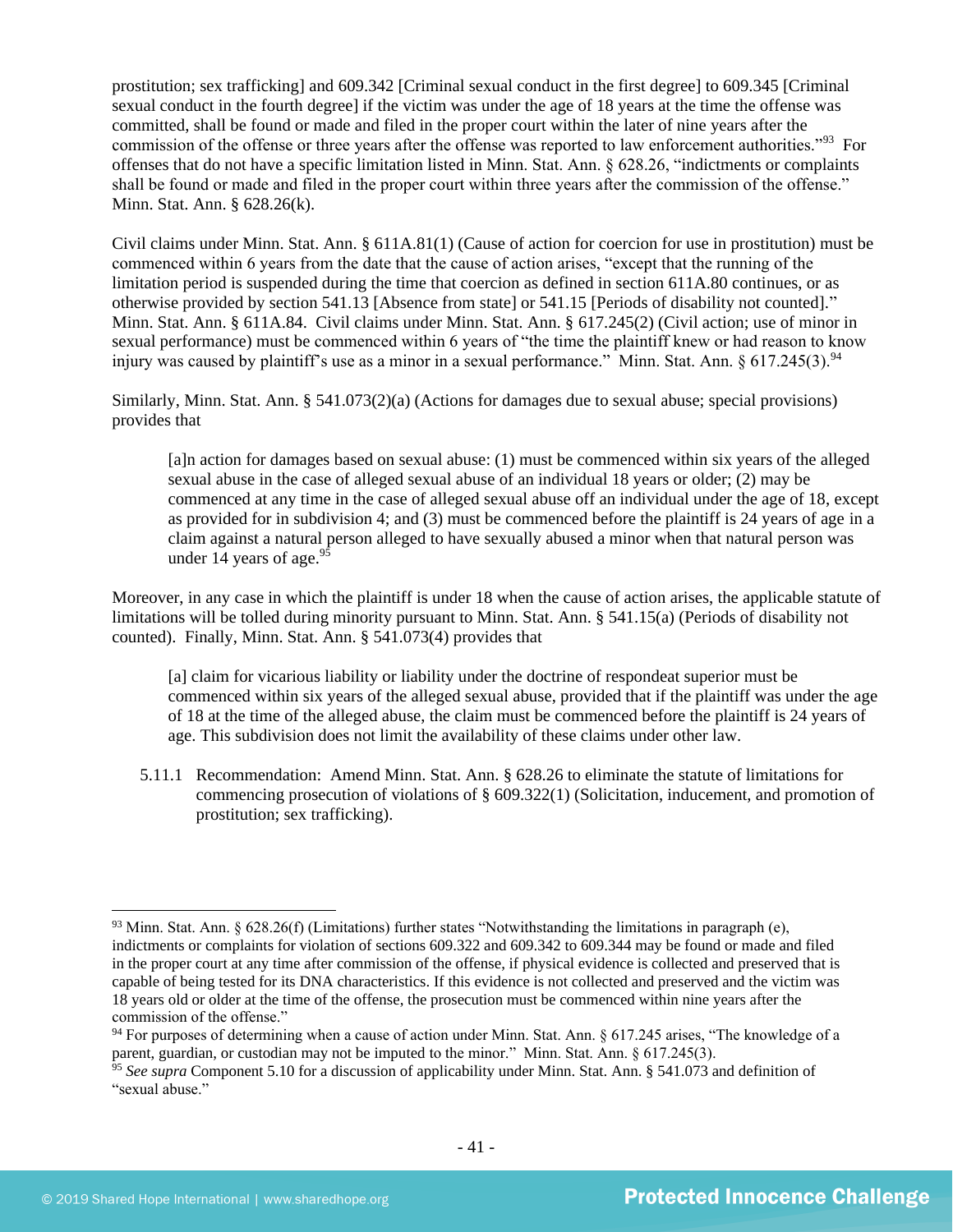## **FRAMEWORK ISSUE 6: CRIMINAL JUSTICE TOOLS FOR INVESTIGATION AND PROSECUTIONS**

#### *Legal Components:*

- *6.1 Training on human trafficking and domestic minor sex trafficking for law enforcement is statutorily mandated or authorized.*
- *6.2 Single party consent to audiotaping is permitted in law enforcement investigations.*
- *6.3 Wiretapping is an available tool to investigate domestic minor sex trafficking and commercial sexual exploitation of children (CSEC).*
- *6.4 Using a law enforcement decoy to investigate buying or selling commercial sex is not a defense to soliciting, purchasing, or selling sex with a minor.*
- *6.5 Using the Internet or electronic communications to investigate buyers and traffickers is a permissible investigative technique.*
- *6.6 State law requires reporting of missing children and located missing children.*

#### *Legal Analysis:*

*6.1 Training on human trafficking and domestic minor sex trafficking for law enforcement is statutorily mandated or authorized.*

*\_\_\_\_\_\_\_\_\_\_\_\_\_\_\_\_\_\_\_\_\_\_\_\_\_\_\_\_\_\_\_\_\_\_\_\_\_\_\_\_\_\_\_\_\_\_\_\_\_\_\_\_\_\_\_\_\_\_\_\_\_\_\_\_\_\_\_\_\_\_\_\_\_\_\_\_\_\_\_\_\_\_\_\_\_\_\_\_\_\_\_\_\_\_*

Pursuant to Minn. Stat. Ann. § 299A.71(1) (Combating juvenile prostitution; prevention grants), "A grant program is established for enhanced law enforcement efforts and peace officer education and training to combat juvenile prostitution." The grant program's stated goal is to "provide peace officers with the knowledge and skills to recognize individuals who sexually exploit youth, charge and prosecute these individuals for promotion and solicitation of prostitution, and effectively communicate with the victims of juvenile prostitution." Under subsection (2), the commission of public safety must make such grants available to local law enforcement agencies "to provide enhanced efforts targeted to juvenile prostitution and training and staff development relating to the prevention of juvenile prostitution," and any law enforcement agency receiving a grant must use "all of the grant funding received for efforts to combat juvenile prostitution." Minn. Stat. Ann. § 299A.71(2).

Minnesota appropriated funds to certain professionals who encounter sexually exploited and trafficked youth for training, identifying, investigating, intervening, and prosecuting. Specifically, Enacted Senate File  $671<sup>96</sup>$  article 1, section 12, subdivision 6(e) grants \$350,000 each year for use by the Ramsey County Attorney's Office to:

(1) develop a statewide model protocol for law enforcement, prosecutors, and others, who in their professional capacity encounter sexually exploited and trafficked youth, on identifying and intervening with sexually exploited and trafficked youth; $97$ 

(2) conduct statewide training for law enforcement and prosecutors on the model protocol and the Safe Harbor Law described in Laws 2011, First Special Session chapter 1, article 4, as modified by Senate File No. 384, article 2, if enacted; and

(3) develop and disseminate to law enforcement, prosecutors, and others, who in their professional capacity encounter sexually exploited and trafficked youth, on investigative best practices to identify sex trafficked victims and traffickers.

In addition, the grant allows the Ramsey County attorney to "use the money appropriated in this paragraph to partner with other entities to implement clauses (1) to (3)." MN SF 671, article 1, section 12, subdivision 6(e).

 $96$  2013 Minnesota Session Laws ch. 86, section 12, subd. 6(e).

<sup>97</sup> Minnesota's "Safe Harbor Protocol Guidelines" can be found online at https://www.mncasa.org/wpcontent/uploads/2018/07/Safe\_Harbor\_Protocol\_Guidelines.pdf.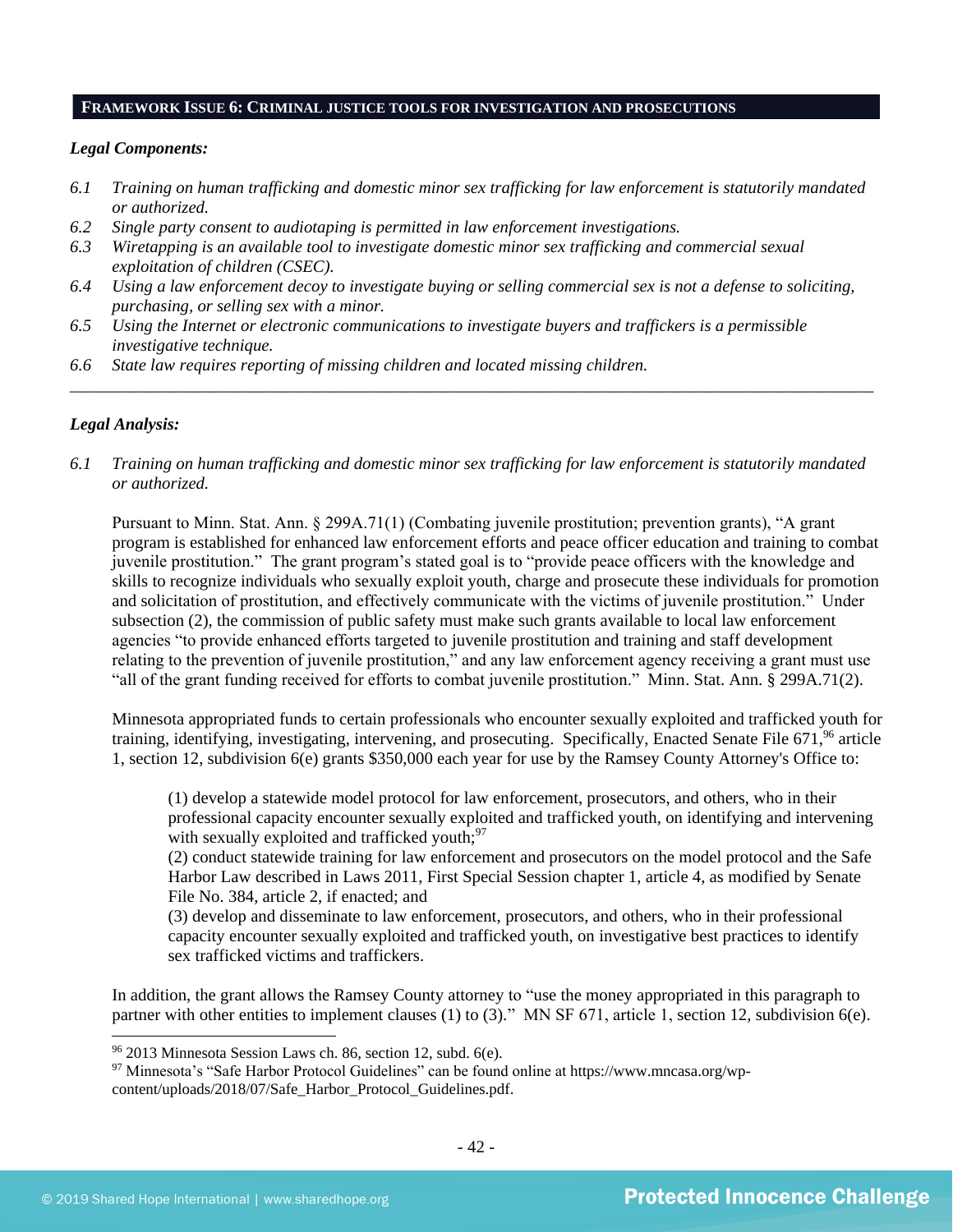Furthermore, Enacted Senate File 671, article 1, section 13(c) allocates \$10,000 "for reimbursements to local governments for peace officer training costs on sexually exploited and trafficked youth, including effectively identifying sex trafficked victims and traffickers, investigation techniques, and assisting sexually exploited youth."

# *6.2 Single party consent to audiotaping is permitted in law enforcement investigations.*

Single party consent to audio recording and interception of oral communications is permitted in Minnesota. Minn. Stat. Ann. § 626A.02(2)(c) (Interception and disclosure of wire, electronic, or oral communications prohibited) states, "It is not unlawful under this chapter for a person acting under color of law to intercept a wire, electronic, or oral communication, where such person is a party to the communication or one of the parties to the communication has given prior consent to such interception."

Further, under Minn. Stat. Ann. § 626A.02(d),

It is not unlawful under this chapter for a person not acting under color of law to intercept a wire, electronic, or oral communication where such person is a party to the communication or where one of the parties to the communication has given prior consent to such interception unless such communication is intercepted for the purpose of committing any criminal or tortious act in violation of the constitution or laws of the United States or of any state.

*6.3 Wiretapping is an available tool to investigate domestic minor sex trafficking and commercial sexual exploitation of children (CSEC).* 

Law enforcement officers investigating a violation of, among other offenses, Minn. Stat. Ann. § 609.322 (Solicitation, inducement, and promotion of prostitution; sex trafficking) may use wiretapping and the resulting evidence. Although Minn. Stat. Ann. § 626A.02(1) (Interception and disclosure of wire, electronic, or oral communications prohibited) generally makes it unlawful if a person "intentionally intercepts, endeavors to intercept, or procures any other person to intercept or endeavor to intercept, any wire, electronic, or oral communication," pursuant to Minn. Stat. Ann. § 626A.05(2) (Authorization for interception of wire, electronic, or oral communications),

A warrant authorizing interception of wire, electronic, or oral communications by investigative or law enforcement officers may only be issued when the interception may provide evidence of the commission of, or of an attempt or conspiracy to commit, any of the following offenses:

(1) a felony offense involving . . . kidnapping, criminal sexual conduct in the first, second, and third degrees, prostitution . . . as punishable under sections . . . 609.25 [Kidnapping], 609.321 [Prostitution and sex trafficking; definitions] to 609.324 [Patrons; prostitutes; housing individuals engaged in prostitution; penalties], 609.342 [Criminal sexual conduct in the first degree], 609.343 [Criminal sexual conduct in the second degree], 609.344 [Criminal sexual conduct in the third degree] . . . .

Therefore, a law enforcement officer investigating a violation of Minn. Stat. Ann. § 609.322 (Solicitation, inducement, and promotion of prostitution; sex trafficking), § 609.324 (Patrons; prostitutes, housing individuals engaged in prostitution; penalties), and § 609.25 (Kidnapping), may be able to obtain a warrant pursuant to Minn. Stat. Ann. § 626A.06 (Procedure for interception of wire, electronic, or oral communication) authorizing the use of wiretapping.

. . . .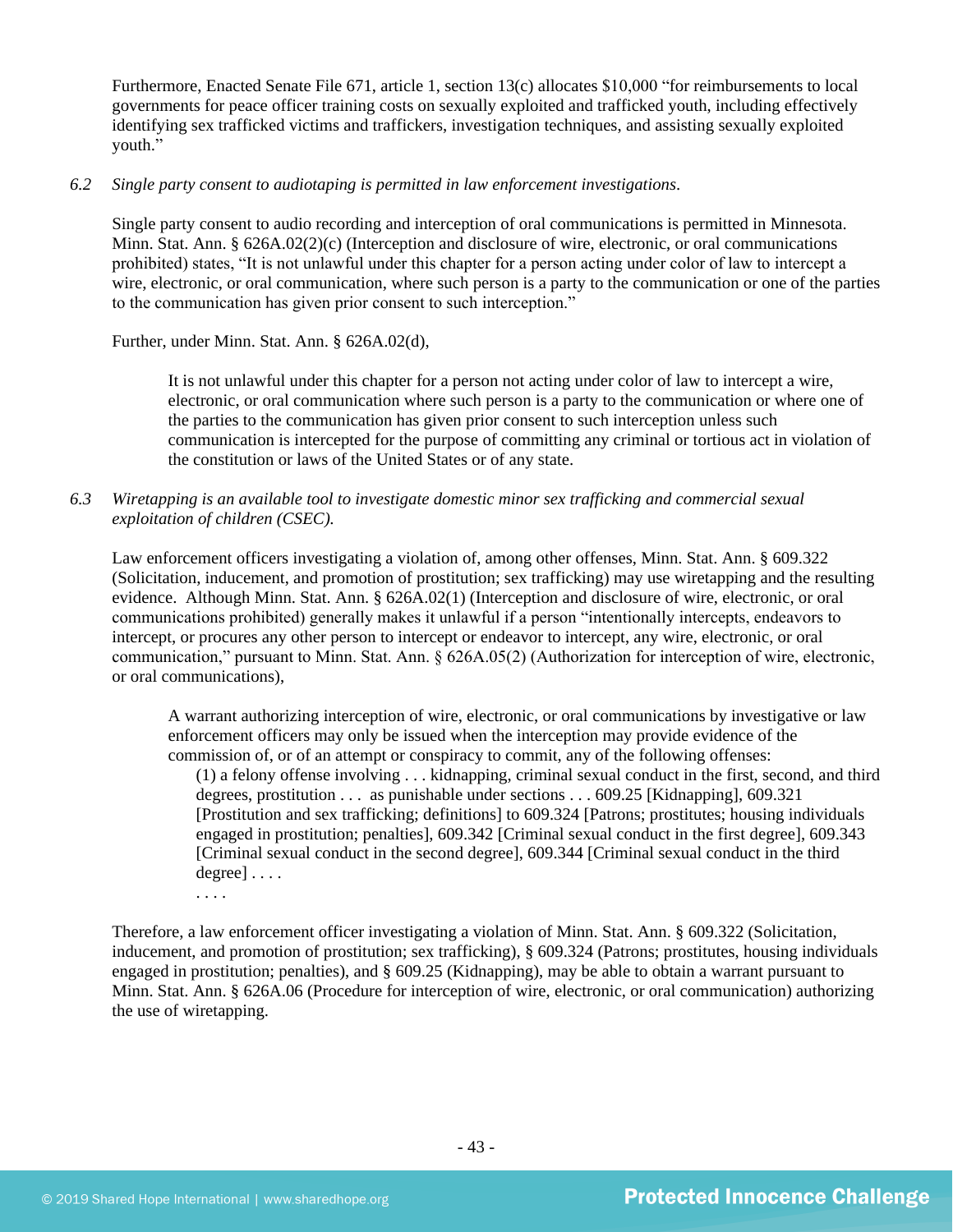*6.4 Using a law enforcement decoy to investigate buying or selling commercial sex is not a defense to soliciting, purchasing, or selling sex with a minor.*

Minnesota's patronizing offense, Minn. Stat. Ann. § 609.324 (Patrons; prostitutes; housing individuals engaged in prostitution; penalties) prohibits a defense as to the use of a law enforcement decoy when investigating the soliciting, purchasing or selling sex with a minor. Minn. Stat. Ann. § 609.325(3a) (Defenses) expressly prohibits the defense, stating, "[t]he fact that an undercover operative or law enforcement officer was involved in the detection or investigation of an offense shall not be a defense to a prosecution under section 609.324 (Patrons; prostitutes; housing individuals engaged in prostitution penalties]." Therefore, for charges brought against buyers through reverse sting operations, this defense should not be accessible, which are the most likely situations in which a defendant would try to raise such a defense.

Additionally, buyers are prohibited from raising the defense under Minn. Stat. Ann. § 609.352(3) (Defenses) expressly provides,

The fact that an undercover operative or law enforcement officer was involved in the detection or investigation of an offense under this section does not constitute a defense to prosecution under this section."

Minn. Stat. Ann. § 609.352(2) (Prohibited act) implicitly provides an additional barrier to the defense by criminalizing the solicitation of child, regardless of any actual knowledge that the person being solicited is a child. By including the specific language of "someone the person reasonably believes is a child," Minn. Stat. Ann. § 609.352(2)<sup>98</sup> appears to open the possibility of the use of a decoy by law enforcement in the investigation of the crime.

A person 18 years of age or older who solicits a child or someone the person reasonably believes is a child to engage in sexual conduct with intent to engage in sexual conduct is guilty of a felony and may be sentenced as provided in subdivision 4.

*6.5 Using the Internet or electronic communications to investigate buyers and traffickers is a permissible investigative technique.*

Using the Internet or electronic communications to investigate buyers and traffickers appears to be a permissible investigative technique under Minnesota law. "A person 18 years of age or older" violates Minn. Stat. Ann. § 609.352(2a) (Electronic solicitation of children) if he,

uses the Internet, a computer, computer program, computer network, computer system, an electronic communications system, or a telecommunications, wire, or radio communications system, or other electronic device capable of electronic data storage or transmission to commit any of the following acts, with the intent to arouse the sexual desire of any person . . .

(1) soliciting a child or someone the person reasonably believes is a child to engage in sexual conduct;

(2) engaging in communication with a child or someone the person reasonably believes is a child, relating to or describing sexual conduct; or

(3) distributing any material, language, or communication, including a photographic or video image, that relates to or describes sexual conduct to a child or someone the person reasonably believes is a child.

The standard of "someone the person reasonably believes is a child" appears to open the possibility of law enforcement using the Internet to pose as a child in an investigation for this offense. Minn. Stat. Ann.

<sup>98</sup> *See supra* Component 1.2 for the text of Minn. Stat. Ann. § 609.352(2) (Prohibited act).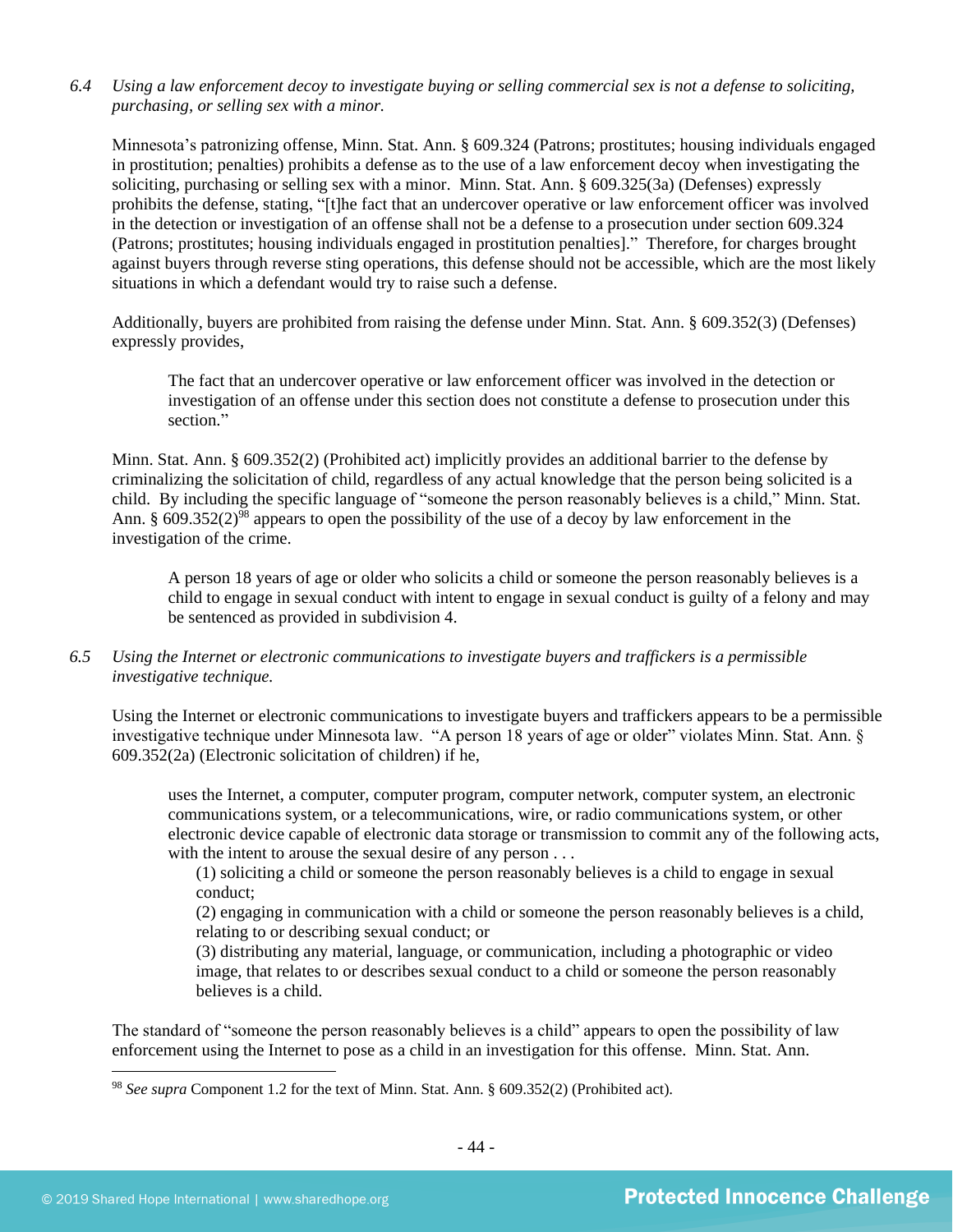§ 609.352(1)(a) (Definitions) defines "child" as "a person 15 years of age or younger." Moreover, Minn. Stat. Ann. § 609.352(3) (Defenses) expressly provides, "The fact that an undercover operative or law enforcement officer was involved in the detection or investigation of an offense under this section does not constitute a defense to prosecution under this section."

# *6.6 State law requires reporting of missing children and located missing children.*

Minn. Stat. Ann. § 299C.52(2) (Minnesota missing children and endangered persons program) requires Minnesota to establish and to maintain a missing children and persons program "to enable documented information about missing Minnesota children and endangered persons to be entered into the NCIC [National Crime Information Center] computer." Law enforcement agencies must "accept without delay any report of a missing person" and upon receipt of a report, must "conduct a preliminary investigation to determine whether the person is missing,<sup>99</sup> and if missing, whether the person is endangered."<sup>100</sup> Minn. Stat. Ann. § 299C.53(1)(a), (b). Minn. Stat. Ann. § 299C.53(1)(b) further provides,

If the person is initially determined to be missing and endangered, the agency shall immediately consult the Bureau of Criminal Apprehension during the preliminary investigation, in recognition of the fact that the first two hours are critical. If the person is determined to be missing and endangered, the agency shall immediately enter identifying and descriptive information about the person into the NCIC computer. Law enforcement agencies having direct access to the NCIC computer shall enter and retrieve the data directly and shall cooperate in the entry and retrieval of data on behalf of law enforcement agencies which do not have direct access to the systems.

Additionally, "The law enforcement agency shall promptly notify all appropriate law enforcement agencies in the state and, if deemed appropriate, law enforcement agencies in adjacent states or jurisdictions of any information that may aid in the prompt location and safe return of a missing and endangered person." Minn. Stat. Ann. § 299C.53(3). Once a law enforcement agency locates or returns a missing person, "[a]s soon as is practically possible after a missing person is located, the law enforcement agency which located or returned the

- (2) the person is missing under known dangerous circumstances;
- (3) the person is missing more than 30 days;
- (4) the person is under the age of 21 and at least one other factor in this paragraph is applicable;

- (6) the person does not have a pattern of running away or disappearing;
- . . . . (8) there is evidence that the person may have been abducted by a noncustodial parent;
- (9) the person has been the subject of past threats or acts of violence;
- . . . .

<sup>&</sup>lt;sup>99</sup> Minn. Stat. Ann. § 299C.52(1)(d) defines "missing" as "the status of a person after a law enforcement agency that has received a report of a missing person has conducted a preliminary investigation and determined that the person cannot be located."

<sup>&</sup>lt;sup>100</sup> Under Minn. Stat. Ann. § 299C.52(1)(c), a person is "endangered" if

a law enforcement official has received sufficient evidence that the missing person is at risk of physical injury or death. The following circumstances indicate that a missing person is at risk of physical injury or death:

<sup>(1)</sup> the person is missing as a result of a confirmed abduction or under circumstances that indicate that the person's disappearance was not voluntary;

<sup>(5)</sup> there is evidence the person is in need of medical attention or prescription medication such that it will have a serious adverse effect on the person's health if the person does not receive the needed care or medication;

<sup>(11)</sup> any other factor that the law enforcement agency deems to indicate that the person may be at risk of physical injury or death, including a determination by another law enforcement agency that the person is missing and endangered.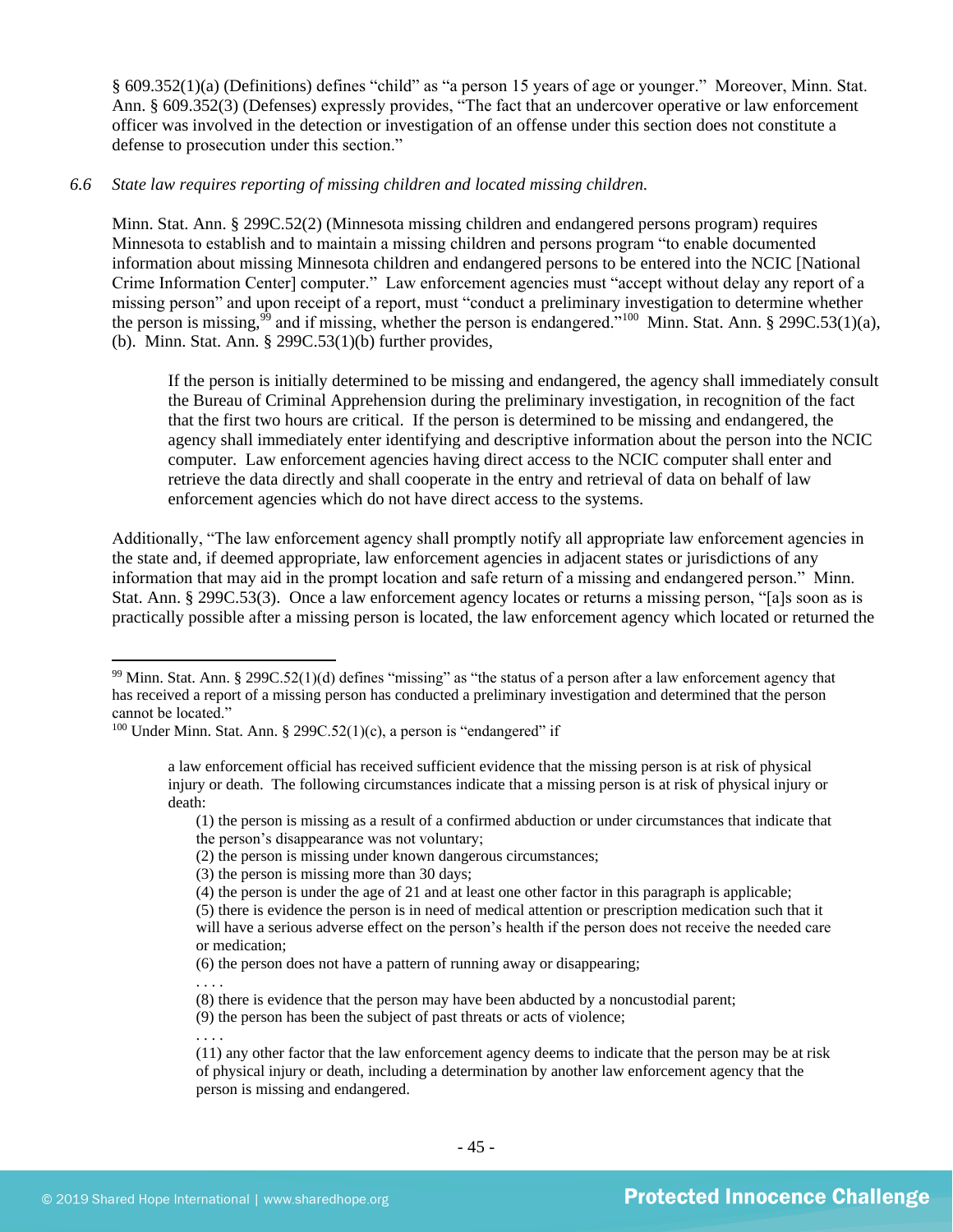missing person shall notify the law enforcement agency having jurisdiction over the investigation, and that agency shall cancel the entry from the NCIC computer." Minn. Stat. Ann. § 299C.53(2).

Additionally, Minn. Stat. Ann. § 299C.54(1) (Missing children bulletin) directs the Commissioner to circulate a missing persons bulletin to local law enforcement agencies, county attorneys, and, in the case of missing children, to public and nonpublic schools. The commissioner shall also make this information accessible to other parties involved in efforts to locate missing children and endangered persons and to other persons as the commissioner considers appropriate.

Minnesota also requires the local social services agency to report a missing child or a child believed to be at risk for sex trafficking to law enforcement within 24 hours under Minn. State. Ann. § 260C.212(13) (Protecting missing and runaway children and youth at risk of sex trafficking), which states:

(a) The local social services agency shall expeditiously locate any child missing from foster care.

(b) The local social services agency shall report immediately, but no later than 24 hours, after receiving information on a missing or abducted child to the local law enforcement agency for entry into the National Crime Information Center (NCIC) database of the Federal Bureau of Investigation, and to the National Center for Missing and Exploited Children.

(c) The local social services agency shall not discharge a child from foster care or close the social services case until diligent efforts have been exhausted to locate the child and the court terminates the agency's jurisdiction.

(d) The local social services agency shall determine the primary factors that contributed to the child's running away or otherwise being absent from care and, to the extent possible and appropriate, respond to those factors in current and subsequent placements.

(e) The local social services agency shall determine what the child experienced while absent from care, including screening the child to determine if the child is a possible sex trafficking victim as defined in section 609.321, subdivision 7b.

(f) The local social services agency shall report immediately, but no later than 24 hours, to the local law enforcement agency any reasonable cause to believe a child is, or is at risk of being, a sex trafficking victim.

(g) The local social services agency shall determine appropriate services as described in section 145.4717 with respect to any child for whom the local social services agency has responsibility for placement, care, or supervision when the local social services agency has reasonable cause to believe the child is, or is at risk of being, a sex trafficking victim.